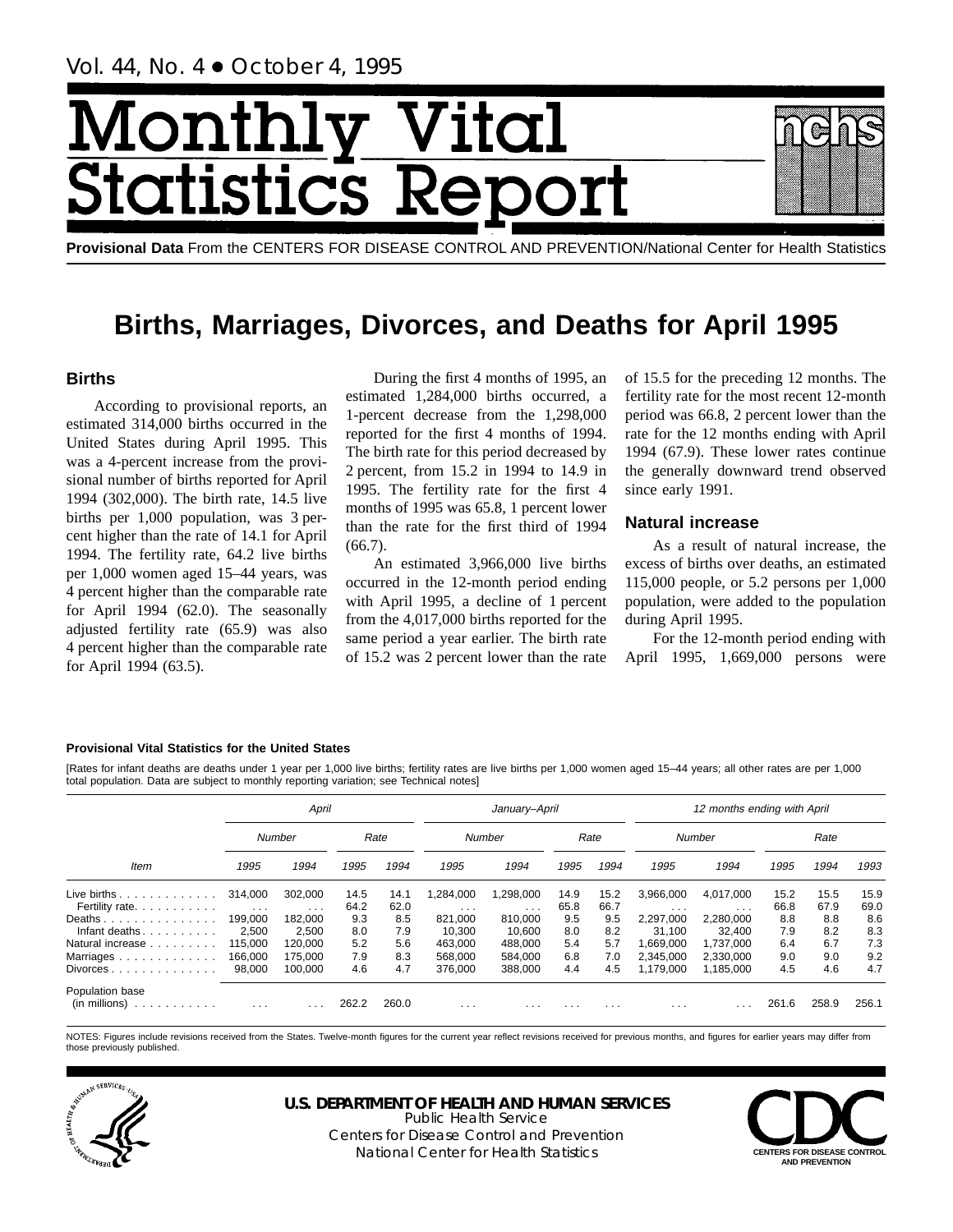added to the population. This represented a rate of natural increase of 6.4, 4 percent lower than the rate of 6.7 for the preceding 12-month period. The decline in the rate of natural increase was due to a decrease in the birth rate and a constant death rate.

## **Marriages**

The number and rate per 1,000 population of marriages for April 1995 were 5 percent lower than comparable figures for April 1994. The number of marriages for April dropped from 175,000 in 1994 to 166,000 in 1995, while the marriage rate declined from 8.3 to 7.9.

An estimated 568,000 marriages were performed during January–April 1995, 3 percent fewer than the number performed during the same period in 1994 (584,000). The marriage rate for the 4-month period was also 3 percent lower in 1995 (6.8) than it was in 1994 (7.0).

Despite the decline in the number of marriages between 1994 and 1995 for January–April, the number for the 12-month period ending with April 1995 (2,345,000) was 1 percent higher than the number for the same period a year earlier (2,330,000). The marriage rate for the 12-month period remained unchanged at 9.0.

### **Divorces**

An estimated 98,000 couples divorced in April 1995, 2 percent fewer than the number that divorced in April a year earlier (100,000). The divorce rate for April per 1,000 population was also 2 percent lower in 1995 (4.6) than the rate in 1994 (4.7).

Divorces granted in the first 4 months of 1995 totaled approximately 376,000, 3 percent fewer than the total (388,000) granted for the comparable period in 1994. The divorce rate for January–April was 2 percent lower in 1995 (4.4) than the rate in 1994 (4.5).

The estimated number of divorces granted during the 12-month period ending with April 1995 was 1,179,000, a 1-percent decline compared with the number for the same period a year earlier (1,185,000). The divorce rate for the 12-month period declined 2 percent between 1994 (4.6) and 1995 (4.5).



**Provisional birth rates per 1,000 population by month: United States, 1993–95**



**Provisional seasonally adjusted fertility rates per 1,000 women aged 15–44 years: United States, 1991–95**



**Provisional marriage rates per 1,000 population by month: United States, 1993–95**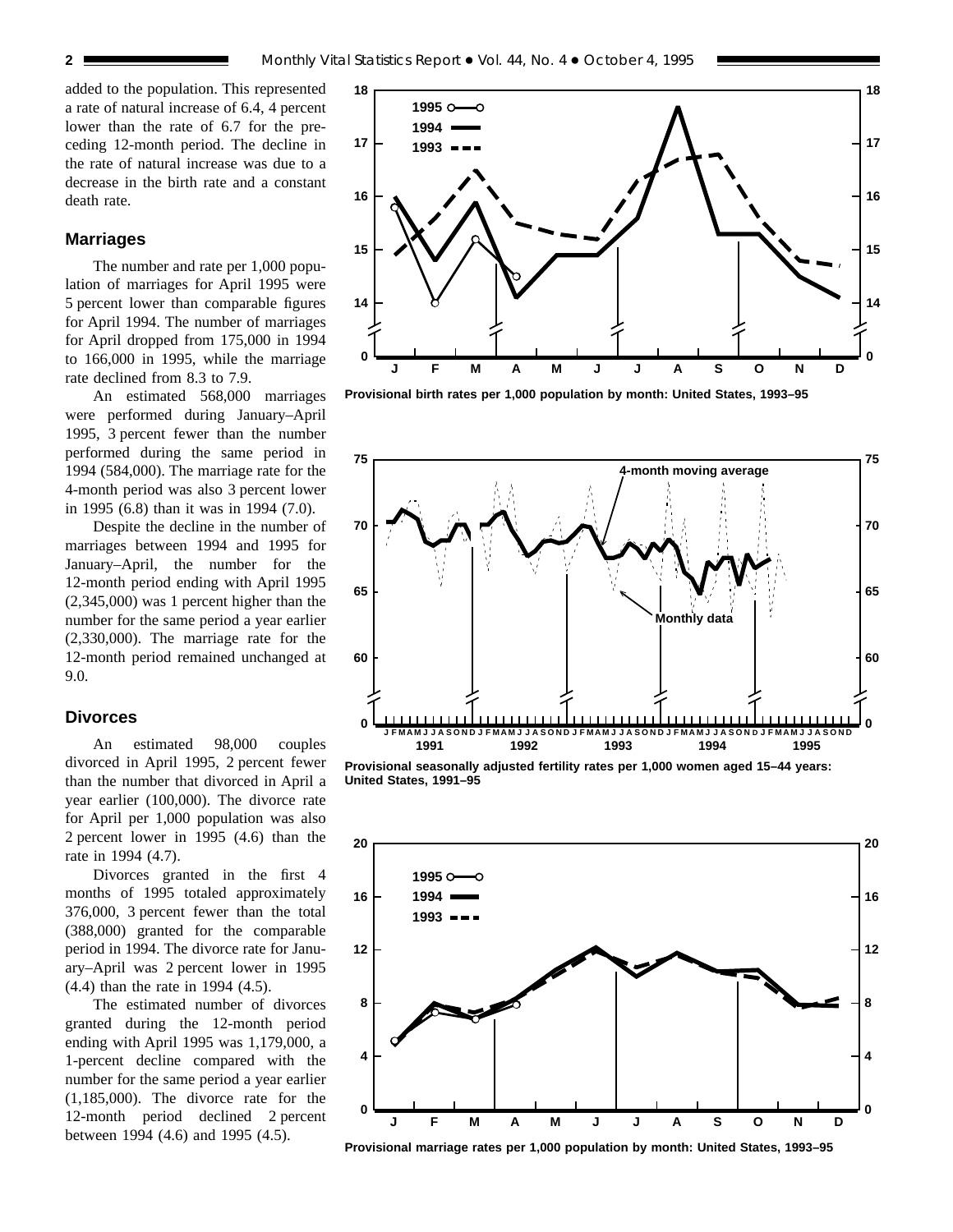#### **Deaths**

For April 1995 an estimated 199,000 deaths occurred in the United States. The death rate was 9.3 deaths per 1,000 population, 9 percent higher than the rate of 8.5 for April a year earlier. Among the 199,000 deaths for April 1995 were 2,500 deaths at ages under 1 year.

According to provisional statistics, 821,000 deaths occurred during the first 4 months of 1995, 1 percent higher than estimated for the first 4 months of 1994 (810,000). The death rate, 9.5 per 1,000 population, was the same as the rate for January–April 1994. Among the 821,000 deaths for the first 4 months of 1995 were 10,300 deaths at ages under 1 year, yielding an infant mortality rate of 8.0 per 1,000 live births compared with a rate of 8.2 for the comparable 4-month period in 1994. The change in the infant mortality rate was not statistically significant.

The death rate for the 12 months ending with April 1995 was 8.8 deaths per 1,000 population, the same as the rate for the comparable 12-month period a year earlier. The infant mortality rate for this 12-month period was 7.9 per 1,000 live births, 4 percent lower than the rate of 8.2 for the 12 months ending with April 1994.

*Current Mortality Sample, 12 months ending with March 1995—*The provisional death rate for the 12 months ending with March 1995 was 872.2 per 100,000 population, 2 percent lower than the rate of 886.5 for the 12-month period ending March 1994. The provisional ageadjusted death rate for the 12-month period ending with March 1995 was 505.5 per 100,000 U.S. standard million population, 2 percent lower than the rate of 515.3 for the 12-month period ending with March 1994. Age-adjusted death rates control for changes and variations in the age composition of the population; therefore, they are better indicators than crude rates for showing changes in mortality risk over time and for showing differences between race-sex groups within the population. Among the race-sex groups, the estimated ageadjusted death rates decreased for white males and black males. By age the death rate for the total population decreased for the following age groups: 45–54 years, 55–64 years, 65–74 years, 75–84 years, and 85 years and over.



**Provisional death rates per 1,000 population by month: United States, 1993–95**





**Provisional birth rates per 1,000 population for successive 12-month periods ending with month indicated: United States, 1991–95**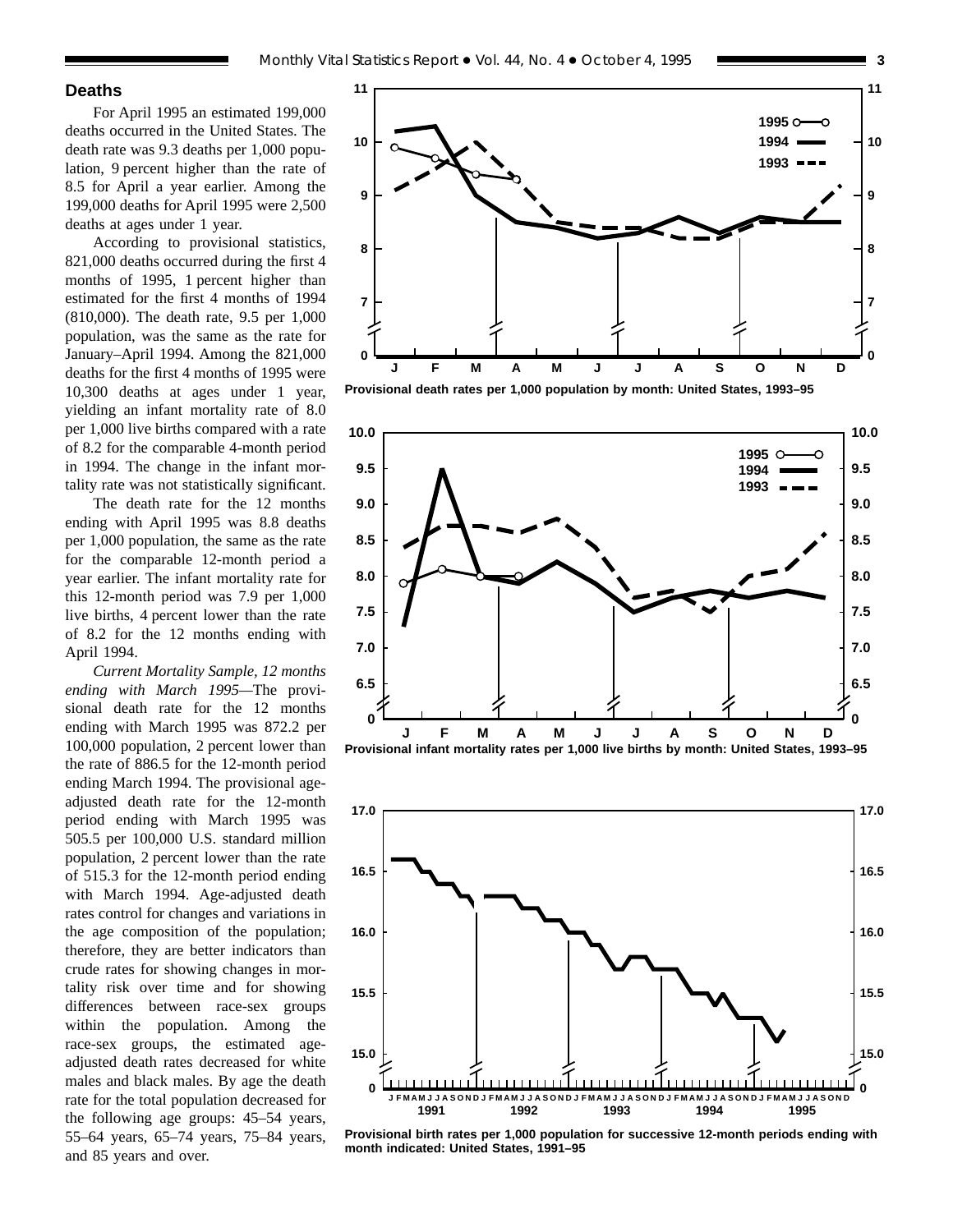Among the major causes of death, the estimated death rate decreased between the two successive 12-month periods for Diseases of heart, Chronic obstructive pulmonary diseases and allied conditions, All other accidents and adverse effects, Pneumonia and influenza, and Homicide and legal intervention. The death rate increased between the two successive 12-month periods for Human immunodeficiency virus infection.

The death rate for injury by firearms for the 12 months ending with March 1995 was 14.6 per 100,000 population, compared with a rate of 15.2 for the comparable 12-month period a year earlier. The change in the death rate for injury by firearms was not statistically significant.

The infant mortality rate for the 12 months ending with March 1995 was 787.0 per 100,000 live births, 4 percent lower than the rate of 820.0 for the same 12-month period a year earlier. For infants under 28 days, the rate for the 12-month period ending with March 1995 was 497.6, 7 percent lower than the rate of 532.9 for the 12-month period a year earlier. The infant mortality rate for infants 28 days–11 months was 289.0, compared with a rate of 287.1 for the 12-month period a year earlier. The change in the mortality rates for infants 28 days–11 months was not statistically significant. Among causes of infant death, the infant mortality rate decreased between the two successive 12-month periods for Respiratory distress syndrome and Sudden infant death syndrome.



**Provisional marriage rates per 1,000 population for successive 12-month periods ending with month indicated: United States, 1991–95**



**Provisional divorce rates per 1,000 population for successive 12-month periods ending with month indicated: United States, 1991–95**



**Provisional death rates per 1,000 population for successive 12-month periods ending with month indicated: United States, 1991–95**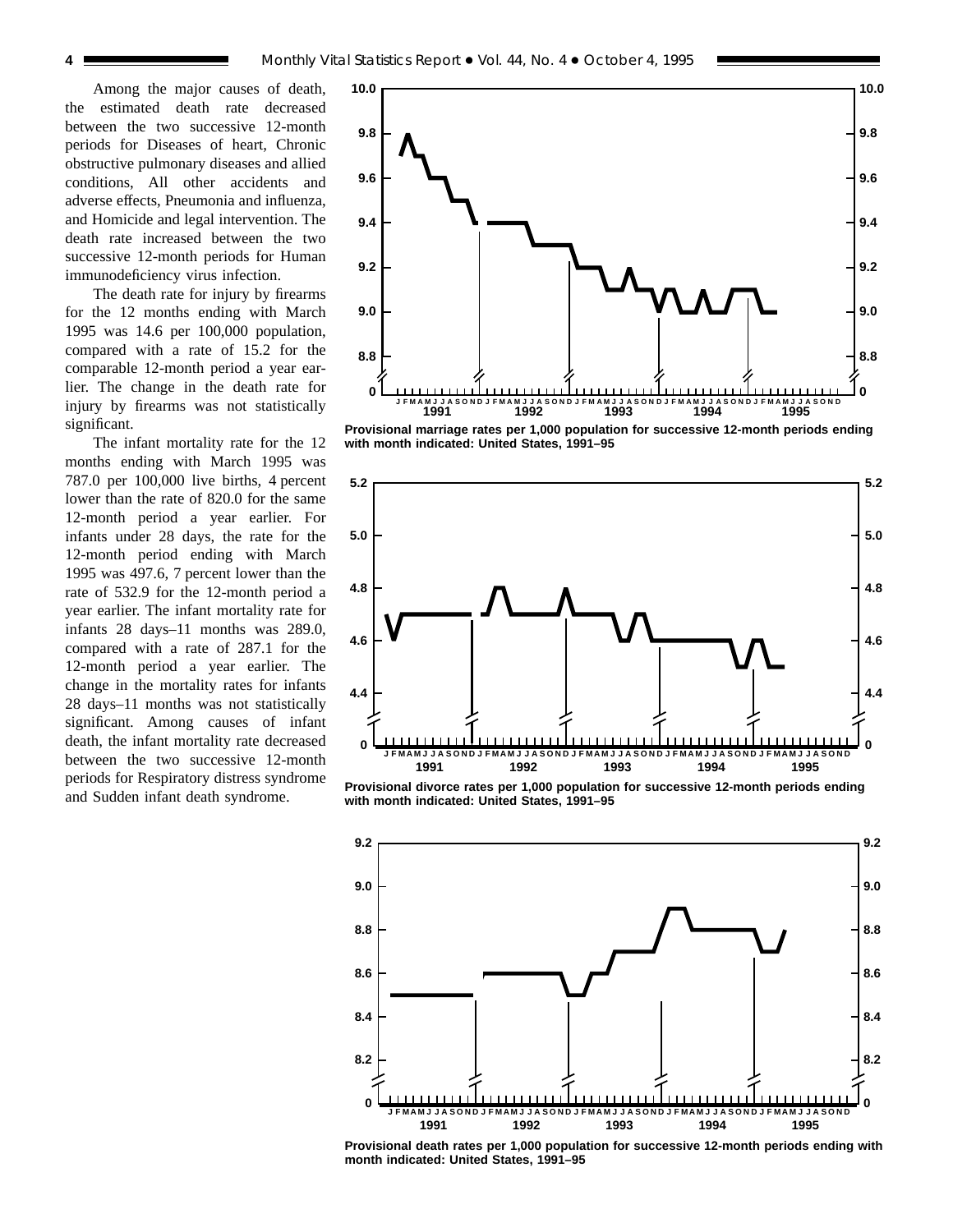

**Provisional infant mortality rates per 1,000 live births for successive 12-month periods ending with month indicated: United States, 1991–95**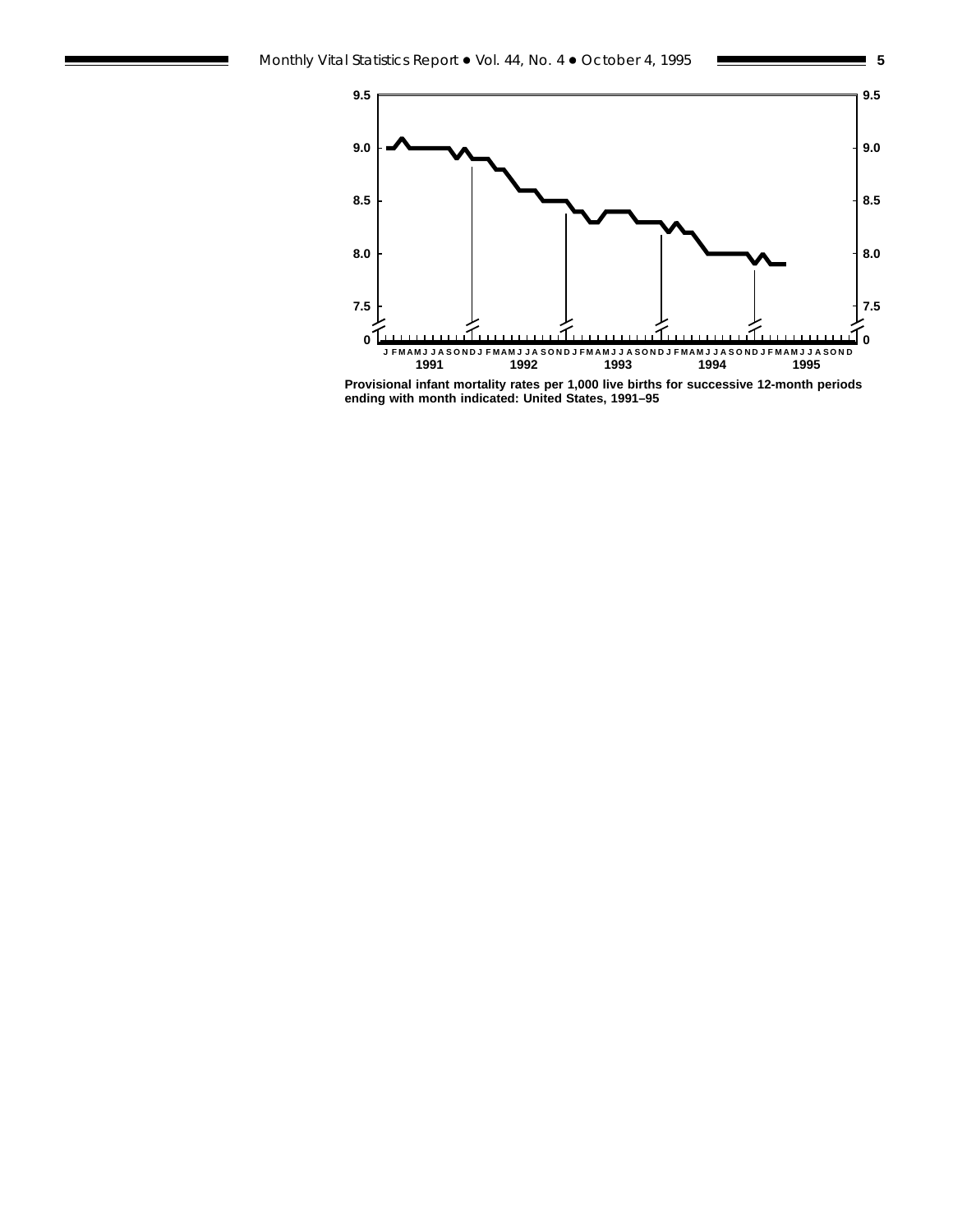## **Symbols**

- - Data not available
- . . . Category not applicable
- Quantity zero
- 0.0 Quantity more than zero but less than 0.05
- \* Figure does not meet standards of reliability or precision (see Technical notes)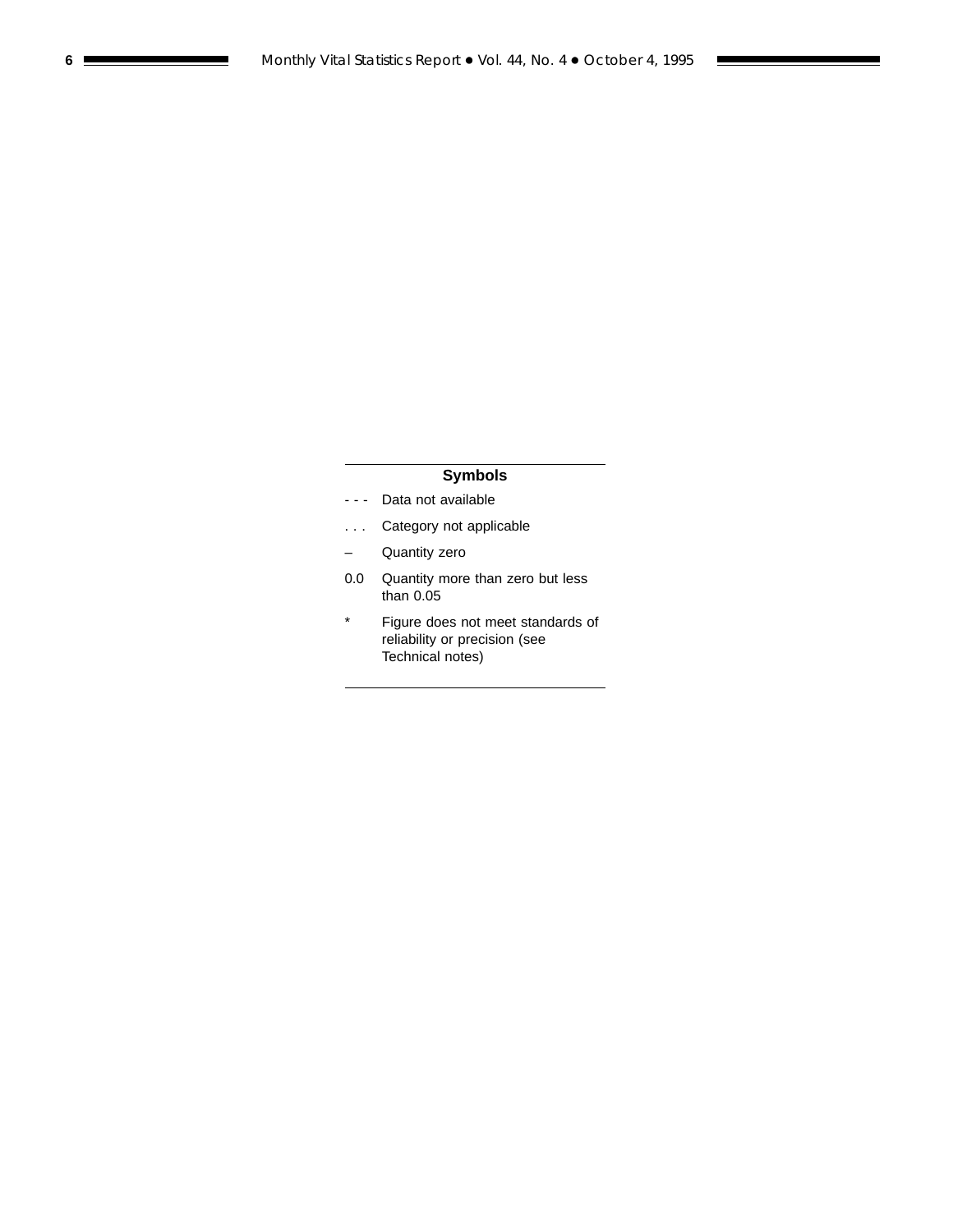#### **Table 1. Provisional number of live births, marriages, divorces, deaths, and infant deaths and rates, by month: United States, January 1994–April 1995**

[Data are provisional and are subject to monthly reporting variation; see Technical notes]

|                                                                                                      |         |                                 | Live births                              |                                     |         | Marriages                       |         | <b>Divorces</b>                 |         | Deaths                          |        | Infant deaths                    |
|------------------------------------------------------------------------------------------------------|---------|---------------------------------|------------------------------------------|-------------------------------------|---------|---------------------------------|---------|---------------------------------|---------|---------------------------------|--------|----------------------------------|
|                                                                                                      |         |                                 | Rate per 1,000 women<br>aged 15-44 years |                                     |         |                                 |         |                                 |         |                                 |        |                                  |
| Period                                                                                               | Number  | Rate per<br>1,000<br>population | Unadjusted                               | Seasonally<br>adjusted <sup>1</sup> | Number  | Rate per<br>1,000<br>population | Number  | Rate per<br>1,000<br>population | Number  | Rate per<br>1,000<br>population | Number | Rate per<br>1,000<br>live births |
| 1994:                                                                                                |         |                                 |                                          |                                     |         |                                 |         |                                 |         |                                 |        |                                  |
| January.                                                                                             | 352,000 | 16.0                            | 69.9                                     | 73.4                                | 107,000 | 4.9                             | 97,000  | 4.4                             | 224,000 | 10.2                            | 2,500  | 7.3                              |
| February                                                                                             | 294.000 | 14.8                            | 64.8                                     | 66.1                                | 156,000 | 8.0                             | 88,000  | 4.4                             | 204,000 | 10.3                            | 2,900  | 9.5                              |
| March                                                                                                | 350.000 | 15.9                            | 69.6                                     | 70.6                                | 147,000 | 6.8                             | 103,000 | 4.7                             | 199,000 | 9.0                             | 2,700  | 8.0                              |
| April                                                                                                | 302.000 | 14.1                            | 62.0                                     | 63.5                                | 175,000 | 8.3                             | 100,000 | 4.7                             | 182,000 | 8.5                             | 2,500  | 7.9                              |
| May<br>$\begin{array}{cccccccccccccc} . & . & . & . & . & . & . & . & . & . & . & . & . \end{array}$ | 329,000 | 14.9                            | 65.3                                     | 65.8                                | 232,000 | 10.5                            | 104,000 | 4.7                             | 186,000 | 8.4                             | 2,700  | 8.2                              |
| $June \dots \dots \dots \dots$                                                                       | 319.000 | 14.9                            | 65.5                                     | 64.2                                | 262,000 | 12.2                            | 103,000 | 4.8                             | 176,000 | 8.2                             | 2,500  | 7.9                              |
| July                                                                                                 | 346,000 | 15.6                            | 68.6                                     | 65.8                                | 222,000 | 10.0                            | 98,000  | 4.4                             | 184,000 | 8.3                             | 2,600  | 7.5                              |
| August $\ldots$ , $\ldots$ , $\ldots$                                                                | 392,000 | 17.7                            | 77.7                                     | 73.4                                | 262,000 | 11.8                            | 99,000  | 4.5                             | 190,000 | 8.6                             | 2,800  | 7.7                              |
| September                                                                                            | 329,000 | 15.3                            | 67.4                                     | 63.4                                | 224,000 | 10.4                            | 99,000  | 4.6                             | 178,000 | 8.3                             | 2,500  | 7.8                              |
| October $\ldots$                                                                                     | 340.000 | 15.3                            | 67.3                                     | 67.6                                | 232,000 | 10.5                            | 99,000  | 4.5                             | 190,000 | 8.6                             | 2,600  | 7.7                              |
| November                                                                                             | 313.000 | 14.5                            | 64.1                                     | 66.1                                | 171,000 | 7.9                             | 98,000  | 4.5                             | 182,000 | 8.5                             | 2,500  | 7.8                              |
| December                                                                                             | 314.000 | 14.1                            | 62.3                                     | 64.8                                | 173,000 | 7.8                             | 103,000 | 4.7                             | 190,000 | 8.5                             | 2,500  | 7.7                              |
| 1995:                                                                                                |         |                                 |                                          |                                     |         |                                 |         |                                 |         |                                 |        |                                  |
| January.                                                                                             | 352,000 | 15.8                            | 69.7                                     | 73.2                                | 113,000 | 5.2                             | 94,000  | 4.2                             | 220,000 | 9.9                             | 2,700  | 7.9                              |
| February                                                                                             | 282.000 | 14.0                            | 61.8                                     | 63.1                                | 143.000 | 7.3                             | 87,000  | 4.4                             | 194,000 | 9.7                             | 2,400  | 8.1                              |
| March                                                                                                | 337.000 | 15.2                            | 66.9                                     | 67.9                                | 147,000 | 6.8                             | 96,000  | 4.3                             | 208,000 | 9.4                             | 2,700  | 8.0                              |
| April<br>.                                                                                           | 314,000 | 14.5                            | 64.2                                     | 65.9                                | 166,000 | 7.9                             | 98,000  | 4.6                             | 199,000 | 9.3                             | 2,500  | 8.0                              |

<sup>1</sup>The method of seasonal adjustment, developed by the U.S. Bureau of the Census, is described in The X-11 Variant of the Census Method II Seasonal Adjustment Program, Technical Paper No. 15 (1967 revision).

NOTE: Figures include all revisions received from the States and, therefore, may differ from those previously published.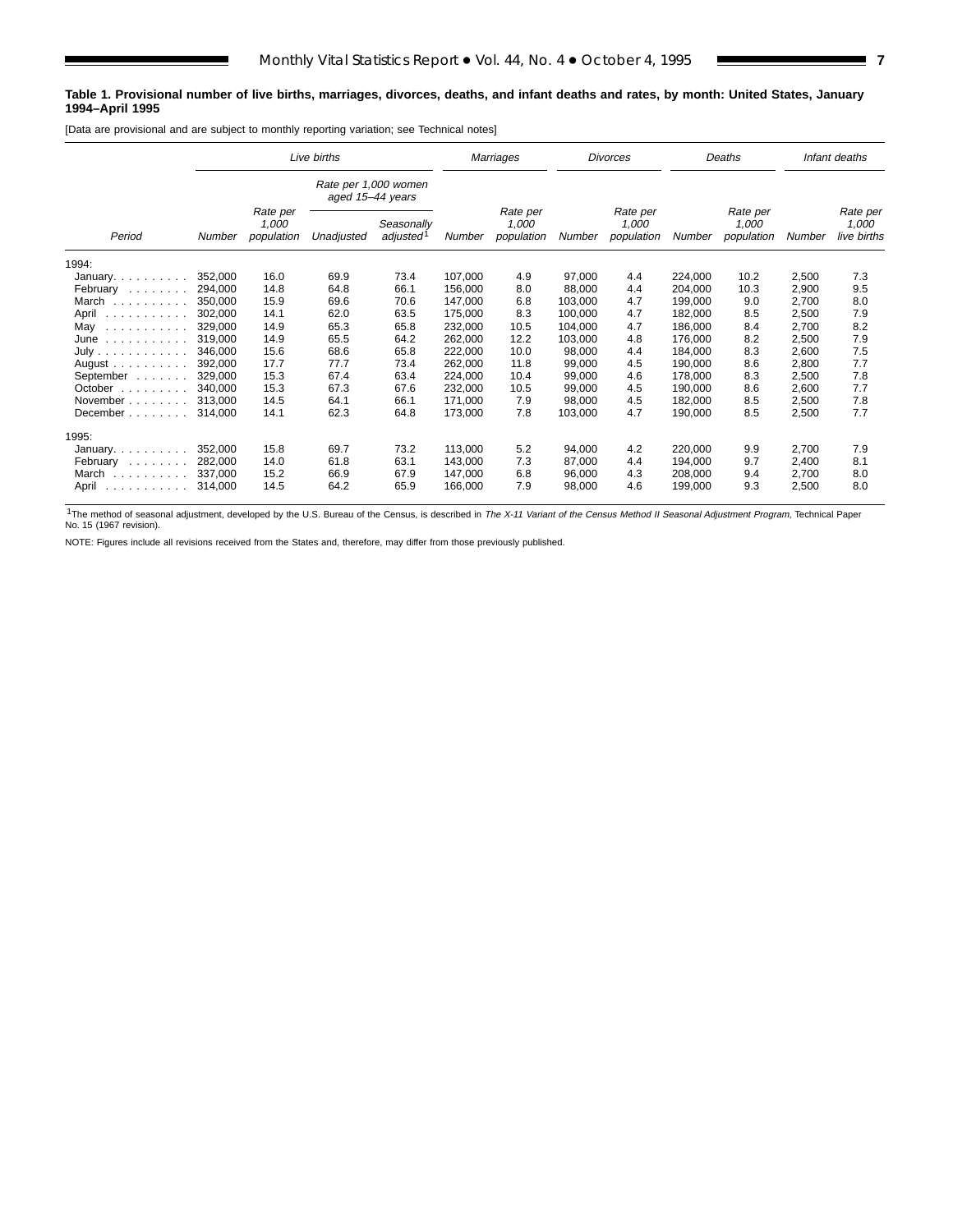## **Table 2. Provisional number of live births and deaths: Each division and State, April 1994 and 1995, and cumulative figures, 1993–95**

[Data are estimates by State of residence; see Technical notes]

|                                                                 |                      |                      | Live births          |                      |                      |                      |                      | Deaths                                                                                                                                                                                                                                                                                                                                                                                       |               |                      |
|-----------------------------------------------------------------|----------------------|----------------------|----------------------|----------------------|----------------------|----------------------|----------------------|----------------------------------------------------------------------------------------------------------------------------------------------------------------------------------------------------------------------------------------------------------------------------------------------------------------------------------------------------------------------------------------------|---------------|----------------------|
|                                                                 | April                |                      |                      | January-April        |                      | April                |                      |                                                                                                                                                                                                                                                                                                                                                                                              | January-April |                      |
| Area                                                            | 1995                 | 1994                 | 1995                 | 1994                 | 1993                 | 1995                 | 1994                 | 1995                                                                                                                                                                                                                                                                                                                                                                                         | 1994          | 1993                 |
| New England $\ldots$                                            | 14,301               | 13,050               | 54,328               | 55,860               | 58,657               | 9,900                | 9,981                | 42,213                                                                                                                                                                                                                                                                                                                                                                                       | 40.149        | 42,526               |
| Maine                                                           | 1,236                | 1,475                | 4,343                | 4,298                | 4,642                | 956                  | 1,175                | 3,815                                                                                                                                                                                                                                                                                                                                                                                        | 4,038         | 3,490                |
| New Hampshire                                                   | 743                  | 906                  | 4,497                | 4,347                | 4,536                | 738                  | 614                  | 3,297                                                                                                                                                                                                                                                                                                                                                                                        | 3,016         | 3,005                |
| Vermont $\dots\dots\dots\dots\dots\dots$                        | 573                  | 482                  | 2,221                | 1,958                | 2,328                | 419                  | 420                  | 1,846                                                                                                                                                                                                                                                                                                                                                                                        | 1,618         | 1,672                |
| Massachusetts                                                   | 7,547                | 5,909                | 26,699               | 26,776               | 30,339               | 4,730                | 4,922                | 20,616                                                                                                                                                                                                                                                                                                                                                                                       | 18,228        | 21,285               |
| Rhode Island                                                    | 937                  | 1,098                | 3,679                | 4,079                | 4,162                | 850                  | 729                  | 3,403                                                                                                                                                                                                                                                                                                                                                                                        | 3,228         | 3,504                |
| Connecticut                                                     | 3,265                | 3,180                | 12,889               | 14,402               | 12,650               | 2,207                | 2,121                | 9,236                                                                                                                                                                                                                                                                                                                                                                                        | 10,021        | 9,570                |
| Middle Atlantic                                                 | 136,958              | 46,984               | 1134,973             | 178,829              | 186,245              | 32,163               | 31,304               | 133,582                                                                                                                                                                                                                                                                                                                                                                                      | 132,288       | 133,853              |
| New York.                                                       | 24,270               | 25,388               | 84,199               | 92,599               | 93,373               | 15,004               | 14,873               | 60,784                                                                                                                                                                                                                                                                                                                                                                                       | 61,077        | 63,214               |
| New Jersey                                                      | $\sim$ $\sim$ $\sim$ | 9,047                | $\sim$ $\sim$ $\sim$ | 34,492               | 39,750               | 5,946                | 5,765                | 26.880                                                                                                                                                                                                                                                                                                                                                                                       | 25,144        | 25,963               |
| Pennsylvania                                                    | 12,688               | 12,549               | 50,774               | 51,738               | 53,122               | 11,213               | 10,666               | 45,918                                                                                                                                                                                                                                                                                                                                                                                       | 46,067        | 44,676               |
| East North Central                                              | 50,327               | 54,964               | 194,156              | 210,626              | 216,674              | 32,766               | 31,848               | 135,944                                                                                                                                                                                                                                                                                                                                                                                      | 140,896       | 133,931              |
| Ohio.                                                           | 12,617               | 14,286               | 48,205               | 54,767               | 53,596               | 9,975                | 8,552                | 36,958                                                                                                                                                                                                                                                                                                                                                                                       | 39,059        | 35,138               |
| Indiana                                                         | 6,226                | 6,448                | 19,224               |                      |                      | 4,502                |                      | 17,636                                                                                                                                                                                                                                                                                                                                                                                       |               | 18,209               |
|                                                                 |                      |                      |                      | 26,577               | 27,713               | 8,652                | 4,221<br>8,948       |                                                                                                                                                                                                                                                                                                                                                                                              | 18,538        | 36,962               |
| Illinois.                                                       | 14,833               | 15,749               | 59,460               | 60,667               | 61,558               |                      |                      | 37,766                                                                                                                                                                                                                                                                                                                                                                                       | 37,881        |                      |
| Michigan                                                        | 11,485               | 12,815               | 45,717               | 45,315               | 50,577               | 6,148                | 6,687                | 28,306                                                                                                                                                                                                                                                                                                                                                                                       | 29,282        | 28,627               |
| Wisconsin                                                       | 5,166                | 5,666                | 21,550               | 23,300               | 23,230               | 3,489                | 3,440                | 15,278                                                                                                                                                                                                                                                                                                                                                                                       | 16,136        | 14,995               |
| West North Central                                              | 21,576               | 21,039               | 84,686               | 82,922               | 86,268               | 15,489               | 13.102               | 61,577                                                                                                                                                                                                                                                                                                                                                                                       | 60,517        | 61,041               |
| Minnesota                                                       | 5,126                | 5,541                | 20,021               | 21,165               | 21,043               | 3,022                | 2,838                | 12.766                                                                                                                                                                                                                                                                                                                                                                                       | 12,737        | 12,544               |
| $lowa.$                                                         | 2,240                | 2,621                | 12,594               | 10,879               | 12,607               | 2,299                | 2,082                | 8,771                                                                                                                                                                                                                                                                                                                                                                                        | 9,288         | 10,589               |
| Missouri                                                        | 6,159                | 5,944                | 25,343               | 24,931               | 25,931               | 5,969                | 4,091                | 22,138                                                                                                                                                                                                                                                                                                                                                                                       | 20,105        | 19,900               |
| North Dakota                                                    | 722                  | 704                  | 2,863                | 2,767                | 2,855                | 503                  | 460                  | 2,103                                                                                                                                                                                                                                                                                                                                                                                        | 2,013         | 1,975                |
| South Dakota                                                    | 793                  | 844                  | 3,489                | 3,480                | 3,476                | 509                  | 501                  | 2,304                                                                                                                                                                                                                                                                                                                                                                                        | 2,418         | 2,400                |
| Nebraska                                                        | 2,119                | 2,183                | 7,726                | 7,444                | 7,537                | 1,299                | 1,288                | 5,282                                                                                                                                                                                                                                                                                                                                                                                        | 5,166         | 5,223                |
| Kansas                                                          | 4,417                | 3,202                | 12,650               | 12,256               | 12,819               | 1,888                | 1,842                | 8,213                                                                                                                                                                                                                                                                                                                                                                                        | 8,790         | 8,410                |
| South Atlantic                                                  | 51,150               | 48,349               | 218.092              | 214.652              | 221,173              | <sup>1</sup> 36,084  | 33,711               | <sup>1</sup> 155,559                                                                                                                                                                                                                                                                                                                                                                         | 152,182       | 150,521              |
| Delaware.                                                       | 747                  | 824                  | 3,140                | 3,362                | 3,614                | 505                  | 495                  | 2,111                                                                                                                                                                                                                                                                                                                                                                                        | 2,134         | 2,097                |
|                                                                 | 5,327                | 4,868                | 23,769               | 20,481               | 24,604               | 3,212                | 3,079                | 14.003                                                                                                                                                                                                                                                                                                                                                                                       | 12,982        | 15,635               |
| Maryland<br>District of Columbia                                | 421                  | 794                  | 2,582                | 3,251                | 3,305                | $\sim$ $\sim$ $\sim$ | 619                  | $\frac{1}{2} \frac{1}{2} \frac{1}{2} \frac{1}{2} \frac{1}{2} \frac{1}{2} \frac{1}{2} \frac{1}{2} \frac{1}{2} \frac{1}{2} \frac{1}{2} \frac{1}{2} \frac{1}{2} \frac{1}{2} \frac{1}{2} \frac{1}{2} \frac{1}{2} \frac{1}{2} \frac{1}{2} \frac{1}{2} \frac{1}{2} \frac{1}{2} \frac{1}{2} \frac{1}{2} \frac{1}{2} \frac{1}{2} \frac{1}{2} \frac{1}{2} \frac{1}{2} \frac{1}{2} \frac{1}{2} \frac{$ | 2,385         | 2,276                |
|                                                                 | 7,836                | 6,374                | 33,051               | 29,925               | 30,464               | 4,988                | 4,407                | 19,033                                                                                                                                                                                                                                                                                                                                                                                       | 18,857        | 18,237               |
| Virginia                                                        |                      | 1,700                |                      | 7,600                | 8,060                |                      |                      |                                                                                                                                                                                                                                                                                                                                                                                              | 7,447         |                      |
| West Virginia                                                   | 1,964                |                      | 7,343                |                      |                      | 1,626                | 1,628                | 7,046                                                                                                                                                                                                                                                                                                                                                                                        |               | 7,142                |
| North Carolina                                                  | 7,970                | 7,891                | 32,849               | 33,040               | 32,955               | 5,379                | 4,985                | 23,220                                                                                                                                                                                                                                                                                                                                                                                       | 23,257        | 22,634               |
| South Carolina                                                  | 3,709                | 3,880                | 15,987               | 17,458               | 17,355               | 3,104                | 2,436                | 11,749                                                                                                                                                                                                                                                                                                                                                                                       | 10,609        | 10,804               |
| Georgia.                                                        | 7,766                | 7,011                | 38,657               | 35,720               | 37,154               | 4,366                | 4,156                | 20,790                                                                                                                                                                                                                                                                                                                                                                                       | 20,568        | 19,026               |
| Florida                                                         | 15,410               | 15,007               | 60,714               | 63,815               | 63,662               | 12,904               | 11,906               | 57,607                                                                                                                                                                                                                                                                                                                                                                                       | 53,943        | 52,670               |
| East South Central                                              | 17,229               | 17,946               | 72,403               | 77,437               | 75,944               | 13,015               | 12,971               | 56,394                                                                                                                                                                                                                                                                                                                                                                                       | 56,877        | 55,755               |
| Kentucky                                                        | 3,727                | 3,949                | 15,984               | 17,083               | 17,000               | 3,076                | 3,135                | 14,340                                                                                                                                                                                                                                                                                                                                                                                       | 13,825        | 13,244               |
| Tennessee                                                       | 4,626                | 5,747                | 22,619               | 25,743               | 23,774               | 4,027                | 4,088                | 17,418                                                                                                                                                                                                                                                                                                                                                                                       | 17,123        | 17,932               |
| Alabama                                                         | 5,891                | 4,892                | 20,725               | 20,292               | 21,593               | 3,727                | 3,551                | 15,337                                                                                                                                                                                                                                                                                                                                                                                       | 16,139        | 15,196               |
| Mississippi                                                     | 2,985                | 3,358                | 13,075               | 14,319               | 13,577               | 2,185                | 2,197                | 9,299                                                                                                                                                                                                                                                                                                                                                                                        | 9,790         | 9,383                |
| West South Central                                              | 37,164               | 38,473               | 166,800              | 157,353              | 160,619              | 19,090               | 19,772               | 84,612                                                                                                                                                                                                                                                                                                                                                                                       | 88,176        | 84,252               |
| Arkansas                                                        | 2,945                | 2,771                | 10,874               | 11,413               | 10,968               | 2,329                | 2,218                | 8,643                                                                                                                                                                                                                                                                                                                                                                                        | 9,939         | 9,524                |
| Louisiana.                                                      | 3,984                | 5,277                | 22,717               | 23,610               | 25,369               | 2,941                | 3,916                | 13.843                                                                                                                                                                                                                                                                                                                                                                                       | 15,359        | 15,614               |
| Oklahoma                                                        | 3,574                | 3,323                | 14,758               | 15,321               | 15,327               | 2,783                | 2,441                | 11,517                                                                                                                                                                                                                                                                                                                                                                                       | 11,533        | 11,533               |
| Texas <sup>2</sup>                                              | 26,661               | 27,102               | 118,451              | 107,009              | 108,955              | 11,037               | 11,197               | 50,609                                                                                                                                                                                                                                                                                                                                                                                       | 51,345        | 47,581               |
|                                                                 |                      |                      |                      |                      |                      |                      |                      |                                                                                                                                                                                                                                                                                                                                                                                              |               |                      |
| Mountain                                                        | 19,885               | 18,389               | 82,298               | 77,315               | 81,837               | 10,905               | 8,354                | 39,717                                                                                                                                                                                                                                                                                                                                                                                       | 37,272        | 38,339               |
| Montana                                                         | 876                  | 943                  | 3,548                | 3,443                | 3,673                | 631                  | 591                  | 2,641                                                                                                                                                                                                                                                                                                                                                                                        | 2,472         | 2,645                |
| $Idaho$                                                         | 1,343                | 1,606                | 5,485                | 5,848                | 5,800                | 632                  | 653                  | 2,796                                                                                                                                                                                                                                                                                                                                                                                        | 2,907         | 2,824                |
| Wyoming                                                         | 479                  | 537                  | 2,134                | 2,025                | 2,098                | 302                  | 257                  | 1,270                                                                                                                                                                                                                                                                                                                                                                                        | 1,150         | 1,149                |
| Colorado                                                        | 4,057                | 4,330                | 17,226               | 17,594               | 17,988               | 2,066                | 1,641                | 8,672                                                                                                                                                                                                                                                                                                                                                                                        | 8,298         | 8,026                |
| New Mexico                                                      | 2,001                | 1,962                | 8,665                | 9,140                | 9,355                | 1,263                | 1,030                | 4,410                                                                                                                                                                                                                                                                                                                                                                                        | 4,384         | 4,253                |
| Arizona                                                         | 5,378                | 4,297                | 25,924               | 18,419               | 23,998               | 3,801                | 2,358                | 11,878                                                                                                                                                                                                                                                                                                                                                                                       | 10,257        | 12,323               |
| Utah.                                                           | 3,486                | 2,899                | 12,502               | 12,641               | 11,952               | 830                  | 808                  | 3,587                                                                                                                                                                                                                                                                                                                                                                                        | 3,695         | 3,411                |
| $N$ evada                                                       | 2,265                | 1,815                | 6,814                | 8,205                | 6,973                | 1,380                | 1,016                | 4,463                                                                                                                                                                                                                                                                                                                                                                                        | 4,109         | 3,708                |
| Pacific.                                                        | 55,184               | 42,267               | 233,492              | 235,131              | 243,000              | 29,425               | 21,325               | 109,386                                                                                                                                                                                                                                                                                                                                                                                      | 101,774       | 97,627               |
| Washington                                                      | 6,115                | 4,782                | 24,391               | 23,715               | 20,405               | 4,313                | 3,863                | 13,263                                                                                                                                                                                                                                                                                                                                                                                       | 13,595        | 12,243               |
| $O$ regon $\ldots$ $\ldots$ $\ldots$ $\ldots$ $\ldots$ $\ldots$ | 3,557                | 3,476                | 14,703               | 14,757               | 13,879               | 2,230                | 2,230                | 9,925                                                                                                                                                                                                                                                                                                                                                                                        | 9,961         | 9,162                |
| California <sup>2</sup> .                                       | 43,066               | 31,316               | 184,955              | 185,527              | 199,143              | 22,043               | 14,435               | 82,823                                                                                                                                                                                                                                                                                                                                                                                       | 74,961        | 73,041               |
| Alaska                                                          | 798                  | 1,123                | 3,509                | 4,919                | 3,107                | 199                  | 179                  | 714                                                                                                                                                                                                                                                                                                                                                                                          | 784           | 627                  |
| Hawaii                                                          | 1,648                | 1,570                | 5,934                | 6,213                | 6,466                | 640                  | 618                  | 2,661                                                                                                                                                                                                                                                                                                                                                                                        | 2,473         | 2,554                |
|                                                                 |                      |                      |                      |                      |                      |                      |                      |                                                                                                                                                                                                                                                                                                                                                                                              |               |                      |
| Puerto Rico <sup>3</sup> .                                      | 4,793                | $\sim$ $\sim$ $\sim$ | 19,993               | $\sim$ $\sim$ $\sim$ | $\sim$ $\sim$ $\sim$ | 1,992                | $\sim$ $\sim$ $\sim$ | 9,664                                                                                                                                                                                                                                                                                                                                                                                        | - - -         | $\sim$ $\sim$ $\sim$ |

1Excludes figures for State(s) shown below as not available.

<sup>2</sup>Figures include adjustments for varying length of reporting periods; see Technical notes.

3Data for Puerto Rico are not included in U.S. total figures.

NOTES: Figures include all revisions received from the States. Cumulative figures for the current year reflect revisions received for previous months, and figures for earlier years may differ from those previously published.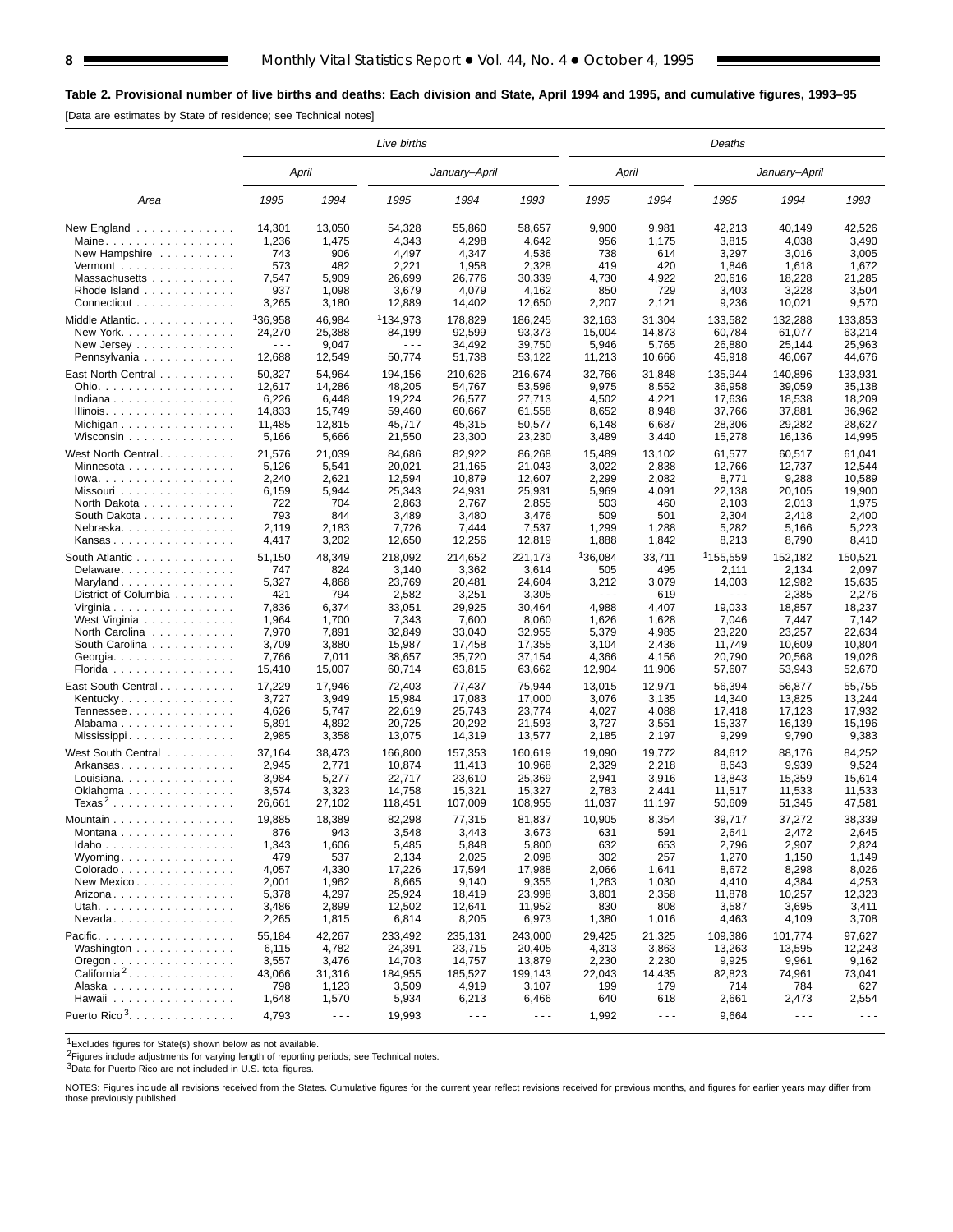## **Table 3. Provisional number of marriages and divorces: Each division and State, April 1994 and 1995, and cumulative figures, 1993–95**

[By State of occurrence. Number of events reported; see Technical notes. Divorces include reported annulments]

|                                                |                      |                      | Marriages            |                      |                      |                                                                                                                                                                                                                                                                                                                                                                                              |                               | <b>Divorces</b>      |                      |                      |
|------------------------------------------------|----------------------|----------------------|----------------------|----------------------|----------------------|----------------------------------------------------------------------------------------------------------------------------------------------------------------------------------------------------------------------------------------------------------------------------------------------------------------------------------------------------------------------------------------------|-------------------------------|----------------------|----------------------|----------------------|
|                                                | April                |                      |                      | January-April        |                      | April                                                                                                                                                                                                                                                                                                                                                                                        |                               |                      | January–April        |                      |
| Area                                           | 1995                 | 1994                 | 1995                 | 1994                 | 1993                 | 1995                                                                                                                                                                                                                                                                                                                                                                                         | 1994                          | 1995                 | 1994                 | 1993                 |
| New England                                    | 13,798               | 8,272                | <sup>1</sup> 15,080  | 24,978               | 16,633               | 13,860                                                                                                                                                                                                                                                                                                                                                                                       | 3,237                         | 19,675               | 12,180               | 14,271               |
| Maine                                          | 429                  | 557                  | 1,452                | 1,636                | 1,492                | 517                                                                                                                                                                                                                                                                                                                                                                                          | 418                           | 1,541                | 1,322                | 1,738                |
| New Hampshire                                  | 587                  | 540                  | 1,841                | 1,756                | 1,392                | 441                                                                                                                                                                                                                                                                                                                                                                                          | 457                           | 1,656                | 1,619                | 1,506                |
| $Vermont$                                      | 260                  | 242                  | 1,165                | 974                  | 1,147                | 131                                                                                                                                                                                                                                                                                                                                                                                          | 264                           | 1,024                | 917                  | 941                  |
| Massachusetts                                  | 2,070                | 4,901                | 9,413                | 15,320               | 7,608                | 2,555                                                                                                                                                                                                                                                                                                                                                                                        | 1,063                         | 4,314                | 3,795                | 5,285                |
| Rhode Island                                   | 452                  | 501                  | 1,209                | 1,290                | 1,274                | 216                                                                                                                                                                                                                                                                                                                                                                                          | 194                           | 1,140                | 1,041                | 1,201                |
| Connecticut                                    | $  -$                | 1,531                | $\sim$ $\sim$ $\sim$ | 4,002                | 3,720                | $- - -$                                                                                                                                                                                                                                                                                                                                                                                      | 841                           | $- - -$              | 3,486                | 3,600                |
| Middle Atlantic.                               | <sup>1</sup> 14,336  | 17,741               | 148,243              | 56,900               | 63,325               | 10,953                                                                                                                                                                                                                                                                                                                                                                                       | 9,605                         | 39,685               | 37,863               | 38,846               |
| New York <sup>2</sup> . $\ldots$               | 9,832                | 9,474                | 34,840               | 31,779               | 36,096               | 5,807                                                                                                                                                                                                                                                                                                                                                                                        | 4,849                         | 18,779               | 18,312               | 17,772               |
| New Jersey                                     | $\sim$ $\sim$ $\sim$ | 3,664                | .                    | 10,642               | 11,454               | 2,019                                                                                                                                                                                                                                                                                                                                                                                        | 1,856                         | 8,062                | 7,546                | 8,335                |
| Pennsylvania                                   | 4,504                | 4,603                | 13,403               | 14,479               | 15,775               | 3,127                                                                                                                                                                                                                                                                                                                                                                                        | 2,900                         | 12,844               | 12,005               | 12,739               |
|                                                |                      |                      |                      |                      |                      |                                                                                                                                                                                                                                                                                                                                                                                              |                               |                      |                      |                      |
| East North Central                             | 21,498               | 21,700               | 72,774               | 71,799               | 74,980               | <sup>1</sup> 11,817                                                                                                                                                                                                                                                                                                                                                                          | <sup>1</sup> 12,454           | <sup>1</sup> 49.096  | 147,700              | <sup>1</sup> 49.288  |
| Ohio.                                          | 6,033                | 5,272                | 20,878               | 19,961               | 20,113               | 4,075                                                                                                                                                                                                                                                                                                                                                                                        | 3,954                         | 16,447               | 15,865               | 15,769               |
| Indiana                                        | 4,072                | 3,909                | 11,678               | 11,206               | 11,645               | .                                                                                                                                                                                                                                                                                                                                                                                            | .                             | .                    | .                    | .                    |
| Illinois.                                      | 5,571                | 6,185                | 19,874               | 20,385               | 20,608               | 3,556                                                                                                                                                                                                                                                                                                                                                                                        | 4,280                         | 13,183               | 13,145               | 14,134               |
| Michigan                                       | 4,159                | 4,428                | 13,933               | 13,717               | 14,232               | 2,852                                                                                                                                                                                                                                                                                                                                                                                        | 2,660                         | 13,672               | 12,858               | 13,387               |
| Wisconsin                                      | 1,663                | 1,906                | 6,411                | 6,530                | 8,382                | 1,334                                                                                                                                                                                                                                                                                                                                                                                        | 1,560                         | 5,794                | 5,832                | 5,998                |
| West North Central                             | 8,373                | 9,192                | 32,515               | 31,696               | 34,776               | 6,382                                                                                                                                                                                                                                                                                                                                                                                        | 7,440                         | 24,872               | 26,530               | 25,571               |
| Minnesota                                      | 1,765                | 2,105                | 5,839                | 5,931                | 5,754                | 1,353                                                                                                                                                                                                                                                                                                                                                                                        | 1,362                         | 4,965                | 5,467                | 5,809                |
|                                                |                      |                      |                      |                      |                      |                                                                                                                                                                                                                                                                                                                                                                                              |                               |                      |                      |                      |
| $Iowa.$                                        | 1,142                | 1,296                | 4,555                | 4,389                | 6,767                | 894                                                                                                                                                                                                                                                                                                                                                                                          | 920                           | 3,813                | 3,867                | 3,569                |
| Missouri                                       | 2,711                | 2,835                | 11,342               | 10,110               | 11,094               | 1,909                                                                                                                                                                                                                                                                                                                                                                                        | 2,351                         | 9,124                | 8,892                | 8,276                |
| North Dakota                                   | 195                  | 282                  | 761                  | 870                  | 932                  | 171                                                                                                                                                                                                                                                                                                                                                                                          | 186                           | 714                  | 706                  | 700                  |
| South Dakota                                   | 384                  | 401                  | 1,568                | 1,511                | 1,615                | 229                                                                                                                                                                                                                                                                                                                                                                                          | 255                           | 954                  | 923                  | 979                  |
| Nebraska                                       | 852                  | 858                  | 2,781                | 2,827                | 2,968                | 551                                                                                                                                                                                                                                                                                                                                                                                          | 633                           | 2,081                | 2,296                | 2,083                |
| Kansas                                         | 1,324                | 1,415                | 5,669                | 6,058                | 5,646                | 1,275                                                                                                                                                                                                                                                                                                                                                                                        | 1,733                         | 3,221                | 4,379                | 4,155                |
| South Atlantic                                 | 33,519               | 36,767               | 124,143              | 126,494              | 127,404              | 17,930                                                                                                                                                                                                                                                                                                                                                                                       | 19,348                        | 71,640               | 75,434               | 77,387               |
| Delaware.                                      | 426                  | 421                  | 1,170                | 1,166                | 1,202                | 299                                                                                                                                                                                                                                                                                                                                                                                          | 255                           | 1,322                | 1,005                | 1,044                |
| Maryland                                       | 2,441                | 2,999                | 9,418                | 10,198               | 10,172               | 1,061                                                                                                                                                                                                                                                                                                                                                                                        | 1,104                         | 4,792                | 5,076                | 5,570                |
| District of Columbia                           | 160                  | 223                  | 430                  | 439                  | 385                  | 199                                                                                                                                                                                                                                                                                                                                                                                          | 241                           | 447                  | 701                  | 532                  |
| Virginia $\ldots \ldots \ldots \ldots \ldots$  | 4,799                | 5,455                | 17,410               | 18,083               | 18,274               | 2,523                                                                                                                                                                                                                                                                                                                                                                                        | 2,654                         | 8,430                | 9,238                | 9,123                |
| West Virginia                                  | 893                  | 632                  | 2,323                | 2,470                | 3,958                | 964                                                                                                                                                                                                                                                                                                                                                                                          | 461                           | 2,732                | 2,938                | 3,058                |
| North Carolina                                 | 5,398                | 4,214                | 16,496               | 12,289               | 11,863               | 3,167                                                                                                                                                                                                                                                                                                                                                                                        | 3,232                         | 11,923               | 11,472               | 11,436               |
| South Carolina                                 | 3,710                | 4,712                | 12,472               | 15,490               | 15,305               | 1,511                                                                                                                                                                                                                                                                                                                                                                                        | 1,327                         | 4,800                | 4,807                | 4,901                |
|                                                |                      |                      |                      |                      |                      |                                                                                                                                                                                                                                                                                                                                                                                              |                               |                      |                      |                      |
| Georgia                                        | 4,858                | 5,404                | 17,947               | 18,579               | 18,667               | 2,681                                                                                                                                                                                                                                                                                                                                                                                        | 2,974                         | 11,470               | 11,919               | 12,466               |
| Florida                                        | 10,834               | 12,707               | 46,477               | 47,780               | 47,578               | 5,525                                                                                                                                                                                                                                                                                                                                                                                        | 7,100                         | 25,724               | 28,278               | 29,257               |
| East South Central                             | 13,053               | 13,451               | 54,740               | 51,190               | 51,645               | 8,164                                                                                                                                                                                                                                                                                                                                                                                        | 8,377                         | 31,462               | 31,493               | 30,633               |
| Kentucky                                       | 2,845                | 3,386                | 12,879               | 12,962               | 11,765               | 1,832                                                                                                                                                                                                                                                                                                                                                                                        | 2,434                         | 7,557                | 7,809                | 7,032                |
| Tennessee                                      | 6,768                | 5,176                | 25,567               | 20,015               | 21,409               | 2,769                                                                                                                                                                                                                                                                                                                                                                                        | 3,164                         | 11,026               | 10,885               | 10,722               |
| Alabama                                        | 1,828                | 3,151                | 10,411               | 12,033               | 11,838               | 2,583                                                                                                                                                                                                                                                                                                                                                                                        | 2,007                         | 8,110                | 8,612                | 8,913                |
| Mississippi                                    | 1,612                | 1,738                | 5,883                | 6,180                | 6,633                | 980                                                                                                                                                                                                                                                                                                                                                                                          | 772                           | 4,769                | 4,187                | 3,966                |
| West South Central                             | 20,707               | 22,479               | 92,109               | 95,818               | 89,719               | <sup>1</sup> 11,371                                                                                                                                                                                                                                                                                                                                                                          | 112,491                       | 145,016              | 148,467              | 147,122              |
|                                                |                      |                      |                      |                      |                      |                                                                                                                                                                                                                                                                                                                                                                                              |                               |                      |                      |                      |
| Arkansas                                       | 2,643<br>3,395       | 2,560<br>3,403       | 9,273<br>11,252      | 11,462               | 10,464<br>9,098      | 1,281<br>.                                                                                                                                                                                                                                                                                                                                                                                   | 1,726<br>$\sim$ $\sim$ $\sim$ | 4,369<br>.           | 6,433<br>.           | 5,603<br>.           |
| Louisiana.                                     |                      |                      |                      | 12,420               |                      |                                                                                                                                                                                                                                                                                                                                                                                              |                               |                      |                      |                      |
| Oklahoma                                       | 1,983                | 2,070                | 7,635                | 8,093                | 8,301                | 1,693                                                                                                                                                                                                                                                                                                                                                                                        | 1,777                         | 7,075                | 7,019                | 6,922                |
| Texas <sup>3</sup>                             | 12,686               | 14,446               | 63,949               | 63,843               | 61,856               | 8,397                                                                                                                                                                                                                                                                                                                                                                                        | 8,988                         | 33,572               | 35,015               | 34,597               |
| Mountain                                       | 17,528               | 20,199               | 128,901              | 79,149               | 73,892               | 15,149                                                                                                                                                                                                                                                                                                                                                                                       | 7,514                         | 119,380              | 29,216               | 125,489              |
| Montana                                        | 331                  | 385                  | 1,245                | 1,313                | 1,401                | 311                                                                                                                                                                                                                                                                                                                                                                                          | 320                           | 1,231                | 1,363                | 1,371                |
| Idaho                                          | 817                  | 894                  | 4,213                | 4,448                | 3,626                | 555                                                                                                                                                                                                                                                                                                                                                                                          | 672                           | 2,259                | 2,499                | 2,322                |
| $Wyoming.$                                     | 273                  | 219                  | 1,037                | 971                  | 973                  | 320                                                                                                                                                                                                                                                                                                                                                                                          | 275                           | 1,136                | 981                  | 1,007                |
| Colorado                                       | $\sim$ $\sim$ $\sim$ | 2,379                | $\sim$ $\sim$ $\sim$ | 8,376                | 7,984                | $\sim$ $\sim$ $\sim$                                                                                                                                                                                                                                                                                                                                                                         | 1,691                         | $\sim$ $\sim$ $\sim$ | 6,344                | 6,379                |
| New Mexico <sup><math>4,5</math></sup>         | 1,106                | 878                  | 4,022                | 3,311                | 3,473                | 875                                                                                                                                                                                                                                                                                                                                                                                          | 799                           | 3,397                | 3,134                | 3,343                |
| $Arizona2$                                     | 3,382                | 2,853                | 12,317               | 12,013               | 13,393               | 2,161                                                                                                                                                                                                                                                                                                                                                                                        | 1,838                         | 8,179                | 7,611                | 8,091                |
| Utah.                                          | 1,619                | 1,416                | 6,067                | 5,655                | 5,655                | 927                                                                                                                                                                                                                                                                                                                                                                                          | 793                           | 3,178                | 3,089                | 2,976                |
| $N$ evada                                      | $\sim$ $\sim$ $\sim$ | 11,175               | $- - -$              | 43,062               | 37,387               | $\frac{1}{2} \frac{1}{2} \frac{1}{2} \frac{1}{2} \frac{1}{2} \frac{1}{2} \frac{1}{2} \frac{1}{2} \frac{1}{2} \frac{1}{2} \frac{1}{2} \frac{1}{2} \frac{1}{2} \frac{1}{2} \frac{1}{2} \frac{1}{2} \frac{1}{2} \frac{1}{2} \frac{1}{2} \frac{1}{2} \frac{1}{2} \frac{1}{2} \frac{1}{2} \frac{1}{2} \frac{1}{2} \frac{1}{2} \frac{1}{2} \frac{1}{2} \frac{1}{2} \frac{1}{2} \frac{1}{2} \frac{$ | 1,126                         | $- - -$              | 4,195                |                      |
|                                                |                      |                      |                      |                      |                      |                                                                                                                                                                                                                                                                                                                                                                                              |                               |                      |                      |                      |
| Pacific.                                       | 16,201               | 17,459               | 69,328               | 75,856               | 82,346               | 13,561                                                                                                                                                                                                                                                                                                                                                                                       | 13,619                        | <sup>1</sup> 16,806  | 117,579              | 115.451              |
| Washington                                     | 2,545                | 3,263                | 10,087               | 10,057               | 8,470                | 1,741                                                                                                                                                                                                                                                                                                                                                                                        | 1,764                         | 9,173                | 9,506                | 7,810                |
| $O$ regon $\ldots \ldots \ldots \ldots \ldots$ | 1,831                | 1,250                | 6,636                | 5,511                | 5,561                | 1,162                                                                                                                                                                                                                                                                                                                                                                                        | 1,500                         | 4,912                | 5,844                | 5,220                |
| California                                     | 10,019               | 11,171               | 45,599               | 53,505               | 61,701               | $\sim$ $\sim$ $\sim$                                                                                                                                                                                                                                                                                                                                                                         | $\sim$ $\sim$ $\sim$          | $\sim$ $\sim$ $\sim$ | $\sim$ $\sim$ $\sim$ | $\sim$ $\sim$ $\sim$ |
| Alaska                                         | 324                  | 363                  | 1,368                | 1,439                | 1,250                | 221                                                                                                                                                                                                                                                                                                                                                                                          | 280                           | 947                  | 1,097                | 871                  |
| Hawaii                                         | 1,482                | 1,412                | 5,638                | 5,344                | 5,364                | 437                                                                                                                                                                                                                                                                                                                                                                                          | 75                            | 1,774                | 1,132                | 1,550                |
| Puerto Rico <sup>6</sup> .                     | 2,018                | $\sim$ $\sim$ $\sim$ | 9,413                | $\sim$ $\sim$ $\sim$ | $\sim$ $\sim$ $\sim$ | $\omega \sim \omega$                                                                                                                                                                                                                                                                                                                                                                         | $\sim$ $\sim$ $\sim$          | $\sim$ $\sim$ $\sim$ | $\sim$ $\sim$ $\sim$ | $\sim$ $\sim$ $\sim$ |
|                                                |                      |                      |                      |                      |                      |                                                                                                                                                                                                                                                                                                                                                                                              |                               |                      |                      |                      |

1Excludes figures for State(s) shown below as not available.

<sup>2</sup>Figures for marriages are marriage licenses issued for some counties.

3Figures include adjustments for varying length of reporting periods; see Technical notes.

<sup>4</sup>Figures for marriages are marriage licenses issued.<br><sup>5</sup>Figures for divorces include estimates for some counties.

6Data for Puerto Rico are not included in U.S. total figures.

NOTES: Figures include all revisions received from the States. Cumulative figures for the current year reflect revisions received for previous months, and figures for earlier years may differ from those previously published.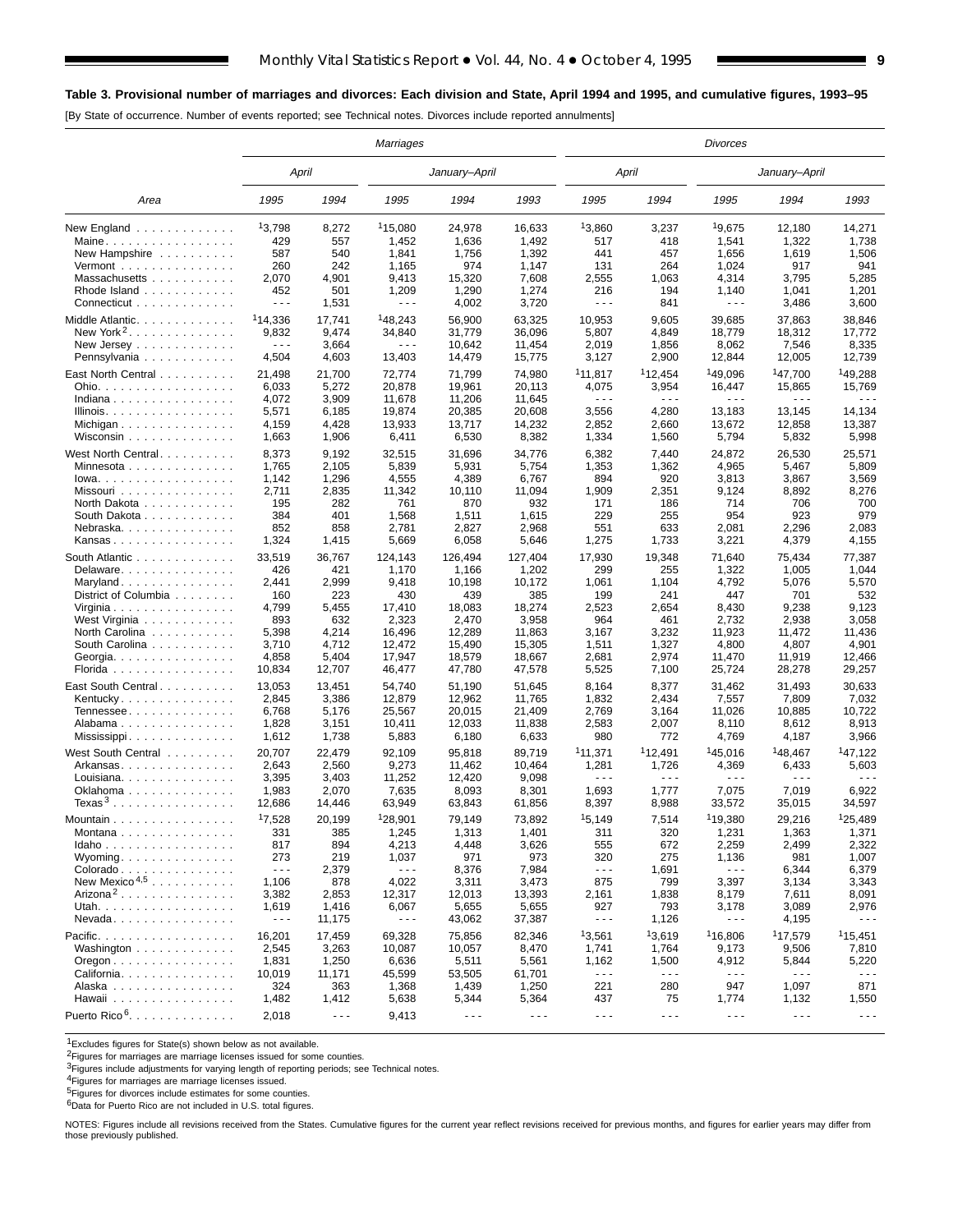#### **Table 4. Provisional number of deaths under 1 year and infant mortality rates: Each division and State, 12 months ending with April 1994 and 1995**

[Data are estimates by State of residence; see Technical notes. Infant mortality rates are deaths under 1 year per 1,000 live births in specified area]

|                                                                                             |                      |                      | 12 months ending with April |                                                                                                                                                                                                                                                                                                                                                                                              |
|---------------------------------------------------------------------------------------------|----------------------|----------------------|-----------------------------|----------------------------------------------------------------------------------------------------------------------------------------------------------------------------------------------------------------------------------------------------------------------------------------------------------------------------------------------------------------------------------------------|
|                                                                                             | 1995                 |                      | 1994                        |                                                                                                                                                                                                                                                                                                                                                                                              |
| Area                                                                                        | Number               | Rate                 | Number                      | Rate                                                                                                                                                                                                                                                                                                                                                                                         |
| New England. $\ldots \ldots \ldots \ldots \ldots \ldots \ldots \ldots \ldots \ldots \ldots$ | 1795                 | 16.0                 | 1,093                       | 6.0                                                                                                                                                                                                                                                                                                                                                                                          |
|                                                                                             | 83                   | 5.8                  | 103                         | 7.0                                                                                                                                                                                                                                                                                                                                                                                          |
| New Hampshire                                                                               | 93                   | 6.3                  | 85                          | 5.8                                                                                                                                                                                                                                                                                                                                                                                          |
|                                                                                             | 49                   | 6.6                  | 35                          | 5.1                                                                                                                                                                                                                                                                                                                                                                                          |
|                                                                                             | 487                  | 5.8                  | 430                         | 5.2                                                                                                                                                                                                                                                                                                                                                                                          |
|                                                                                             | 83                   | 6.4                  | 103                         | 7.3                                                                                                                                                                                                                                                                                                                                                                                          |
|                                                                                             | $- - -$              | $\sim$ $\sim$ $\sim$ | 337                         | 7.1                                                                                                                                                                                                                                                                                                                                                                                          |
|                                                                                             |                      |                      |                             |                                                                                                                                                                                                                                                                                                                                                                                              |
| Middle Atlantic                                                                             | <sup>1</sup> 1,209   | 17.7                 | 4,549                       | 8.2                                                                                                                                                                                                                                                                                                                                                                                          |
|                                                                                             | $- - -$              | $\sim$ $\sim$ $\sim$ | 2,245                       | 8.1                                                                                                                                                                                                                                                                                                                                                                                          |
|                                                                                             | $ -$                 | $\sim$ $\sim$ $\sim$ | 1,006                       | 8.5                                                                                                                                                                                                                                                                                                                                                                                          |
|                                                                                             | 1,209                | 7.7                  | 1,298                       | 8.2                                                                                                                                                                                                                                                                                                                                                                                          |
|                                                                                             | 5,515                | 8.8                  | 5,872                       | 9.2                                                                                                                                                                                                                                                                                                                                                                                          |
|                                                                                             | 1,351                | 8.7                  | 1,469                       | 9.3                                                                                                                                                                                                                                                                                                                                                                                          |
|                                                                                             | 809                  | 10.6                 | 736                         | 8.8                                                                                                                                                                                                                                                                                                                                                                                          |
|                                                                                             | 1,696                | 9.0                  | 1,843                       | 9.7                                                                                                                                                                                                                                                                                                                                                                                          |
|                                                                                             | 1,142                | 8.1                  | 1,270                       | 9.2                                                                                                                                                                                                                                                                                                                                                                                          |
|                                                                                             | 517                  | 7.7                  | 554                         | 8.0                                                                                                                                                                                                                                                                                                                                                                                          |
|                                                                                             |                      |                      |                             |                                                                                                                                                                                                                                                                                                                                                                                              |
| West North Central experience in the contract of the UNESCOTE                               | 1,962                | 7.7                  | 2,051                       | 8.0                                                                                                                                                                                                                                                                                                                                                                                          |
|                                                                                             | 430                  | 6.8                  | 479                         | 7.5                                                                                                                                                                                                                                                                                                                                                                                          |
|                                                                                             | 262                  | 7.0                  | 252                         | 7.1                                                                                                                                                                                                                                                                                                                                                                                          |
|                                                                                             | 615                  | 8.1                  | 632                         | 8.3                                                                                                                                                                                                                                                                                                                                                                                          |
|                                                                                             | 61                   | 7.0                  | 62                          | 7.2                                                                                                                                                                                                                                                                                                                                                                                          |
|                                                                                             | 128                  | 12.0                 | 119                         | 11.0                                                                                                                                                                                                                                                                                                                                                                                         |
| Nebraska                                                                                    | 202                  | 8.7                  | 180                         | 7.9                                                                                                                                                                                                                                                                                                                                                                                          |
|                                                                                             | 264                  | 7.8                  | 327                         | 8.7                                                                                                                                                                                                                                                                                                                                                                                          |
|                                                                                             | 15,651               | 18.6                 | 6,209                       | 9.3                                                                                                                                                                                                                                                                                                                                                                                          |
| Delaware                                                                                    | 72                   | 7.1                  | 89                          | 8.6                                                                                                                                                                                                                                                                                                                                                                                          |
|                                                                                             | 644                  | 8.6                  | 671                         | 9.4                                                                                                                                                                                                                                                                                                                                                                                          |
|                                                                                             | $\sim$ $\sim$ $\sim$ | $\sim$ $\sim$ $\sim$ | 185                         | 19.0                                                                                                                                                                                                                                                                                                                                                                                         |
|                                                                                             | 725                  | 7.3                  | 779                         | 8.2                                                                                                                                                                                                                                                                                                                                                                                          |
|                                                                                             | 147                  | 6.9                  | 174                         | 8.1                                                                                                                                                                                                                                                                                                                                                                                          |
|                                                                                             | 1,036                | 10.2                 | 1,024                       | 10.2                                                                                                                                                                                                                                                                                                                                                                                         |
|                                                                                             | 438                  | 8.9                  | 487                         | 9.0                                                                                                                                                                                                                                                                                                                                                                                          |
|                                                                                             | 1,061                | 9.5                  | 1,217                       | 11.0                                                                                                                                                                                                                                                                                                                                                                                         |
|                                                                                             | 1,528                | 8.1                  | 1,583                       | 8.2                                                                                                                                                                                                                                                                                                                                                                                          |
|                                                                                             |                      |                      |                             |                                                                                                                                                                                                                                                                                                                                                                                              |
|                                                                                             | 2,170                | 9.6                  | 2,179                       | 9.4                                                                                                                                                                                                                                                                                                                                                                                          |
|                                                                                             | 407                  | 8.0                  | 436                         | 8.3                                                                                                                                                                                                                                                                                                                                                                                          |
|                                                                                             | 723                  | 10.0                 | 661                         | 8.7                                                                                                                                                                                                                                                                                                                                                                                          |
|                                                                                             | 620                  | 10.1                 | 624                         | 10.1                                                                                                                                                                                                                                                                                                                                                                                         |
|                                                                                             | 420                  | 10.0                 | 458                         | 10.7                                                                                                                                                                                                                                                                                                                                                                                         |
| West South Central                                                                          | 3,701                | 7.7                  | 3,841                       | 8.0                                                                                                                                                                                                                                                                                                                                                                                          |
|                                                                                             | 312                  | 9.2                  | 303                         | 8.7                                                                                                                                                                                                                                                                                                                                                                                          |
|                                                                                             | 643                  | 9.5                  | 640                         | 9.4                                                                                                                                                                                                                                                                                                                                                                                          |
|                                                                                             | 424                  | 9.4                  | 405                         | 8.7                                                                                                                                                                                                                                                                                                                                                                                          |
|                                                                                             | 2,322                | 7.0                  | 2,493                       | 7.6                                                                                                                                                                                                                                                                                                                                                                                          |
|                                                                                             |                      |                      |                             |                                                                                                                                                                                                                                                                                                                                                                                              |
|                                                                                             | 1,770                | 7.1                  | 1,714                       | 7.1                                                                                                                                                                                                                                                                                                                                                                                          |
|                                                                                             | 99                   | 8.9                  | 84                          | 7.5                                                                                                                                                                                                                                                                                                                                                                                          |
|                                                                                             | 119                  | 7.0                  | 131                         | 7.6                                                                                                                                                                                                                                                                                                                                                                                          |
|                                                                                             | 58                   | 8.9                  | 34                          | 5.2                                                                                                                                                                                                                                                                                                                                                                                          |
|                                                                                             | 360                  | 6.7                  | 376                         | 6.9                                                                                                                                                                                                                                                                                                                                                                                          |
|                                                                                             | 235                  | 8.5                  | 257                         | 9.4                                                                                                                                                                                                                                                                                                                                                                                          |
|                                                                                             | 560                  | 7.6                  | 476                         | 7.3                                                                                                                                                                                                                                                                                                                                                                                          |
|                                                                                             | 221                  | 5.7                  | 214                         | 5.8                                                                                                                                                                                                                                                                                                                                                                                          |
|                                                                                             | 118                  | 5.9                  | 142                         | 6.4                                                                                                                                                                                                                                                                                                                                                                                          |
|                                                                                             | 4,740                | 6.5                  | 4,874                       | 6.7                                                                                                                                                                                                                                                                                                                                                                                          |
|                                                                                             | 426                  | 5.3                  | 497                         | 6.6                                                                                                                                                                                                                                                                                                                                                                                          |
|                                                                                             | 272                  | 6.4                  | 297                         | 6.9                                                                                                                                                                                                                                                                                                                                                                                          |
| California <sup>2</sup>                                                                     | 3,842                | 6.6                  | 3,880                       | 6.7                                                                                                                                                                                                                                                                                                                                                                                          |
|                                                                                             | 76                   | 7.1                  | 72                          | 5.8                                                                                                                                                                                                                                                                                                                                                                                          |
|                                                                                             | 124                  | 6.5                  | 128                         | 6.6                                                                                                                                                                                                                                                                                                                                                                                          |
|                                                                                             |                      |                      |                             |                                                                                                                                                                                                                                                                                                                                                                                              |
|                                                                                             | $\sim$ $\sim$ $\sim$ | $\sim$ $\sim$ $\sim$ | $\sim$ $\sim$ $\sim$        | $\frac{1}{2} \frac{1}{2} \frac{1}{2} \frac{1}{2} \frac{1}{2} \frac{1}{2} \frac{1}{2} \frac{1}{2} \frac{1}{2} \frac{1}{2} \frac{1}{2} \frac{1}{2} \frac{1}{2} \frac{1}{2} \frac{1}{2} \frac{1}{2} \frac{1}{2} \frac{1}{2} \frac{1}{2} \frac{1}{2} \frac{1}{2} \frac{1}{2} \frac{1}{2} \frac{1}{2} \frac{1}{2} \frac{1}{2} \frac{1}{2} \frac{1}{2} \frac{1}{2} \frac{1}{2} \frac{1}{2} \frac{$ |

1Excludes figures for State shown below as not available.

2Figures include adjustments for varying length of reporting periods; see Technical notes.

3Data for Puerto Rico are not included in U.S. total figures.

NOTES: Figures include all revisions received from the States. Figures for the current year reflect revisions received for previous months, and figures for earlier years may differ from those previously published.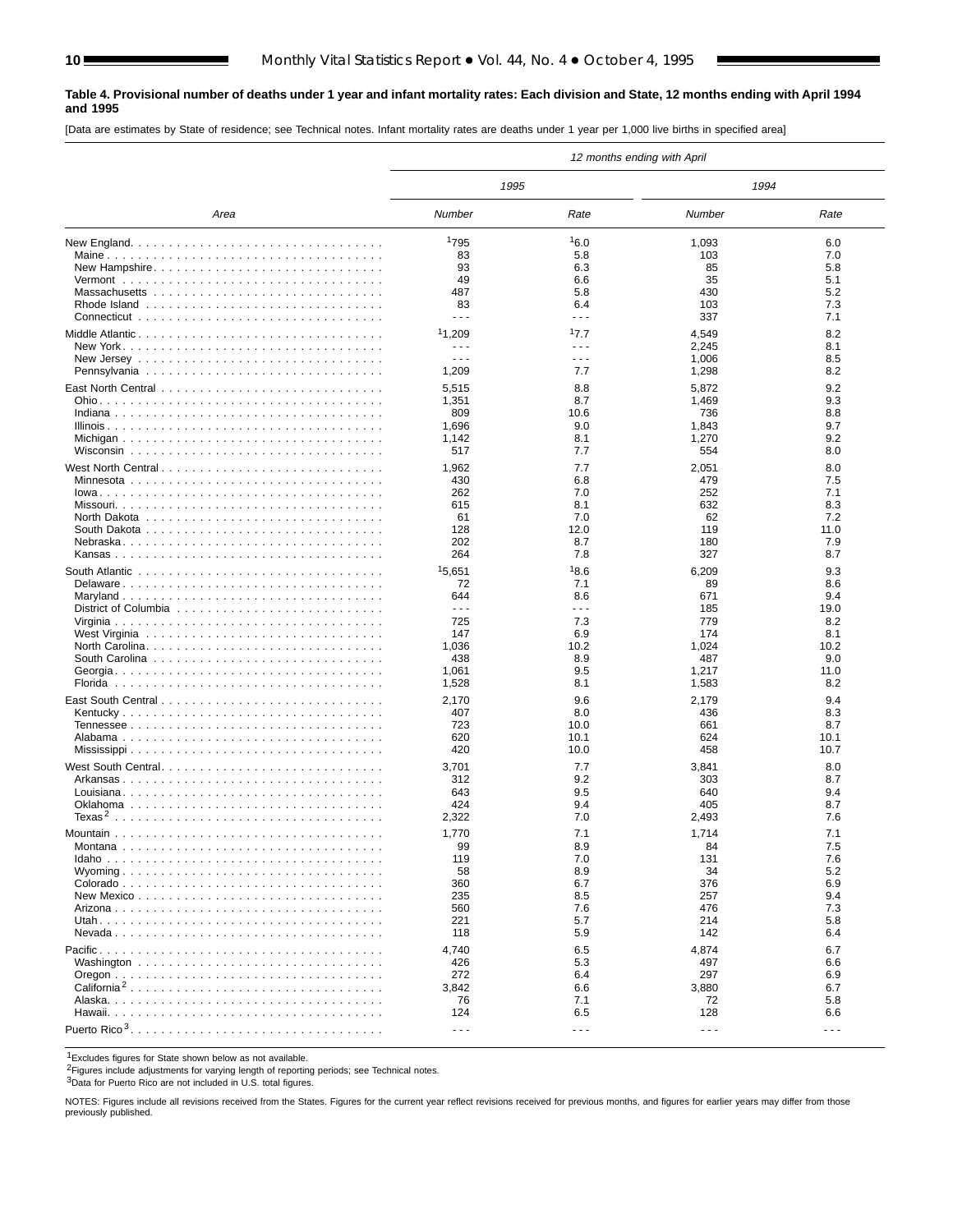#### **Table 5. Provisional number of deaths and death rates, by age, race, and sex, and age-adjusted death rates by race and sex: United States, March 1994 and 1995, cumulative figures 1994 and 1995, and 12 months ending with March 1994 and 1995**

[Data are provisional, estimated from a 10-percent sample of deaths. Age-specific rates on an annual basis per 100,000 population in specified group; age-adjusted<br>rates per 100,000 U.S. standard million population; see Tec

|                                                       |                  |                                  | March                       |                           |                  |                     | January–March    |                        |                    |                           | 12 months ending with March |                                  |
|-------------------------------------------------------|------------------|----------------------------------|-----------------------------|---------------------------|------------------|---------------------|------------------|------------------------|--------------------|---------------------------|-----------------------------|----------------------------------|
|                                                       |                  | 1995                             |                             | 1994                      |                  | 1995                |                  | 1994                   | 1995               |                           | 1994                        |                                  |
| Age, race, and sex                                    | Number           | Rate                             | Number                      | Rate                      | Number           | Rate                | Number           | Rate                   | Number             | Rate                      | Number                      | Rate                             |
| All races, both sexes <sup>1</sup>                    |                  |                                  |                             |                           |                  |                     |                  |                        |                    |                           |                             |                                  |
| All ages                                              | 208,000          | 935.5                            | 199,000                     | 902.7                     | 622,000          | 963.3               | 627,000          | 980.4                  | 2,280,000          | 872.2                     | 2,293,000                   | 886.5                            |
| Under 1 year                                          |                  |                                  |                             |                           | 7,700            | <sup>2</sup> 819.9  | 8,100            | <sup>2</sup> 834.0     | 31,000             | 2793.6                    | 32,800                      | 2827.8                           |
| $1-4$ years $\ldots$ $\ldots$ $\ldots$ .              | 4,020            | 82.2                             | 4,130                       | 85.0                      | 1,900            | 48.4                | 2,010            | 51.4                   | 7,060              | 44.5                      | 7,100                       | 44.9                             |
| $5 - 14$ years                                        |                  |                                  |                             |                           | 1,980            | 21.2                | 1,780            | 19.3                   | 8,750              | 23.2                      | 8,530                       | 22.9                             |
| $15 - 24$ years.                                      | 2,760            | 90.4                             | 2,750                       | 90.0                      | 8,130            | 91.8                | 8,550            | 96.3                   | 35,470             | 98.5                      | 35,460                      | 98.6                             |
| 25-34 years.                                          | 4,980            | 143.0                            | 4,570                       | 129.5                     | 14,970           | 147.9               | 14,240           | 138.9                  | 59,210             | 143.4                     | 59,690                      | 142.9                            |
| 35-44 years.                                          | 8,400<br>11,950  | 234.2<br>458.1                   | 7,950<br>11,690             | 226.0<br>466.1            | 25,710<br>36,700 | 247.1<br>486.4      | 24,850<br>34,910 | 243.7<br>480.9         | 101,290<br>137,560 | 241.3<br>454.8            | 97,340<br>135,170           | 237.2<br>465.7                   |
| 45-54 years.<br>55-64 years.                          | 20,510           | 1,145.3                          | 20,700                      | 1,160.8                   | 61,430           | 1,182.0             | 63,590           | 1,228.7                | 237,620            | 1,128.8                   | 242,290                     | 1,156.5                          |
| 65-74 years.                                          | 43,640           | 2,741.1                          | 42,740                      | 2,689.9                   | 130,880          | 2,831.4             | 132,640          | 2,875.8                | 482,800            | 2,574.2                   | 491,770                     | 2,631.1                          |
| 75–84 years.                                          | 59,670           | 6,351.7                          | 56,560                      | 6,100.7                   | 177,250          | 6,507.1             | 180,560          | 6,716.6                | 641,510            | 5,803.9                   | 646,920                     | 5,961.3                          |
| 85 years and over                                     | 52,120           | 17,089.1                         | 48,000                      | 16,438.7                  | 154,850          | 17,512.3            | 156,000          | 18,431.8               | 537,520            | 15,327.1                  | 535,390                     | 15,668.4                         |
| Not stated                                            | 90               | $\sim 100$                       | 50                          | $\sim 100$                | 280              | $\sim$ $\sim$       | 140              | $\sim 100$             | 800                | $\sim 100$                | 830                         | $\sim$ $\sim$                    |
| Age-adjusted rate $3 \ldots$ .                        | $\sim 100$       | 527.5                            | $\sim 100$                  | 517.8                     | $\sim 100$       | 544.8               | $\sim 100$       | 555.2                  | $\sim 100$         | 505.5                     | $\sim 100$                  | 515.3                            |
| All races, male <sup>1</sup>                          |                  |                                  |                             |                           |                  |                     |                  |                        |                    |                           |                             |                                  |
| All ages                                              | 105,370          | 970.0                            | 101,140                     | 938.9                     | 313,400          | 994.5               | 317,760          | 1,016.9                | 1,162,230          | 910.4                     | 1,178,780                   | 933.3                            |
| Under 1 year $\ldots \ldots$                          |                  |                                  |                             |                           | 4,280            | 2883.4              | 4,770            | 2956.6                 | 17,230             | 2862.8                    | 19,080                      | 2941.3                           |
| $1-4$ years<br>5-14 years                             | 2,300            | 91.8                             | 2,360                       | 94.9                      | 1,100<br>1,170   | 55.1<br>24.6        | 1,210<br>1,010   | 60.0<br>21.4           | 4,130<br>5,210     | 50.8<br>26.9              | 4,100<br>5,040              | 50.7<br>26.5                     |
| 15–24 years. $\ldots$                                 | 2,140            | 137.4                            | 2,120                       | 135.8                     | 6,270            | 138.9               | 6,630            | 146.3                  | 27,280             | 148.4                     | 26,940                      | 146.5                            |
| 25-34 years.                                          | 3,730            | 214.3                            | 3,190                       | 180.7                     | 10,970           | 216.7               | 10,150           | 198.1                  | 43,480             | 210.6                     | 44,020                      | 210.5                            |
| $35 - 44$ years.                                      | 5,990            | 336.7                            | 5,660                       | 324.4                     | 17,880           | 346.9               | 17,480           | 345.7                  | 70,400             | 338.0                     | 67,360                      | 331.0                            |
| 45-54 years.                                          | 7,840            | 615.3                            | 7,410                       | 604.4                     | 23,300           | 632.0               | 22,250           | 626.9                  | 86,550             | 585.5                     | 85,680                      | 603.8                            |
| 55-64 years.                                          | 12,580           | 1,478.7                          | 12,780                      | 1,508.5                   | 36,780           | 1,489.9             | 38,920           | 1,583.1                | 144,400            | 1,443.6                   | 147,860                     | 1,487.4                          |
| 65-74 years.                                          | 25,180           | 3,562.1                          | 24,610                      | 3,502.1                   | 74,810           | 3,645.7             | 76,640           | 3,757.7                | 275,330            | 3,312.8                   | 282,660                     | 3,423.7                          |
| 75–84 years.<br>85 years and over                     | 29,320<br>16,240 | 8,067.7<br>19,064.1              | 27,670<br>15,310            | 7,782.9<br>18,583.8       | 86,690<br>50,000 | 8,231.3<br>20,258.5 | 88,420<br>50,240 | 8,582.2<br>21,059.5    | 312,560<br>175,130 | 7,345.7<br>17,654.2       | 320,970<br>174,600          | 7,737.9<br>18,244.5              |
| Not stated                                            | 50               | $\mathcal{L}^{\mathcal{L}}$      | 20                          | $\sim$                    | 150              | $\sim$              | 50               | $\cdots$               | 520                | $\sim$                    | 480                         | $\sim$ .                         |
| Age-adjusted rate $3 \ldots$ .                        | $\ldots$         | 684.4                            | $\sim 100$                  | 668.9                     | $\cdots$         | 699.2               | $\sim 100$       | 718.8                  | $\cdots$           | 650.6                     | $\sim 100$                  | 669.8                            |
| All races, female <sup>1</sup>                        |                  |                                  |                             |                           |                  |                     |                  |                        |                    |                           |                             |                                  |
| All ages                                              | 102,780          | 902.6                            | 98,000                      | 868.1                     | 308,420          | 933.5               | 309,660          | 945.5                  | 1,118,370          | 836.2                     | 1,114,500                   | 842.0                            |
| Under 1 year                                          |                  |                                  |                             |                           | 3,470            | <sup>2</sup> 748.9  | 3,370            | <sup>2</sup> 706.0     | 13,760             | <sup>2</sup> 719.7        | 13,710                      | 2708.9                           |
| $1-4$ years                                           | 1,730            | 72.4                             | 1,770                       | 74.6                      | 800              | 42.0                | 810              | 42.4                   | 2,930              | 37.8                      | 2,990                       | 38.8                             |
| $5-14$ years                                          |                  |                                  |                             |                           | 800              | 17.8                | 770              | 17.1                   | 3,540              | 19.2                      | 3,490                       | 19.2                             |
| $15 - 24$ years.                                      | 630<br>1,250     | 42.2                             | 640                         | 42.8                      | 1,860            | 42.9                | 1,920            | 44.5<br>79.8           | 8,190              | 46.5                      | 8,520                       | 48.4<br>75.1                     |
| 25-34 years.<br>35-44 years.                          | 2,410            | 71.8<br>133.3                    | 1,380<br>2,290              | 78.2<br>129.1             | 4,000<br>7,830   | 79.0<br>149.2       | 4,090<br>7,370   | 143.2                  | 15,730<br>30,890   | 76.2<br>146.1             | 15,670<br>29,980            | 144.9                            |
| 45-54 years.                                          | 4,110            | 308.0                            | 4,280                       | 333.8                     | 13,410           | 347.1               | 12,660           | 341.4                  | 51,010             | 329.9                     | 49,490                      | 333.5                            |
| 55–64 years.                                          | 7,930            | 843.6                            | 7,920                       | 846.0                     | 24,640           | 903.7               | 24,670           | 908.0                  | 93,220             | 843.8                     | 94,440                      | 857.8                            |
| 65-74 years.                                          | 18,460           | 2,085.7                          | 18,130                      | 2,045.9                   | 56,060           | 2,181.4             | 56,000           | 2,176.7                | 207,470            | 1,986.7                   | 209,110                     | 2,003.9                          |
| 75–84 years.                                          | 30,350           | 5,269.0                          | 28,890                      | 5,054.3                   | 90,560           | 5,420.3             | 92,140           | 5,558.2                | 328,960            | 4,839.1                   | 325,950                     | 4,862.0                          |
| 85 years and over                                     | 35,880<br>40     | 16,323.7                         | 32,680<br>30                | 15,578.2                  | 104,850<br>130   | 16,445.6            | 105,760<br>90    | 17,389.6               | 362,390<br>280     | 14,414.9                  | 360,790<br>350              | 14,666.3                         |
| Not stated $\ldots$<br>Age-adjusted rate <sup>3</sup> | $\ldots$         | $\cdots$<br>396.3                | $\mathcal{L}^{\mathcal{L}}$ | .<br>392.4                | $\sim$ .         | $\cdots$<br>417.0   | $\cdots$         | $\cdots$<br>420.3      | $\sim$ $\sim$      | $\cdots$<br>384.4         | $\sim$ $\sim$ $\sim$        | 387.8                            |
| White                                                 |                  |                                  |                             |                           |                  |                     |                  |                        |                    |                           |                             |                                  |
| All ages                                              | 179,050          | 969.1                            | 171,230                     | 933.6                     | 534,820          | 997.5               | 540,440          | 1,015.5                | 1,959,740          | 903.1                     | 1,971,590                   | 916.1                            |
| Under 1 year $\ldots \ldots$                          |                  |                                  |                             |                           | 4,940            | 2666.2              | 5,210            | 2679.6                 | 20,070             | 2657.0                    | 21,090                      | <sup>2</sup> 680.1               |
| 1–4 years $\dots \dots$                               | 2,620            | 67.5                             | 2,690                       | 69.7                      | 1,250            | 40.5                | 1,330            | 42.7                   | 4,680              | 37.3                      | 4,890                       | 39.1                             |
| 5–14 years $\ldots$<br>15–24 years. $\ldots$          | 1,910            | 78.4                             | 1,860                       | 76.1                      | 1,420<br>5,620   | 19.1<br>79.4        | 1,270<br>5,880   | 17.2<br>82.8           | 6,180<br>24,950    | 20.6<br>86.8              | 6,310<br>24,720             | 21.3<br>85.8                     |
| 25-34 years.                                          | 3,670            | 128.9                            | 3,180                       | 110.0                     | 10,910           | 131.8               | 9,700            | 115.4                  | 42,560             | 126.1                     | 42,540                      | 124.1                            |
| 35-44 years.                                          | 5,920            | 198.1                            | 5,500                       | 187.5                     | 18,030           | 208.1               | 17,190           | 202.1                  | 72,270             | 206.8                     | 68,750                      | 200.6                            |
| 45-54 years.                                          | 9,080            | 406.7                            | 9,090                       | 422.7                     | 28,160           | 435.8               | 26,940           | 432.8                  | 105,590            | 407.7                     | 104,110                     | 417.8                            |
| 55–64 years.                                          | 16,470           | 1,063.4                          | 16,860                      | 1,090.9                   | 49,410           | 1,099.2             | 52,030           | 1,159.7                | 193,260            | 1,061.1                   | 198,070                     | 1,089.7                          |
| 65-74 years.                                          | 37,570           | 2,658.4                          | 37,020                      | 2,621.2                   | 112,500          | 2,741.3             | 114,720          | 2,797.8                | 417,070            | 2,505.1                   | 425,350                     | 2,558.5                          |
| 75-84 years.                                          | 53,830           | 6,319.1                          | 50,710                      | 6,036.5                   | 159,610          | 6,461.2             | 162,100          | 6,654.3                | 577,910            | 5,772.7                   | 582,410                     | 5,923.0                          |
| 85 years and over<br>Not stated                       | 47,950<br>40     | 17,270.5<br>$\sim$ $\sim$ $\sim$ | 44,290<br>40                | 16,618.2<br>$\sim$ $\sim$ | 142,770<br>210   | 17,736.0<br>$\sim$  | 144,000<br>80    | 18,636.4<br>$\sim 100$ | 494,640<br>560     | 15,452.7<br>$\sim$ $\sim$ | 492,810<br>550              | 15,805.3<br>$\sim$ $\sim$ $\sim$ |
| Age-adjusted rate $3 \ldots$ .                        |                  | 497.9                            |                             | 488.7                     |                  |                     |                  |                        |                    | 478.2                     |                             |                                  |
|                                                       | $\sim$ $\sim$    |                                  | $\sim$ $\sim$               |                           | $\sim 100$       | 514.1               | $\sim 100$       | 524.4                  | $\sim 100$         |                           | $\sim 100$                  | 487.1                            |

See footnotes at end of table.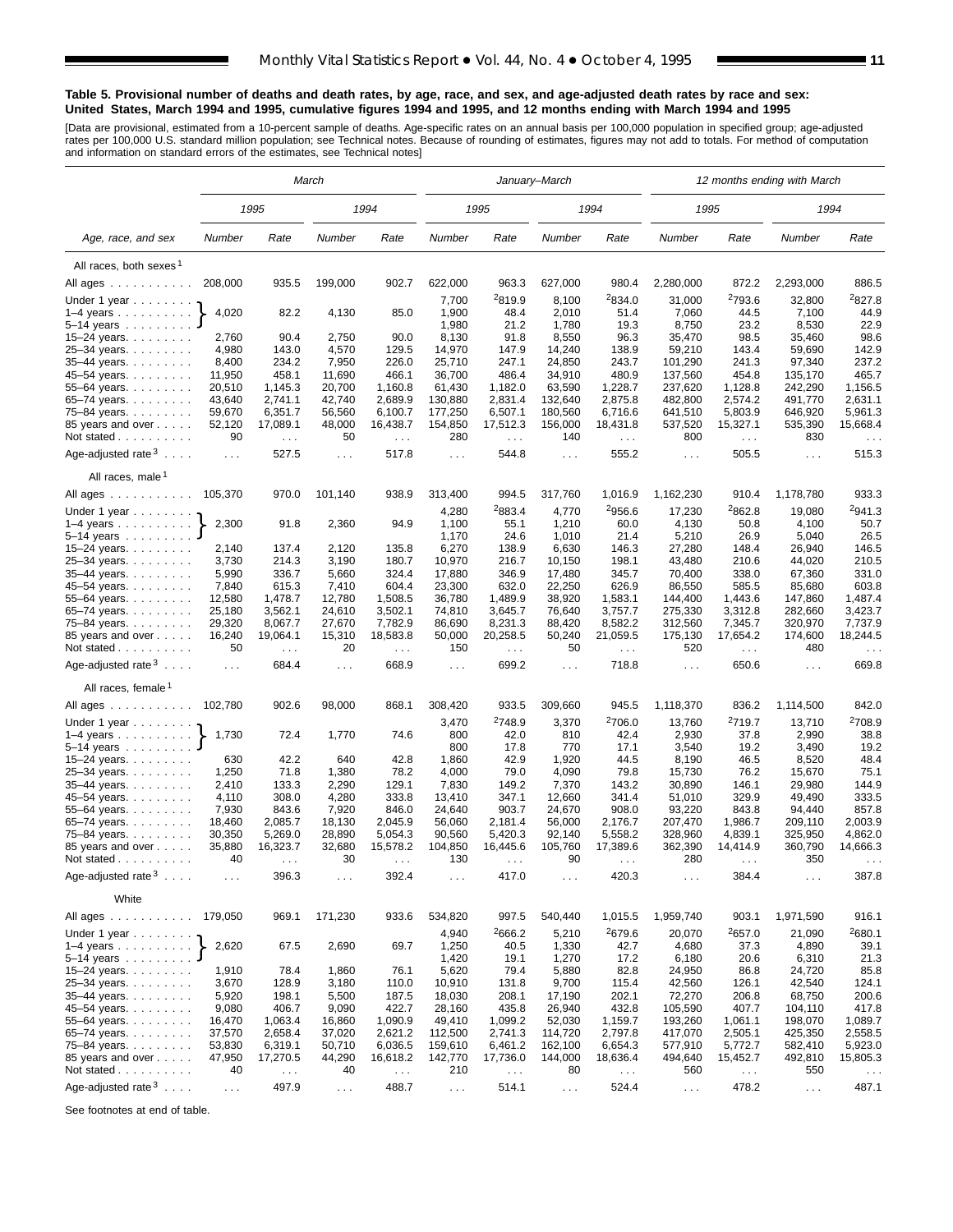#### **Table 5. Provisional number of deaths and death rates, by age, race, and sex, and age-adjusted death rates by race and sex: United States, March 1994 and 1995, cumulative figures 1994 and 1995, and 12 months ending with March 1994 and 1995—Con.**

[Data are provisional, estimated from a 10-percent sample of deaths. Age-specific rates on an annual basis per 100,000 population in specified group; age-adjusted<br>rates per 100,000 U.S. standard million population; see Tec

|                                              |                             |                     | March                    |                        |                 |                               | January–March               |                               |                      |                               | 12 months ending with March |                        |
|----------------------------------------------|-----------------------------|---------------------|--------------------------|------------------------|-----------------|-------------------------------|-----------------------------|-------------------------------|----------------------|-------------------------------|-----------------------------|------------------------|
|                                              |                             | 1995                |                          | 1994                   |                 | 1995                          |                             | 1994                          |                      | 1995                          | 1994                        |                        |
| Age, race, and sex                           | Number                      | Rate                | Number                   | Rate                   | Number          | Rate                          | Number                      | Rate                          | Number               | Rate                          | Number                      | Rate                   |
| White male                                   |                             |                     |                          |                        |                 |                               |                             |                               |                      |                               |                             |                        |
| All ages                                     | 89,360                      | 986.1               | 85,340                   | 948.8                  | 266,380         | 1,013.0                       | 270,000                     | 1,034.6                       | 987,140              | 927.4                         | 1,001,980                   | 949.4                  |
|                                              |                             |                     |                          |                        | 2,760           | 2725.7                        | 2,950                       | 2751.8                        | 11,160               | 2713.6                        | 12,020                      | <sup>2</sup> 755.5     |
| Under 1 year<br>$1-4$ years                  | 1,460                       | 73.4                | 1,480                    | 74.8                   | 790             | 49.9                          | 800                         | 50.5                          | 2,820                | 43.9                          | 2,840                       | 44.3                   |
| 5–14 years $\ldots$                          |                             |                     |                          |                        | 840             | 22.3                          | 700                         | 18.6                          | 3,660                | 23.8                          | 3,780                       | 24.9                   |
| 15-24 years.                                 | 1,480                       | 118.4               | 1,380                    | 110.1                  | 4,280           | 117.9                         | 4,500                       | 123.5                         | 18,910               | 128.3                         | 18,500                      | 125.1                  |
| 25-34 years.                                 | 2,790                       | 194.0               | 2,260                    | 154.7                  | 8,130           | 194.2                         | 7,100                       | 167.2                         | 31,660               | 185.6                         | 31,750                      | 183.3                  |
| 35-44 years.                                 | 4,250                       | 283.7               | 3,920                    | 266.5                  | 12,740          | 293.1                         | 12,180                      | 285.5                         | 51,030               | 291.1                         | 48,420                      | 281.9                  |
| 45-54 years.                                 | 6,040                       | 548.1               | 5,760                    | 542.5                  | 18,090          | 567.2                         | 17,370                      | 565.2                         | 66,970               | 523.7                         | 66,680                      | 542.0                  |
| 55-64 years.                                 | 10,310                      | 1,385.6             | 10,460                   | 1,409.3                | 29,990          | 1,388.7                       | 32,260                      | 1,497.0                       | 118,700              | 1,356.4                       | 122,010                     | 1,399.4                |
| 65–74 years.                                 | 21,870                      | 3,460.1             | 21,290                   | 3,386.5                | 64,860          | 3,534.9                       | 66,490                      | 3,642.9                       | 239,920              | 3,229.9                       | 246,880                     | 3,340.7                |
| 75-84 years.                                 | 26,470                      | 8,005.7             | 24,770                   | 7,670.9                | 78,220          | 8,163.0                       | 79,590                      | 8,502.8                       | 282,370              | 7,307.7                       | 289,730                     | 7,693.3                |
| 85 years and over                            | 14,670                      | 19,085.9            | 13,980                   | 18,790.3               | 45,560          | 20,455.7                      | 46,030                      | 21,357.8                      | 159,570              | 17,769.5                      | 159,040                     | 18,386.1               |
| Not stated $\ldots$                          | 20                          | $\sim 100$          | 20                       | $\sim$ .               | 120             | $\sim$                        | 40                          | $\sim$ $\sim$                 | 370                  | $\mathcal{L}^{\mathcal{L}}$   | 320                         | $\sim$ $\sim$          |
| Age-adjusted rate $3 \ldots$ .               | $\sim 100$                  | 644.8               | $\cdots$                 | 625.3                  | $\sim 100$      | 659.3                         | $\sim 100$                  | 676.7                         | $\sim 100$           | 614.4                         | $\sim 100$                  | 632.4                  |
| White female                                 |                             |                     |                          |                        |                 |                               |                             |                               |                      |                               |                             |                        |
| All ages                                     | 89,690                      | 952.7               | 85,890                   | 918.9                  | 268,440         | 982.6                         | 270,440                     | 997.1                         | 972,600              | 879.7                         | 969,610                     | 884.0                  |
| Under 1 year                                 |                             |                     |                          |                        | 2,180           | 2603.5                        | 2,260                       | 2606.6                        | 8,910                | 2597.6                        | 9,070                       | 2600.7                 |
| $1-4$ years                                  | $\blacktriangleright$ 1,150 | 60.9                | 1,210                    | 64.4                   | 470             | 31.3                          | 530                         | 34.5                          | 1,860                | 30.4                          | 2,040                       | 33.5                   |
| $5 - 14$ years                               |                             |                     |                          |                        | 570             | 15.8                          | 570                         | 16.0                          | 2,520                | 17.3                          | 2,530                       | 17.6                   |
| 15-24 years.                                 | 430                         | 36.2                | 470                      | 39.5                   | 1,330           | 38.6                          | 1,370                       | 39.6                          | 6,050                | 43.2                          | 6,220                       | 44.3                   |
| 25-34 years.                                 | 870<br>1,660                | 61.7<br>111.4       | 920<br>1,570             | 64.3<br>107.3          | 2,780<br>5,290  | 67.8<br>122.2                 | 2,600<br>5,010              | 62.8<br>118.1                 | 10,900<br>21,240     | 65.3<br>121.9                 | 10,790<br>20,340            | 63.7<br>119.0          |
| $35 - 44$ years.<br>45–54 years.             | 3,040                       | 268.9               | 3,330                    | 305.8                  | 10,080          | 308.1                         | 9,570                       | 303.6                         | 38,620               | 294.6                         | 37,420                      | 296.6                  |
| 55-64 years.                                 | 6,160                       | 765.5               | 6,400                    | 796.7                  | 19,420          | 831.0                         | 19,770                      | 847.8                         | 74,550               | 787.8                         | 76,050                      | 804.1                  |
| 65-74 years.                                 | 15,700                      | 2,009.7             | 15,730                   | 2,007.2                | 47,640          | 2,099.5                       | 48,240                      | 2,120.1                       | 177,160              | 1,921.3                       | 178,470                     | 1,932.5                |
| 75–84 years.                                 | 27,360                      | 5,249.2             | 25,930                   | 5,014.0                | 81,390          | 5,382.7                       | 82,510                      | 5,500.3                       | 295,540              | 4,807.9                       | 292,680                     | 4,824.1                |
| 85 years and over                            | 33,280                      | 16,575.5            | 30,310                   | 15,777.0               | 97,210          | 16,693.9                      | 97,960                      | 17,585.2                      | 335,070              | 14,549.3                      | 333,770                     | 14,814.5               |
| Not stated<br>Age-adjusted rate $3 \ldots$ . | 20                          | $\sim 100$<br>373.7 | 20<br>$\cdots$           | $\sim$ $\sim$<br>375.1 | 90              | $\sim$ $\sim$ $\sim$<br>393.0 | 40                          | $\sim$ $\sim$ $\sim$<br>398.5 | 190                  | $\sim$ $\sim$ $\sim$<br>364.0 | 230                         | $\sim$ $\sim$<br>366.9 |
|                                              | $\sim 100$                  |                     |                          |                        | $\cdots$        |                               | $\cdots$                    |                               | $\sim 100$           |                               | $\cdots$                    |                        |
| <b>Black</b>                                 |                             |                     |                          |                        |                 |                               |                             |                               |                      |                               |                             |                        |
| All ages                                     | 25,300                      | 902.8               | 24,840                   | 899.6                  | 76,900          | 946.2                         | 77,190                      | 964.0                         | 283,220              | 863.1                         | 285,270                     | 883.0                  |
| Under 1 year                                 |                             |                     |                          |                        | 2,560           | 21,674.4                      | 2,620                       | 21,677.7                      | 9,790                | 21,541.7                      | 10,670                      | 21,646.6               |
| $1-4$ years                                  | $\big\} 1,290$              | 169.2               | 1,220                    | 161.4                  | 610             | 99.4                          | 550                         | 87.3                          | 2,120                | 84.5                          | 1,810                       | 72.2                   |
| 5-14 years                                   |                             |                     |                          |                        | 470             | 31.8                          | 440                         | 30.3                          | 2,070                | 35.5                          | 1,890                       | 33.1                   |
| 15-24 years.                                 | 730                         | 158.2               | 780                      | 170.7                  | 2,130           | 159.1                         | 2,340                       | 176.5                         | 9,120                | 168.5                         | 9,380                       | 175.2                  |
| 25-34 years.                                 | 1,230                       | 266.5               | 1,250                    | 269.5                  | 3,750           | 279.5                         | 3,970                       | 294.6                         | 14,930               | 274.2                         | 15,190                      | 277.6                  |
| 35-44 years.                                 | 2,260                       | 517.3               | 2,310                    | 544.8<br>903.6         | 7,060           | 557.8<br>954.0                | 7,160                       | 583.1<br>953.0                | 26,570<br>28,240     | 522.9<br>904.8                | 26,290                      | 534.7<br>936.4         |
| 45-54 years.<br>55-64 years.                 | 2,480<br>3,520              | 915.9<br>1,959.6    | 2,330<br>3,370           | 1,904.9                | 7,450<br>10,530 | 2,022.1                       | 7,100<br>10,210             | 1,990.5                       | 38,870               | 1,853.6                       | 27,820<br>39,020            | 1,884.1                |
| 65-74 years.                                 | 5,200                       | 3,805.2             | 5,170                    | 3,806.9                | 16,150          | 4,072.6                       | 15,950                      | 4,046.3                       | 58,050               | 3,610.1                       | 58,980                      | 3,700.1                |
| 75-84 years.                                 | 5,050                       | 7,216.0             | 5,240                    | 7,524.0                | 15,550          | 7.662.9                       | 16,280                      | 8,058.8                       | 55,860               | 6,722.0                       | 56,540                      | 6,895.1                |
| 85 years and over                            | 3,490                       | 15,107.3            | 3,170                    | 15,296.8               | 10,550          | 15,730.2                      | 10,520                      | 17,485.4                      | 37,370               | 14,948.0                      | 37,400                      | 15,203.3               |
| Not stated $\ldots$                          | 50                          |                     | 10                       |                        | 70              |                               | 60                          |                               | 220                  |                               | 280                         |                        |
| Age-adjusted rate $3 \ldots$ .               | $\sim 100$                  | 798.8               | $\sim$ .                 | 802.9                  | $\sim$ $\sim$   | 837.5                         | $\mathcal{L}^{\mathcal{L}}$ | 853.5                         | $\sim$ $\sim$ $\sim$ | 771.0                         | $\sim$ $\sim$               | 789.0                  |
| <b>Black male</b>                            |                             |                     |                          |                        |                 |                               |                             |                               |                      |                               |                             |                        |
| All ages                                     | 13,800                      | 1,038.4             | 13,990                   | 1,068.1                | 41,270          | 1,070.8                       | 42,230                      | 1,111.8                       | 153,330              | 984.6                         | 155,960                     | 1,018.1                |
| Under 1 year $\ldots \ldots$                 |                             |                     |                          |                        | 1,330           | 21,727.0                      | 1,650                       | 22,072.0                      | 5,440                | 21,689.4                      | 6,440                       | 21,963.4               |
| $1-4$ years                                  | 750                         | 194.0               | 770                      | 201.0                  | 290             | 93.1                          | 300                         | 95.7                          | 1,120                | 88.1                          | 1,020                       | 80.3                   |
| $5 - 14$ years                               |                             |                     |                          |                        | 290             | 39.5                          | 270                         | 37.6                          | 1,270                | 43.0                          | 1,060                       | 36.6                   |
| 15–24 years. $\ldots$                        | 590                         | 255.9               | 660                      | 289.1                  | 1,740           | 261.7                         | 1,880                       | 283.8                         | 7,310                | 270.2                         | 7,480                       | 279.6                  |
| 25-34 years.                                 | 890                         | 407.7               | 810                      | 369.1                  | 2,660           | 417.7                         | 2,660                       | 417.2                         | 10,610               | 411.7                         | 10,800                      | 417.3                  |
| 35-44 years.<br>45-54 years.                 | 1,540<br>1,550              | 755.5<br>1,263.0    | 1,620<br>1,470           | 819.3<br>1,256.9       | 4,710<br>4,610  | 796.0<br>1,298.0              | 4,980<br>4,350              | 869.8<br>1,287.7              | 17,690<br>17,450     | 745.5<br>1,233.2              | 17,510<br>17,050            | 764.3<br>1,265.8       |
| 55-64 years.                                 | 2,000                       | 2,562.4             | 2,080                    | 2,697.2                | 5,990           | 2,642.8                       | 5,880                       | 2,629.1                       | 22,560               | 2,468.3                       | 22,840                      | 2,535.0                |
| 65-74 years.                                 | 2,790                       | 4,910.3             | 2,990                    | 5,309.9                | 8,630           | 5,234.6                       | 9,030                       | 5,526.6                       | 31,020               | 4,650.7                       | 31,890                      | 4,831.8                |
| 75-84 years.                                 | 2,440                       | 9,608.4             | 2,580                    | 10,297.4               | 7,360           | 9,980.3                       | 7,760                       | 10,680.9                      | 25,910               | 8,636.7                       | 26,710                      | 9,054.2                |
| 85 years and over                            | 1,200                       | 17,884.8            | 1,020                    | 16,915.0               | 3,630           | 18,635.0                      | 3,470                       | 19,820.8                      | 12,800               | 17,534.2                      | 12,990                      | 18,041.7               |
| Not stated                                   | 30                          | $\sim$ $\sim$       | $\overline{\phantom{0}}$ | $\ldots$               | 30              | $\sim$ $\sim$                 | 10                          | $\sim$ .                      | 140                  | $\sim$ $\sim$                 | 160                         | $\sim$ $\sim$ $\sim$   |
| Age-adjusted rate $3 \ldots$ .               | $\ldots$                    | 1,070.2             | $\sim$ $\sim$            | 1,118.0                | $\sim$ $\sim$   | 1,108.2                       | $\mathcal{L}^{\mathcal{L}}$ | 1,154.8                       | $\sim$ $\sim$        | 1,025.3                       | $\sim$ $\sim$               | 1,059.7                |
|                                              |                             |                     |                          |                        |                 |                               |                             |                               |                      |                               |                             |                        |

See footnotes at end of table.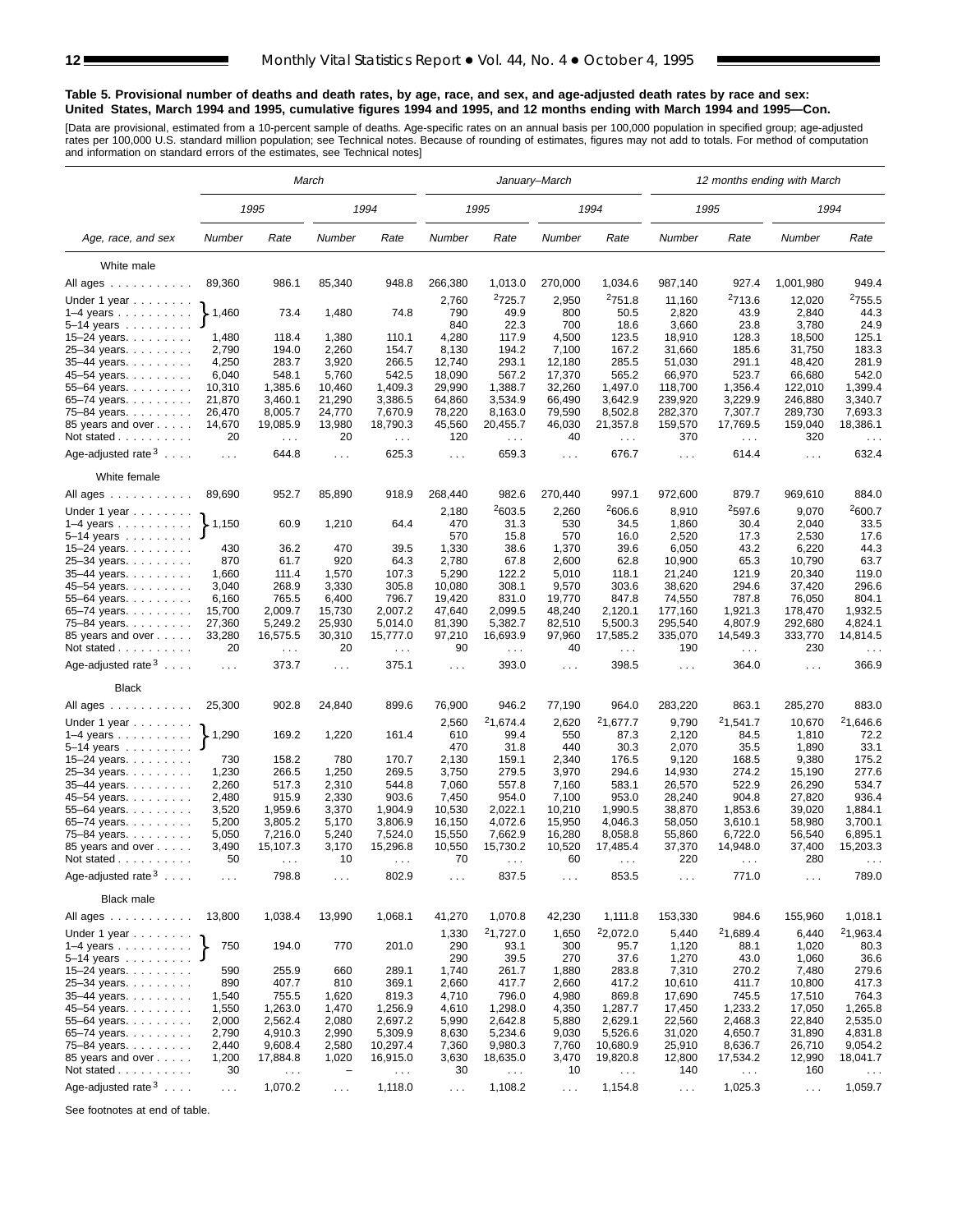#### **Table 5. Provisional number of deaths and death rates, by age, race, and sex, and age-adjusted death rates by race and sex: United States, March 1994 and 1995, cumulative figures 1994 and 1995, and 12 months ending with March 1994 and 1995—Con.**

[Data are provisional, estimated from a 10-percent sample of deaths. Age-specific rates on an annual basis per 100,000 population in specified group; age-adjusted<br>rates per 100,000 U.S. standard million population; see Tec

|                                                                                                    |                               |                                                           | March                         |                                                        |                                     |                                            | January-March                     |                                                        |                                         | 12 months ending with March                            |                                       |                                                        |
|----------------------------------------------------------------------------------------------------|-------------------------------|-----------------------------------------------------------|-------------------------------|--------------------------------------------------------|-------------------------------------|--------------------------------------------|-----------------------------------|--------------------------------------------------------|-----------------------------------------|--------------------------------------------------------|---------------------------------------|--------------------------------------------------------|
|                                                                                                    |                               | 1995                                                      |                               | 1994                                                   |                                     | 1995                                       |                                   | 1994                                                   |                                         | 1995                                                   |                                       | 1994                                                   |
| Age, race, and sex                                                                                 | Number                        | Rate                                                      | Number                        | Rate                                                   | Number                              | Rate                                       | Number                            | Rate                                                   | Number                                  | Rate                                                   | Number                                | Rate                                                   |
| <b>Black female</b>                                                                                |                               |                                                           |                               |                                                        |                                     |                                            |                                   |                                                        |                                         |                                                        |                                       |                                                        |
| All ages                                                                                           | 11,500                        | 780.5                                                     | 10,850                        | 747.6                                                  | 35,630                              | 833.9                                      | 34,960                            | 830.4                                                  | 129,890                                 | 753.3                                                  | 129,310                               | 761.2                                                  |
| Under 1 year $\eta$<br>$1-4$ years<br>5-14 years $\ldots$<br>15–24 years. $\ldots$<br>25-34 years. | 530<br>140<br>340             | 141.1<br>60.6<br>139.7                                    | 450<br>120<br>440             | 120.8<br>52.5<br>180.1                                 | 1,230<br>320<br>180<br>390<br>1,090 | 21,633.8<br>105.8<br>25.3<br>58.2<br>154.1 | 970<br>250<br>170<br>460<br>1,310 | 21,259.4<br>81.9<br>24.3<br>67.8<br>184.5              | 4.340<br>1,010<br>800<br>1,810<br>4,320 | 21,386.6<br>81.6<br>27.9<br>66.9<br>150.7              | 4,220<br>790<br>830<br>1,900<br>4,390 | 21,318.8<br>63.8<br>29.5<br>70.9<br>152.3              |
| 35-44 years.<br>45-54 years.<br>55-64 years. $\ldots$                                              | 720<br>920<br>1,520           | 308.9<br>621.5<br>1,496.4                                 | 690<br>860<br>1,290           | 305.0<br>610.4<br>1,292.7                              | 2,360<br>2,850<br>4,540             | 349.6<br>664.2<br>1,545.1                  | 2,180<br>2,750<br>4,330           | 334.2<br>675.3<br>1,496.8                              | 8,880<br>10,790<br>16,310               | 327.9<br>632.5<br>1.378.7                              | 8,780<br>10,760<br>16,180             | 334.3<br>662.6<br>1,382.9                              |
| 65-74 years.<br>75-84 years.<br>85 years and over<br>Not stated                                    | 2,400<br>2,610<br>2,290<br>20 | 3,006.2<br>5.853.4<br>13,970.4<br>$\sim 100$ km s $^{-1}$ | 2,190<br>2,650<br>2,150<br>10 | 2,754.9<br>5.943.2<br>14,632.7<br>$\sim$ $\sim$ $\sim$ | 7,510<br>8,190<br>6,920<br>40       | 3,241.4<br>6.334.9<br>14,541.2<br>$\cdots$ | 6,920<br>8,520<br>7,050<br>50     | 2,998.3<br>6.586.2<br>16,527.0<br>$\sim$ $\sim$ $\sim$ | 27,030<br>29,950<br>24,570<br>80        | 2,872.5<br>5.640.3<br>13,881.4<br>$\sim$ $\sim$ $\sim$ | 27,090<br>29,830<br>24,410<br>120     | 2,900.4<br>5,681.9<br>14,028.7<br>$\sim$ $\sim$ $\sim$ |
| Age-adjusted rate $3 \ldots$ .                                                                     | $\cdots$                      | 587.6                                                     | $\sim$ $\sim$                 | 560.6                                                  | $\cdots$                            | 629.6                                      | .                                 | 622.2                                                  | $\sim$ $\sim$ $\sim$                    | 573.9                                                  | $\cdots$                              | 580.2                                                  |

1Includes races other than white and black.

2Death rates for age group under 1 year (based on population estimates) differ from infant mortality rates (based on live births); see table 9 for infant mortality rates.

3For method of computation, see Technical notes.

NOTES: Figures include all revisions received from the States. Cumulative and 12-month figures for the current year reflect revisions received for previous months, and figures for earlier years may differ from those previously published. Data include adjustments for New Jersey, which is not included in the sample for March 1995.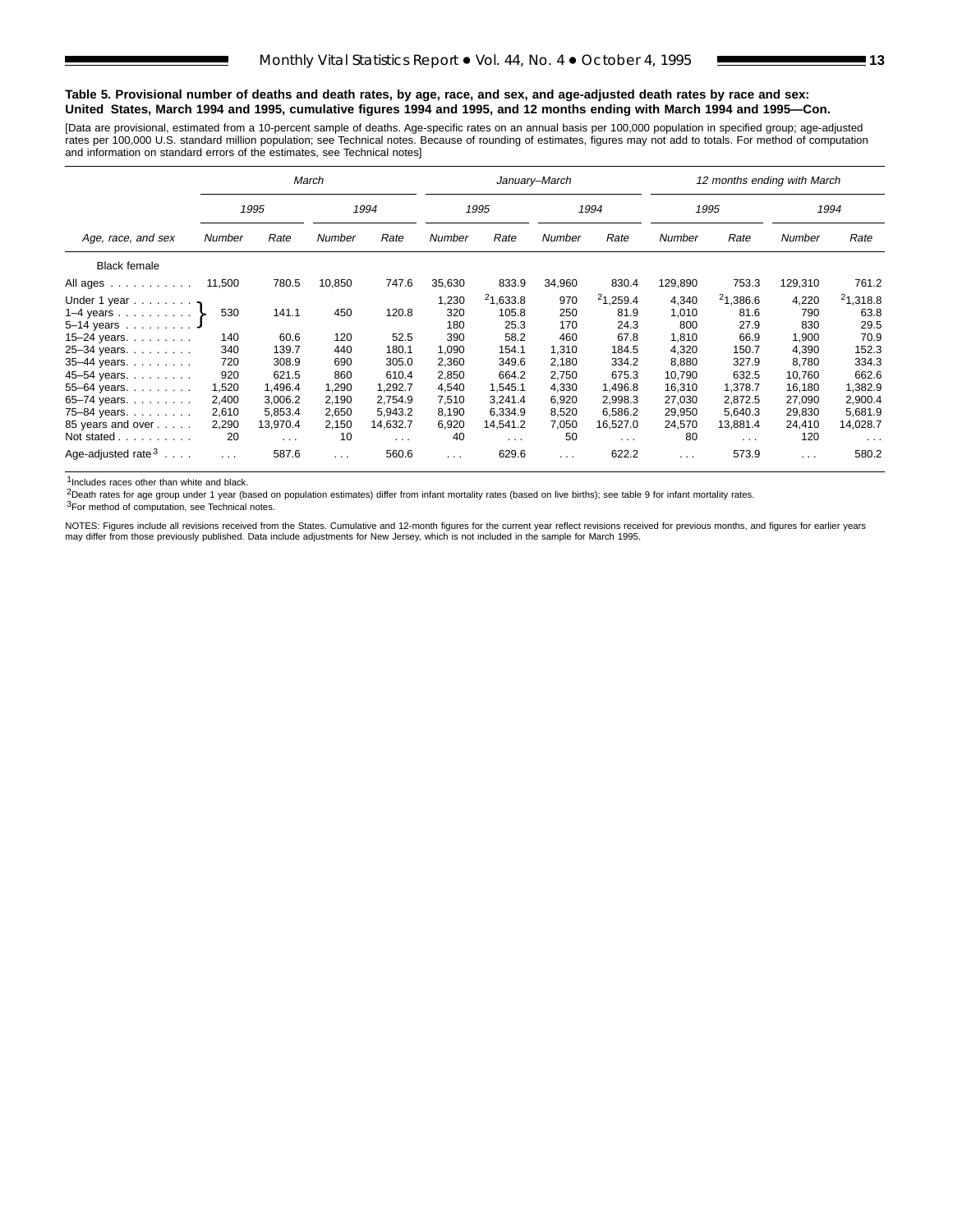| ior 72 selected causes and Human immunodeficiency virus infection: United States, March 1994 and 1995, cumulative                 | s. Rates on an annual basis per 100,000 estimated population. Because of rounding of estimates, figures may not add to totals. For method of                                                                                                       |
|-----------------------------------------------------------------------------------------------------------------------------------|----------------------------------------------------------------------------------------------------------------------------------------------------------------------------------------------------------------------------------------------------|
| figures 1994 and 1995, and 12 months ending with March 1994 and 1995<br>Table 6. Provisional number of deaths and death rates for | e Technical notes. For explanation of asterisk preceding cause-of-death codes, see Technical notes]<br>computation and information on standard errors of the estimates, see<br>Data are provisional, estimated from a 10-percent sample of deaths. |

| ∟vata are provisional, esimated irom a ⊓∪-percent sample or deaths. Rates on an annual basis per 100,000 estimated population. Because of rounding of estimates, figures may not add to totals.<br>computation and information o |                                                | March                |                           |                                    |                                                                                   |                               | January–March                      |                                        | 22                                                                                                                                                                                                                                                               | months                        | with March<br>ending                                        |                                                                   |                                                                    |
|----------------------------------------------------------------------------------------------------------------------------------------------------------------------------------------------------------------------------------|------------------------------------------------|----------------------|---------------------------|------------------------------------|-----------------------------------------------------------------------------------|-------------------------------|------------------------------------|----------------------------------------|------------------------------------------------------------------------------------------------------------------------------------------------------------------------------------------------------------------------------------------------------------------|-------------------------------|-------------------------------------------------------------|-------------------------------------------------------------------|--------------------------------------------------------------------|
|                                                                                                                                                                                                                                  | 1995                                           |                      | 1994                      |                                    | 1995                                                                              |                               | 1994                               |                                        | 1995                                                                                                                                                                                                                                                             |                               | 1994                                                        |                                                                   |                                                                    |
| 1975)<br>ဖ<br>Cause of death (Ninth Revision, International Classification of Disease                                                                                                                                            | Number                                         | Rate                 | Number                    | Rate                               | Numbei                                                                            | Rate                          | Number                             | Rate                                   | Numbei                                                                                                                                                                                                                                                           | Rate                          | Numbei                                                      | Rate                                                              |                                                                    |
|                                                                                                                                                                                                                                  | 208,000                                        | ၒ<br>935.            | 199,000                   | 902.7                              | 622,000                                                                           | 963.3                         | 600<br>627                         | 980.4                                  | ,280,000<br>Ñ                                                                                                                                                                                                                                                    | 872.                          | 2,293,000                                                   | 886.                                                              |                                                                    |
| 004,006                                                                                                                                                                                                                          |                                                |                      |                           |                                    |                                                                                   |                               |                                    |                                        |                                                                                                                                                                                                                                                                  |                               |                                                             |                                                                   |                                                                    |
| 007-009                                                                                                                                                                                                                          | egaa                                           |                      | 8564                      | ယ္<br>ö                            | 6885                                                                              | $N$ $\infty$ $\infty$ $N$ $*$ | ន្តន្តខ្លួនន                       | $4\ 6\ 4$<br>0                         | 670                                                                                                                                                                                                                                                              | ო დ                           | 640                                                         |                                                                   |                                                                    |
| 010-018                                                                                                                                                                                                                          |                                                | ∞ ပ<br>0Ö            |                           |                                    |                                                                                   | 6666                          |                                    | 00                                     | $1,570$<br>$1,170$                                                                                                                                                                                                                                               | 4<br>oooo                     | <b>1210</b>                                                 | oooo                                                              |                                                                    |
| $013 - 018$                                                                                                                                                                                                                      |                                                |                      |                           |                                    |                                                                                   |                               |                                    |                                        | 390                                                                                                                                                                                                                                                              |                               | 300                                                         |                                                                   |                                                                    |
| .035<br>034                                                                                                                                                                                                                      |                                                |                      |                           |                                    | $\tilde{c}$                                                                       |                               |                                    |                                        | $\frac{1}{2}$                                                                                                                                                                                                                                                    |                               | ର                                                           |                                                                   |                                                                    |
| 038                                                                                                                                                                                                                              | $288$<br>$-288$                                | 0<br>ထဲ              | 970<br>07                 | ق<br>ထံ                            | 950<br>080                                                                        | $\sim$<br>တ                   | 950<br>050<br>Ю                    | တ                                      | 300<br>19,880                                                                                                                                                                                                                                                    | $\frac{76}{6}$                | 280<br>20,840                                               | ⊝ ∞                                                               |                                                                    |
| 045<br>055                                                                                                                                                                                                                       |                                                |                      |                           |                                    |                                                                                   |                               |                                    |                                        |                                                                                                                                                                                                                                                                  |                               |                                                             |                                                                   |                                                                    |
| 070<br>090-097                                                                                                                                                                                                                   | 310                                            |                      | 240                       |                                    | 900<br>70                                                                         |                               | 720                                |                                        | $\frac{1}{2}$<br>2,990<br>$\frac{1}{2}$                                                                                                                                                                                                                          | $\frac{1}{10}$                | 2,640<br>150                                                | $\overline{0}$ .                                                  | Monthly Vital Statistics Report • Vol. 44, No. 4 • October 4, 1995 |
| 071-088,098-139<br>diseases '. 001-003,005,020-032,037,039-041,*042-*044,046-054,056-066                                                                                                                                         | 4,440                                          | 19.9                 | 3,880                     | 17.6                               | 12,720                                                                            | 19.7                          | 11,640                             | $\frac{8}{1}$                          | 47,860                                                                                                                                                                                                                                                           | $\frac{8}{10}$                | 45,100                                                      | 17.4                                                              |                                                                    |
| $40 - 208$<br>Malignant neoplasms, including neoplasms of lymphatic and hematopoietic tissue                                                                                                                                     | 45,390                                         | 204.0                | 45,510                    | 206.3                              | 136,290                                                                           | 211.1                         | 136,530                            | 213.3                                  |                                                                                                                                                                                                                                                                  | 205.                          | 533,160                                                     | 206.                                                              |                                                                    |
| $40 - 149$                                                                                                                                                                                                                       | 740                                            |                      | 760                       | က                                  |                                                                                   | 3.5                           | 1,990                              | 6                                      | 538,320<br>7,990                                                                                                                                                                                                                                                 | 6                             | 8,140                                                       | $\sim$                                                            |                                                                    |
| $160 - 165$<br>$150 - 159$                                                                                                                                                                                                       | 10,560<br>13,130<br>19,670<br>19,120<br>19,100 |                      | 10,640<br>12,620<br>3,720 |                                    | 2,230<br>31,360<br>39,600                                                         |                               | 31,800<br>38,770                   |                                        | 126,480<br>154,800                                                                                                                                                                                                                                               |                               | 125,270<br>153,040<br>44,360<br>60,470                      |                                                                   |                                                                    |
| $174 - 175$                                                                                                                                                                                                                      |                                                |                      |                           |                                    |                                                                                   |                               | 11,070                             |                                        |                                                                                                                                                                                                                                                                  |                               |                                                             |                                                                   |                                                                    |
| $188 - 189$<br>$179 - 187$                                                                                                                                                                                                       |                                                |                      | 5,140                     |                                    | $\begin{array}{r} 11,420 \\ 15,530 \\ 6,040 \\ 6,040 \end{array}$                 |                               | $15,620$<br>$5,900$<br>$17,090$    |                                        |                                                                                                                                                                                                                                                                  |                               |                                                             |                                                                   |                                                                    |
| $190 - 199$                                                                                                                                                                                                                      |                                                |                      | 2,080<br>5,800            |                                    |                                                                                   |                               |                                    |                                        |                                                                                                                                                                                                                                                                  |                               |                                                             |                                                                   |                                                                    |
| $04 - 208$<br>200–203                                                                                                                                                                                                            | 1,700<br>2,960                                 |                      | 1,760<br>2,990            | 856238886<br>85639888              | 4,830<br>9,020                                                                    | 851704250914509245092         | 5,370<br>8,920                     |                                        | $\begin{array}{l} 4.6900000\\ 4.6900000\\ 4.690000\\ 4.69000\\ 4.69000\\ 4.69000\\ 4.69000\\ 4.6900\\ 4.6900\\ 4.6900\\ 4.6900\\ 4.6900\\ 4.6900\\ 4.6900\\ 4.6900\\ 4.6900\\ 4.6900\\ 4.6900\\ 4.6900\\ 4.6900\\ 4.6900\\ 4.6900\\ 4.6900\\ 4.6900\\ 4.6900\\ $ |                               | 22,220<br>66,870<br>19,210<br>33,590                        | $485 - 299$ $-499$<br>$-499$ $-499$<br>$-499$<br>$-499$<br>$-499$ |                                                                    |
|                                                                                                                                                                                                                                  |                                                |                      |                           |                                    |                                                                                   |                               |                                    |                                        |                                                                                                                                                                                                                                                                  |                               |                                                             |                                                                   |                                                                    |
| .250<br>$210 - 239$                                                                                                                                                                                                              | 870<br>5,060<br>320                            | $327 + 46$           | 8 x i<br>8 x i            | 2.9<br>2.9<br>2.07                 | 2,490<br>15,750<br>950                                                            |                               | 2,020<br>15,170                    | ್ ಸ್ಪ                                  | 8,150<br>55,840                                                                                                                                                                                                                                                  | 374950                        | 8,110<br>55,300                                             | 3740                                                              |                                                                    |
| $260 - 269$                                                                                                                                                                                                                      |                                                |                      |                           |                                    |                                                                                   |                               | 900                                |                                        | 3,240                                                                                                                                                                                                                                                            |                               | 3,420                                                       |                                                                   |                                                                    |
| 280-285<br>320-322<br>Meningitis.                                                                                                                                                                                                | 360<br>8                                       |                      | 380<br>8                  | $\ddot{ }$ :                       | 1,200<br>280                                                                      |                               | 1,010                              |                                        | 4,350<br>890                                                                                                                                                                                                                                                     |                               | 4,340<br>860                                                | $\frac{1}{2}$                                                     |                                                                    |
| 390-448                                                                                                                                                                                                                          |                                                |                      | 81,630<br>63,210          |                                    |                                                                                   |                               |                                    |                                        |                                                                                                                                                                                                                                                                  |                               |                                                             |                                                                   |                                                                    |
| 404-429<br>390-398                                                                                                                                                                                                               | 87,000<br>67,590<br>580                        |                      | 400                       | 370.0<br>286.5<br>1.8              | 259,330<br>200,500<br>1,530                                                       |                               | 330<br>263,530<br>204,750<br>1,430 |                                        |                                                                                                                                                                                                                                                                  |                               |                                                             |                                                                   |                                                                    |
| $-402$                                                                                                                                                                                                                           | 2,160                                          |                      | 2,000                     | $\frac{1}{9}$ .6                   | ,490                                                                              |                               | 6,510                              |                                        | 934,980<br>726,490<br>726,490<br>23,760<br>2,520                                                                                                                                                                                                                 | 357.7<br>277.8<br>377.95      |                                                             |                                                                   |                                                                    |
| 404                                                                                                                                                                                                                              | 330                                            |                      | 140                       |                                    | 780                                                                               |                               | 460                                |                                        |                                                                                                                                                                                                                                                                  |                               |                                                             |                                                                   |                                                                    |
| 410<br>414<br>$\frac{410}{5}$                                                                                                                                                                                                    | 43,470<br>19,980                               |                      | 42,240<br>20,100          | 91.1<br>91.1                       | 131,200<br>60,480                                                                 |                               | $135,010$<br>$63,310$              |                                        | 478,320<br>222,290<br>2,640                                                                                                                                                                                                                                      |                               |                                                             | ဖ<br>188.                                                         |                                                                    |
|                                                                                                                                                                                                                                  | 180                                            |                      | 220                       | Q                                  | 740<br>210                                                                        |                               | <b>P</b> 80                        |                                        |                                                                                                                                                                                                                                                                  |                               |                                                             | $ \infty$<br>$\div$ 0                                             |                                                                    |
| 413<br>Angina pectoris<br>Old myocardial infarction and other forms of                                                                                                                                                           | 5                                              |                      |                           |                                    |                                                                                   |                               |                                    |                                        | 850                                                                                                                                                                                                                                                              |                               | 800                                                         |                                                                   |                                                                    |
| .412,414<br>.424                                                                                                                                                                                                                 |                                                |                      |                           |                                    |                                                                                   | 108.1                         |                                    | 10.                                    |                                                                                                                                                                                                                                                                  |                               |                                                             | ஜ் ம் ஐ்                                                          |                                                                    |
| $-423,425 - 429$                                                                                                                                                                                                                 |                                                | sorthwe*<br>corthwe* |                           | 8 n 6 4 9 9 6 0<br>8 n 6 4 9 9 6 0 | 09 770<br>09 78 770 90 90 90<br>09 4 9 70 90 90 90 91<br>09 4 9 70 90 90 90 91 92 | 87.02.9<br>87.02.9<br>87.0    |                                    | c 8 r 8 r 9 r 9 r<br>c 8 r 8 r 9 r 9 r | 252,550<br>14,810<br>201,460<br>10,840                                                                                                                                                                                                                           | $80577288000$<br>$8057798000$ | 255,370<br>14,710<br>207,580<br>207,270<br>15,590<br>15,590 | <i><u>rragnoon</u></i>                                            |                                                                    |
| 401,403<br>430-438                                                                                                                                                                                                               |                                                |                      |                           |                                    |                                                                                   |                               |                                    |                                        |                                                                                                                                                                                                                                                                  |                               |                                                             | 4.8                                                               |                                                                    |
| 34.0,434.9<br>431-432                                                                                                                                                                                                            |                                                |                      |                           |                                    |                                                                                   | 400<br>တ် ဖ် ဝ                |                                    |                                        | 154,720<br>21,550<br>14,770<br>14,770                                                                                                                                                                                                                            |                               |                                                             | $\infty$                                                          |                                                                    |
| .434.1                                                                                                                                                                                                                           |                                                |                      |                           |                                    |                                                                                   |                               |                                    |                                        |                                                                                                                                                                                                                                                                  |                               | <b>600</b>                                                  | ဖ ဝ                                                               |                                                                    |
|                                                                                                                                                                                                                                  |                                                |                      |                           |                                    |                                                                                   |                               |                                    |                                        |                                                                                                                                                                                                                                                                  |                               |                                                             |                                                                   |                                                                    |

See footnotes at end of table. See footnotes at end of table.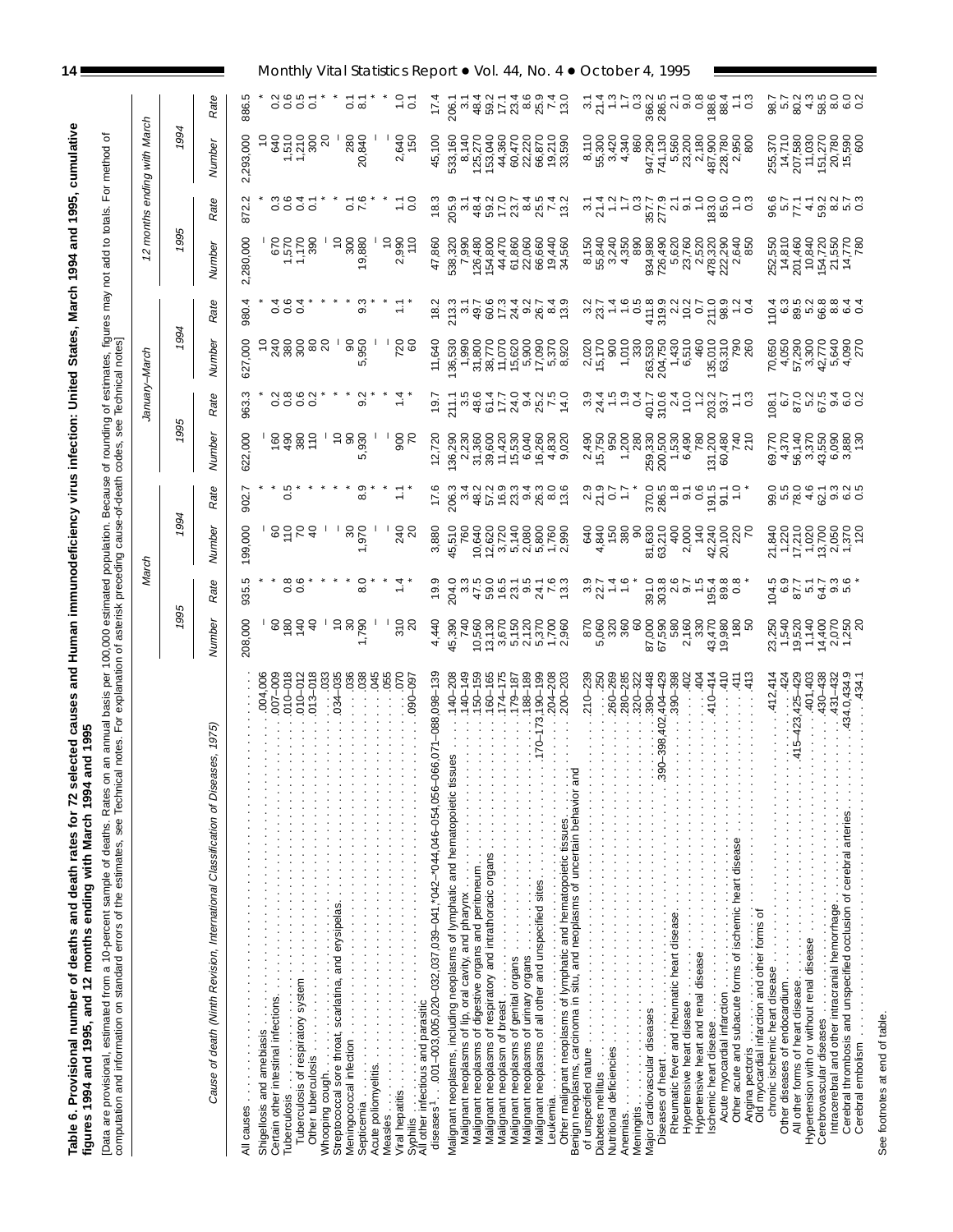Table 6. Provisional number of deaths and death rates for 72 selected causes and Human immunodeficiency virus infection: United States, March 1994 and 1995, cumulative<br>figures 1994 and 1995, and 12 months ending with March Table 6. Provisional number of deaths and death rates for 72 selected causes and Human immunodeficiency virus infection: United States, March 1994 and 1995, cumulative figures 1994 and 1995, and 12 months ending with March 1994 and 1995—Con.

[Data are provisional, estimated from a 10-percent sample of deaths. Rates on an annual basis per 100,000 estimated population. Because of rounding of estimates, figures may not add to totals. For method of<br>computation and [Data are provisional, estimated from a 10-percent sample of deaths. Rates on an annual basis per 100,000 estimated population. Because of rounding of estimates, figures may not add to totals. For method of computation and information on standard errors of the estimates, see Technical notes. For explanation of asterisk preceding cause-of-death codes, see Technical notes]

|                                                                                                                                                                                                                                                                                                                                                                                |                                                  | March                                 |                                                    |                                                                               |                                                  |                                     | January-March                                        |                                              |                                                                                     |                                                                        | 12 months ending with March                                                 |                                                |
|--------------------------------------------------------------------------------------------------------------------------------------------------------------------------------------------------------------------------------------------------------------------------------------------------------------------------------------------------------------------------------|--------------------------------------------------|---------------------------------------|----------------------------------------------------|-------------------------------------------------------------------------------|--------------------------------------------------|-------------------------------------|------------------------------------------------------|----------------------------------------------|-------------------------------------------------------------------------------------|------------------------------------------------------------------------|-----------------------------------------------------------------------------|------------------------------------------------|
|                                                                                                                                                                                                                                                                                                                                                                                | 1995                                             |                                       | 1994                                               |                                                                               | 1995                                             |                                     | 1994                                                 |                                              | 1995                                                                                |                                                                        | 1994                                                                        |                                                |
| ses, 1975)<br>Cause of death (Ninth Revision, International Classification of Disea                                                                                                                                                                                                                                                                                            | Number                                           | Rate                                  | Numbei                                             | Rate                                                                          | Number                                           | Rate                                | Number                                               | Rate                                         | Number                                                                              | Rate                                                                   | Numbei                                                                      | Rate                                           |
| 440<br>441–448<br>430,433,435-438<br>All other and late effects of cerebrovascular diseases                                                                                                                                                                                                                                                                                    | 1,520<br>2,350<br>11,050                         | 9.8<br>9.9.9<br>9.9                   | 10,160<br>1,450<br>2,260                           | $460$<br>$902$                                                                | 4,730<br>7,170<br>33,460                         | 51.8<br>7.3<br>11.1                 | 32,770<br>5,310<br>7,400                             | 11.6<br>نی نی<br>بع تع<br>1¤                 | 117,610<br>16,840<br>26,100                                                         | $460$<br>$640$                                                         | 114,300<br>17,280<br>26,580                                                 | 44.7<br>6.7<br>10.3                            |
| 480-486<br>.466<br>480-487                                                                                                                                                                                                                                                                                                                                                     | 8,950<br>8,780<br>8                              |                                       | 8,150<br>8,100                                     | 36.7<br>36.7                                                                  | 210<br>26,180<br>25,840<br>340                   | $\mathbf{c}^3$                      | 300<br>29,830<br>28,680                              |                                              | 440<br>78,170<br>77,730                                                             |                                                                        | 85,070<br>83,490<br>1,580<br>590                                            | 0.2                                            |
| 490-496<br>494-496<br>493<br>.487<br>490-491<br>.492                                                                                                                                                                                                                                                                                                                           | 170<br>10,660<br>1,920<br>480<br>870<br>390      | $2800 + 6014$<br>$3900 + 6014$        | 50<br>9,570                                        | $\frac{5}{15}$<br>0 4 5<br>0 9 9 9<br>43.4                                    | 31,600<br>980<br>5,700<br>1,680<br>23,240        |                                     | 1,150<br>31,630<br>1,240<br>5,070<br>1,730<br>23,590 | 0 \$ \$ + \$ - L u &<br>0 \$ \$ + \$ - L u & | 440<br>$\begin{array}{c} 101,140 \\ 3,340 \\ 17,850 \\ 5,180 \end{array}$<br>74,760 |                                                                        | $\begin{array}{c} 103,920 \\ 3,600 \\ 17,850 \\ 5,310 \\ 7,710 \end{array}$ |                                                |
| 531-533<br>540-543                                                                                                                                                                                                                                                                                                                                                             | 490<br>ຊ                                         | $\sim$                                | 520<br>$\frac{6}{4}$                               | $^{2.4}$                                                                      | 1,500<br>္တ                                      | 2.3                                 | 1,580                                                | 2.4                                          | 5,940<br>340                                                                        | ო<br>ನೆ 5<br>ನ                                                         | 5,540<br>$rac{1}{4}$                                                        | $\frac{7}{20}$                                 |
| 580-589<br>574-575<br>550-553,560<br>1.571<br>580-581<br>mention of hernia.<br>Chronic liver disease and cirrhosis.<br>Choleithiasis and other disorders of galleladder.<br>Choleithiasis and other disorders of galleladder.<br>Acute glomerulonephritis and nephrotic syndrome.                                                                                              | 540<br>2,260<br>2,350<br>2,350<br>S              | $34 - 96$                             | 2,290<br>2,220<br>2,220<br>610<br>$\boldsymbol{S}$ | $0.0000$<br>$0.0000$                                                          | 1,640<br>6,810<br>720<br>7,120                   | $30.57$<br>$-2.5$                   | $1,620$<br>6,500<br>660<br>6,730<br>80               | $30 - 50$<br>$-20$                           | 25,970<br>2,660<br>25,080<br>210<br>5,980                                           | ∞ ∞ ─ ─ ─<br>∾ ∞ ─ ∞ ─                                                 | 5,880<br>24,560<br>24,230<br>24,230<br>320                                  | ِم<br>$\frac{0}{1}$<br>$\frac{4}{0.1}$<br>പ്ത് |
| 584-586,588-589<br>590<br>600<br>.582-583,587<br>small kidney of unknown cause<br>Integrange fidely<br>Hypergraphy<br>Hypergraphs are also a constructed in the construction of the constraint of the constraint of the constraint of the constraint of the constraint of the constra                                                                                          | 2,280<br>8<br>8<br>SO                            | $\frac{2}{10}$                        | 150<br>2,040<br>100<br>30                          | 50<br>9.2                                                                     | 380<br>6,680<br>180<br>100                       | ٥.6<br>$\frac{10.4}{0.3}$           | 370<br>.280<br>340<br>110<br>ة                       | 0.6<br>ao roj coj<br>ၜၜၜ                     | 1,610<br>870<br>390<br>23,250                                                       | ڢ<br>စ္ပ္က ၁<br>၁ ၁<br>$\overline{c}$                                  | 22,340<br>1,080<br>460<br>1,560                                             | ڡ<br>ဖ<br>4<br>0.2<br>ö<br>∞<br>ö              |
| 630-676<br>630-638<br>640-676<br>740-759<br>760-779<br>Complications of pregnancy, childbirth, and the puerperium $\ldots$ , $\ldots$ , $\ldots$ , $\ldots$ , $\ldots$ , $\ldots$ , $\ldots$ , $\ldots$ , $\ldots$ , $\ldots$ , $\ldots$ , $\ldots$ , $\ldots$ , $\ldots$ , $\ldots$ , $\ldots$ , $\ldots$ , $\ldots$ , $\ldots$ , $\ldots$ , $\ldots$ , $\ldots$ , $\ldots$ , | S<br>S<br>$790$<br>$1,190$                       | ს ს<br>ຕ່ທ                            | ខន្លួន<br>$\tilde{c}$                              | ო<br>4<br>ທ<br>4                                                              | 80<br>2,730<br>3,420<br>80                       | ن نی<br>⊄ ი                         | $80^{\circ}$<br>2,950<br>3,520                       | ب ب<br>ယ<br>4                                | 320<br>11,350<br>14,080<br>ន្ល<br>ន                                                 | $\frac{3}{4}$<br>$\overline{c}$<br>$\tilde{\circ}$<br>ယ္               | $11,610$<br>$15,530$<br>260<br>8<br>200                                     | ယ<br>$\circ$<br>ā<br>c<br>ه به                 |
| $.767 - 769$<br>760-766,770-779<br>780-799<br>Residual.                                                                                                                                                                                                                                                                                                                        | 1,050<br>3,620<br>150<br>9,150                   | $\overline{0}$<br>$4.7$<br>$4.6$ 36.1 | 980<br>,270<br>18,580<br>220<br>ω.                 | $\frac{0}{1}$<br>14.8<br>4.4<br>84.2                                          | 2,960<br>10,980<br>460<br>57,120                 | $\overline{0}$<br>$47.88$<br>$78.5$ | 710<br>2,820<br>10,690<br>57,530                     | 89.9<br>$\frac{4.7}{4.7}$<br>Ξ               | 2,140<br>11,930<br>40,540<br>203,060                                                | $0.\overline{8}$<br>$457$<br>$777$                                     | 2,970<br>12,560<br>39,980<br>201,440                                        | $4.5$<br>$15.5$<br>77.9                        |
| E810-E825<br>$-EB07, E826 - E949$<br>E950-E959<br>E960-E978<br>E800-E949<br>E980-E999<br>Accidents and adverse effects<br>Motor vehicle accidents<br>All other accidents and adverse effects<br>Suicide.<br>Homicide and legal intervention<br>Homicide and legal intervention<br>All other external causes.<br>All other external ca                                          | 3,830<br>2,770<br>7,130<br>3,300<br>1,800<br>120 | ن ب<br>3477900                        | 6,950<br>3,090<br>3,860<br>2,580<br>1,970<br>079.1 | $\frac{0}{6}$ - $\frac{0}{6}$<br>$71.7$<br>$7.5$<br>$7.5$<br>31.5<br>$\infty$ | 20,940<br>11,260<br>9,690<br>7,490<br>670<br>580 | ထ တ<br>32116<br>30116<br>$\infty$   | 11,750<br>20,700<br>8,950<br>7,390<br>6,080<br>510   | տ ထ<br>$7875$<br>$7875$<br>32.4<br>၈ ဝ       | 88,610<br>42,780<br>45,830<br>30,670<br>23,270<br>2,520                             | 33.9<br>$16.7$<br>$7.5$<br>$7.7$<br>$\frac{0}{6}$ - $\frac{0}{6}$<br>∞ | 41,210<br>47,350<br>30,180<br>25,030<br>88,570                              | $0.7$<br>$0.9$<br>Ņ<br>$15.3$<br>$15.7$<br>र्भ |
| "042-044                                                                                                                                                                                                                                                                                                                                                                       | 3,730                                            | 16.8                                  | 3,310                                              | 15.0                                                                          | 10,890                                           | တ<br>\$                             | 9,820                                                | 15.4                                         | 41,380                                                                              | 15.8                                                                   | 37,910                                                                      | 14.7                                           |
| rs *042-*044) shown separately below; see Technical notes.<br><sup>1</sup> Includes data for deaths due to Human immunodeficiency virus infection (category numbe                                                                                                                                                                                                              |                                                  |                                       |                                                    |                                                                               |                                                  |                                     |                                                      |                                              |                                                                                     |                                                                        |                                                                             |                                                |

diseases shown above. 2Included in All other infectious and parasitic diseases shown above. ctions and parasitic Fincluded in All oth NOTES: Figures include all revisions received from the States. Cumulative and 12-month figures for the current year reflect revisions received for previous mod figures for earlier years may differ from those previously pub NOTES: Figures include all revisions received from the States. Cumulative and 12-month figures for the current year reflect revisions received for previous and figures for earlier years may differ from those previously pub adjustments for New Jersey, which is not included in the sample for March 1995.

Monthly Vital Statistics Report  $\bullet$  Vol. 44, No. 4  $\bullet$  October 4, 1995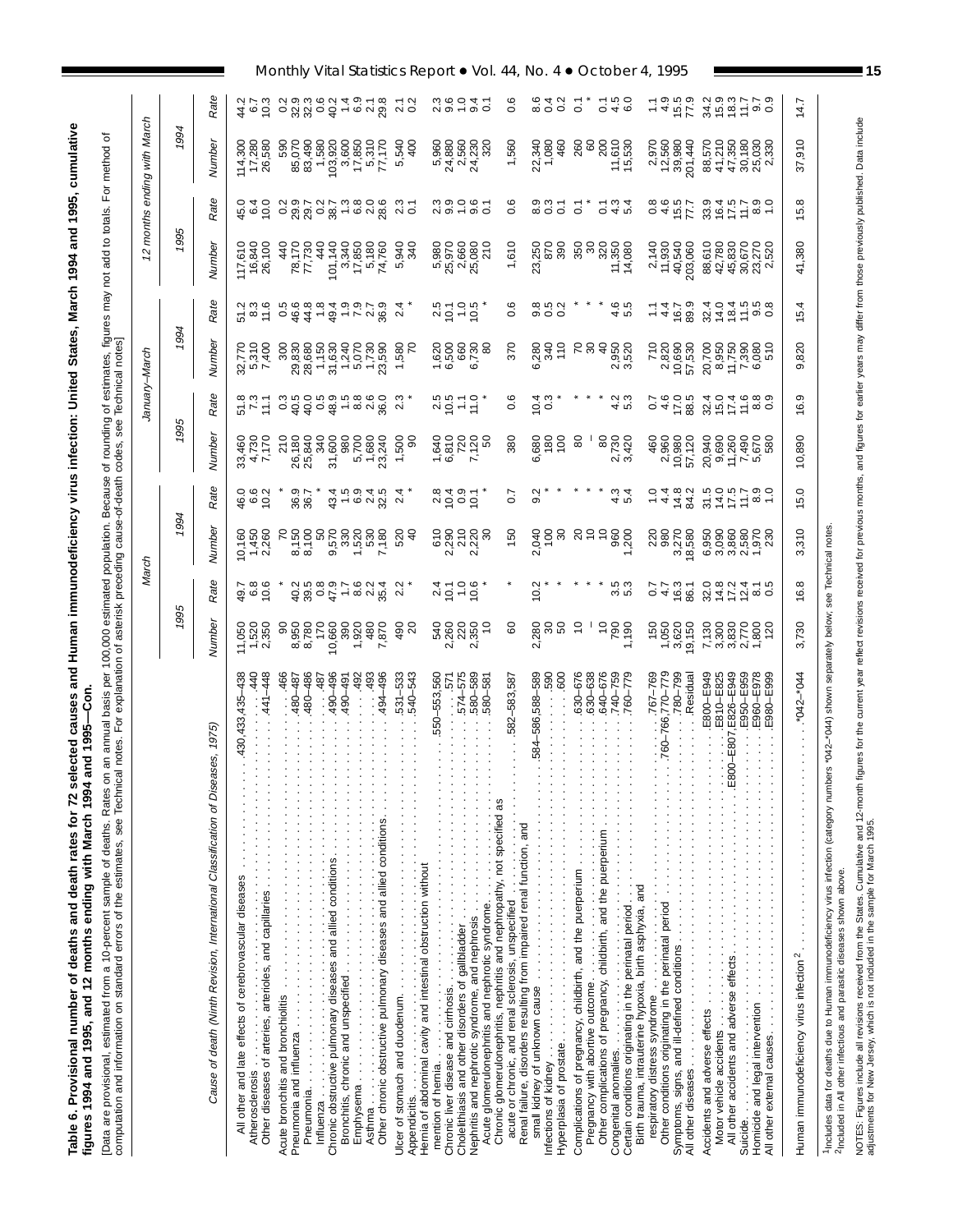Table 7. Provisional number of deaths and death rates for 16 selected subcategories of Malignant neoplasms, including neoplasms of lymphatic and hematopoietic tissues:<br>United States, March 1994 and 1995, cumulative figures Table 7. Provisional number of deaths and death rates for 16 selected subcategories of Malignant neoplasms, including neoplasms of lymphatic and hematopoietic tissues: United States, March 1994 and 1995, cumulative figures 1994 and 1995, and 12 months ending with March 1994 and 1995

athod of [Data are provisional, estimated from a 10-percent sample of deaths. Rates on an annual basis per 100,000 estimated population. Because of rounding of estimates, figures may not add to totals. For method of Ğ to totale چ<br>ټه  $\tilde{c}$ ated nonulation Becau ner 100 000 estim ة<br>مطالح estimated from a 10-nercent sample of deaths. Rates icional nata are

|                                                                                                                                                                                                                                                                                                          |                       | March                                                                                                                                                                                                                                                                                                                                                                           |                            |                         |                | January-March                                                         |                                                          |                                           |                            |                                                                                                                | 12 months ending with March |                 |
|----------------------------------------------------------------------------------------------------------------------------------------------------------------------------------------------------------------------------------------------------------------------------------------------------------|-----------------------|---------------------------------------------------------------------------------------------------------------------------------------------------------------------------------------------------------------------------------------------------------------------------------------------------------------------------------------------------------------------------------|----------------------------|-------------------------|----------------|-----------------------------------------------------------------------|----------------------------------------------------------|-------------------------------------------|----------------------------|----------------------------------------------------------------------------------------------------------------|-----------------------------|-----------------|
|                                                                                                                                                                                                                                                                                                          | 1995                  |                                                                                                                                                                                                                                                                                                                                                                                 | 1994                       |                         | 1995           |                                                                       | 1994                                                     |                                           | 1995                       |                                                                                                                | 1994                        |                 |
| eases, 1975)<br>Cause of death (Ninth Revision, International Classification of Dis                                                                                                                                                                                                                      | Number                | Rate                                                                                                                                                                                                                                                                                                                                                                            | Number                     | Rate                    | Number         | Rate                                                                  | Number                                                   | Rate                                      | Number                     | Rate                                                                                                           | Number                      | Rate            |
|                                                                                                                                                                                                                                                                                                          |                       |                                                                                                                                                                                                                                                                                                                                                                                 |                            |                         |                |                                                                       |                                                          |                                           |                            |                                                                                                                |                             |                 |
| $.140 - 208$<br>Malignant neoplasms, including neoplasms of lymphatic and hematopoietic tissues                                                                                                                                                                                                          | 45,390                | 204.0                                                                                                                                                                                                                                                                                                                                                                           | 45,510                     |                         | 36,290         | 211.1                                                                 | 136,530                                                  | 213.3                                     | 538,320<br>11,150          | 205.9                                                                                                          | 533,160<br>10,730           | 206.1           |
| $0.50$ .<br>.151                                                                                                                                                                                                                                                                                         | 1,020                 |                                                                                                                                                                                                                                                                                                                                                                                 | 1,060<br>940               | 206<br>4<br>2063<br>207 | 2,820<br>3,440 |                                                                       | 2,840<br>3,260                                           |                                           | 13,800                     |                                                                                                                | 13,880                      | $\frac{4}{5}$ 4 |
| .153,154                                                                                                                                                                                                                                                                                                 | $\frac{1,180}{4,780}$ |                                                                                                                                                                                                                                                                                                                                                                                 | 5,100                      |                         | 14,240         |                                                                       |                                                          |                                           |                            |                                                                                                                | 58,100                      |                 |
| 157                                                                                                                                                                                                                                                                                                      |                       |                                                                                                                                                                                                                                                                                                                                                                                 | 2,230                      |                         | 6,610          |                                                                       |                                                          |                                           | 58,020<br>26,530           |                                                                                                                | 26,410                      |                 |
| $\cdots$ . 162                                                                                                                                                                                                                                                                                           | 2,150<br>12,640       |                                                                                                                                                                                                                                                                                                                                                                                 | 12,180                     |                         | 38,070         |                                                                       | $\begin{array}{c} 14,860 \\ 6,820 \\ 37,500 \end{array}$ |                                           | 149,280                    | $45227$<br>$7527$                                                                                              | 147,860                     |                 |
| $\cdots$ 172<br>Malignant                                                                                                                                                                                                                                                                                |                       |                                                                                                                                                                                                                                                                                                                                                                                 |                            |                         | 1,720          |                                                                       | 1,640                                                    |                                           | 7,200                      |                                                                                                                | 6,680                       |                 |
| .180<br>.179,182<br>Malignant neoplasm of cervix uteri.<br>Malignant neoplasms of body of uterus and of uterus, part unspecified.                                                                                                                                                                        | $6845$<br>$6845$      |                                                                                                                                                                                                                                                                                                                                                                                 | $28890$<br>$7990$          |                         | 890<br>1,450   |                                                                       | $1,420$<br>$1,420$<br>$3,230$                            |                                           | 4,370<br>5,900             |                                                                                                                | 4,610<br>5,750              |                 |
| .183.0                                                                                                                                                                                                                                                                                                   |                       |                                                                                                                                                                                                                                                                                                                                                                                 |                            |                         | 3,580          |                                                                       |                                                          |                                           |                            |                                                                                                                | 12,610                      |                 |
| .185                                                                                                                                                                                                                                                                                                     | 2,950                 |                                                                                                                                                                                                                                                                                                                                                                                 |                            |                         | 9,170          |                                                                       | 9,240                                                    |                                           | 14,030<br>14,030<br>10,880 |                                                                                                                |                             |                 |
| $-188$<br>Malignant neoplasm of bladder<br>Malignant neoplasms of kidney and other and unspecified urinary organs.                                                                                                                                                                                       | $1,040$<br>$1,080$    |                                                                                                                                                                                                                                                                                                                                                                                 | 3,210<br>990               |                         | 3,140          |                                                                       | 2,900                                                    |                                           |                            |                                                                                                                | 35,430<br>10,880            |                 |
| .189                                                                                                                                                                                                                                                                                                     |                       |                                                                                                                                                                                                                                                                                                                                                                                 | 1,090                      |                         | 2,900<br>2,830 |                                                                       | 3,000                                                    |                                           | $11,180$<br>$12,050$       |                                                                                                                | 11,340<br>11,190            |                 |
| .191,192<br>$-201$<br>stem<br>Malignant neoplasms of brain and other and unspecified parts of nervous sy                                                                                                                                                                                                 |                       |                                                                                                                                                                                                                                                                                                                                                                                 | 140<br>920                 |                         | 360            |                                                                       | 2,920<br>400                                             | $\begin{array}{c} 4.6 \\ 0.6 \end{array}$ | 1,490                      |                                                                                                                | 1,570                       |                 |
| 100,202                                                                                                                                                                                                                                                                                                  |                       |                                                                                                                                                                                                                                                                                                                                                                                 |                            |                         | 5,920          |                                                                       |                                                          |                                           |                            |                                                                                                                | 21,910                      |                 |
| 203<br>Multiple myeloma and other immunoproliferative neoplasms                                                                                                                                                                                                                                          | 8588                  | $\begin{array}{l} 4\;n\;\simeq\; 2\; \mathfrak{a}\;\mathfrak{b}\;\mathfrak{c}\\ 4\;n\;\simeq\; 2\; \mathfrak{a}\;\mathfrak{b}\;\mathfrak{c}\\ 4\;n\;\simeq\; 2\; \mathfrak{a}\;\mathfrak{b}\;\mathfrak{c}\\ 4\;n\;\simeq\; 2\; \mathfrak{a}\;\mathfrak{b}\;\mathfrak{c}\\ 4\;n\;\simeq\; 2\; \mathfrak{a}\;\mathfrak{c}\\ 4\;n\;\simeq\; 2\; \mathfrak{a}\;\mathfrak{c}\\ 4\;n$ | 930                        |                         | 2,730          | 4 ro SO SO SA - SA DA 4 4 4 0 0 4<br>4 ro SO SA - SA ro A 4 4 4 0 0 4 | 5,670<br>2,850                                           | $\omega \dot{q}$<br>$\infty$ 4            | 22,810<br>10,260           | 21 - 21 22 4 4 4 0 8 2 3 2 3 2 3 2 3 2 3 2 3 4 5 6 7 7 8 3 4 5 7 7 8 7 7 7 7 8 7 7 7 7 7 7 7 7 7 7 8 7 7 7 7 7 | 10,100                      |                 |
|                                                                                                                                                                                                                                                                                                          |                       |                                                                                                                                                                                                                                                                                                                                                                                 |                            |                         |                |                                                                       |                                                          |                                           |                            |                                                                                                                |                             |                 |
| 1Includes figures for subcategories not shown below.                                                                                                                                                                                                                                                     |                       |                                                                                                                                                                                                                                                                                                                                                                                 |                            |                         |                |                                                                       |                                                          |                                           |                            |                                                                                                                |                             |                 |
| NOTES: Figures include all revisions received from the States. Cumulative and 12-month figures for the current year reflect revisions received for previous of figures for earlier years may differ from those previously publ                                                                           |                       |                                                                                                                                                                                                                                                                                                                                                                                 |                            |                         |                |                                                                       |                                                          |                                           |                            |                                                                                                                |                             |                 |
|                                                                                                                                                                                                                                                                                                          |                       |                                                                                                                                                                                                                                                                                                                                                                                 |                            |                         |                |                                                                       |                                                          |                                           |                            |                                                                                                                |                             |                 |
| by firearms: United States, March 1994 and 1995, cumulative figures 1994 and 1995, and 12 months ending<br>Table 8. Provisional number of deaths and death rates for injury<br>with March 1994 and 1995                                                                                                  |                       |                                                                                                                                                                                                                                                                                                                                                                                 |                            |                         |                |                                                                       |                                                          |                                           |                            |                                                                                                                |                             |                 |
| an annual basis per 100,000 estimated population. Because of rounding of estimates, figures may not add to totals. For method<br>notes<br>[Data are provisional, estimated from a 10-percent sample of deaths. Rates on<br>computation and information on standard errors of the estimates, see Technica |                       |                                                                                                                                                                                                                                                                                                                                                                                 |                            |                         |                |                                                                       |                                                          |                                           |                            |                                                                                                                | ৳                           |                 |
|                                                                                                                                                                                                                                                                                                          |                       | March                                                                                                                                                                                                                                                                                                                                                                           |                            |                         |                | January–March                                                         |                                                          |                                           | 12 months                  |                                                                                                                | ending with March           |                 |
|                                                                                                                                                                                                                                                                                                          |                       |                                                                                                                                                                                                                                                                                                                                                                                 |                            |                         |                |                                                                       |                                                          |                                           |                            |                                                                                                                |                             |                 |
|                                                                                                                                                                                                                                                                                                          | 1995                  |                                                                                                                                                                                                                                                                                                                                                                                 | 1994                       |                         | 1995           |                                                                       | 1994                                                     |                                           | 1995                       |                                                                                                                | 1994                        |                 |
| Cause of death (Ninth Revision, International Classification of Diseases, 1975)                                                                                                                                                                                                                          | Number                | Rate                                                                                                                                                                                                                                                                                                                                                                            | Number                     | Rate                    | Number         | Rate                                                                  | Number                                                   | Rate                                      | Number                     | Rate                                                                                                           | Number                      | Rate            |
| 65.4, E970, E985.0-E985.4<br>$\ldots$ $\ldots$ E922, E955.0–E955.4, E965.0–9<br>Injury by firearms.                                                                                                                                                                                                      | 3,300                 | 14.8                                                                                                                                                                                                                                                                                                                                                                            | 3,250                      | 14.7                    | 9,210          | 14.3                                                                  | 9,480                                                    | 14.8                                      | 38,080                     | ဖ<br>4.                                                                                                        | 39,250                      | 5.2             |
| E922                                                                                                                                                                                                                                                                                                     | 8                     |                                                                                                                                                                                                                                                                                                                                                                                 | $\mathcal{L}$              |                         | 390            |                                                                       | 300                                                      |                                           | 1,640                      |                                                                                                                | 1,560                       |                 |
| E965.0-E965.4, E970.<br>$. E955.0 - E955.4$                                                                                                                                                                                                                                                              | $7,300$<br>$7,300$    | $4\overline{0}$ ,<br>ထံဟ                                                                                                                                                                                                                                                                                                                                                        | $1,430$<br>$1,430$<br>$30$ | $7.5 * 6 *$             | 4,720<br>4,010 | 6.73.4                                                                | 4,800<br>4,350                                           | 0 K @ *<br>0 K @ *                        | 19,300<br>16,800<br>340    | $044 - 0$                                                                                                      | 19,230<br>18,170<br>290     | 0470<br>0770    |
| LE985.0-E985.4                                                                                                                                                                                                                                                                                           |                       |                                                                                                                                                                                                                                                                                                                                                                                 |                            |                         | $\infty$       |                                                                       | ¥                                                        |                                           |                            |                                                                                                                |                             |                 |

NOTES: Figures include all revisions received from the States. Cumulative and 12-month figures for the current year reflect revisions received for previous, and figures for earlier years may differ from those previously pu NOTES: Figures include all revisions received from the States. Cumulative and 12-month figures for the current year provious months, and figures for earlies years may differ from those previously published. Data include adjustments for New Jersey, which is not included in the sample for March 1995.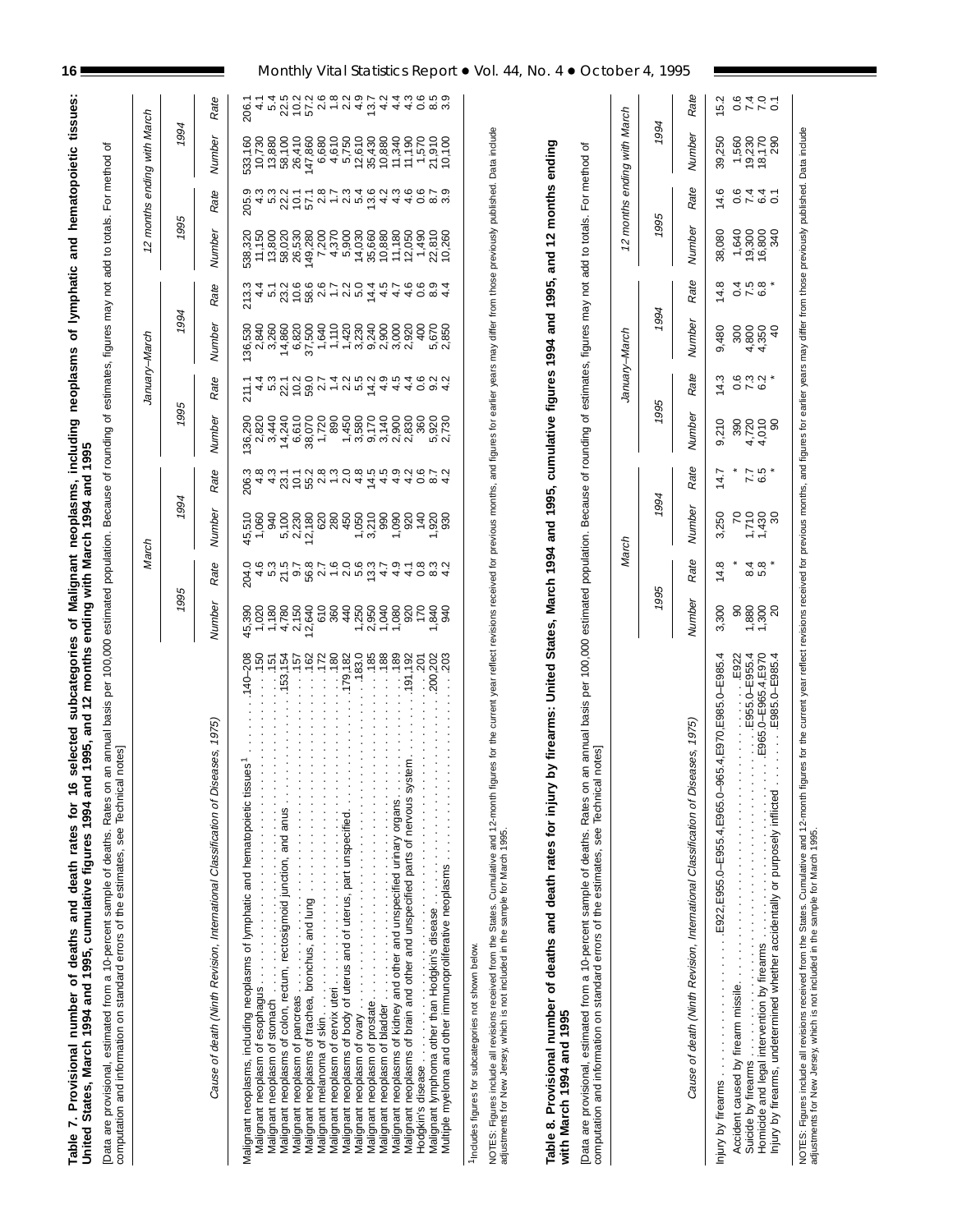Table 9. Provisional number of deaths under 1 year and infant mortality rates, by age and for 10 selected causes: United States, March 1994 and 1995, cumulative figures<br>1994 and 1995, and 12 months ending with March 1994 a Table 9. Provisional number of deaths under 1 year and infant mortality rates, by age and for 10 selected causes: United States, March 1994 and 1995, cumulative figures **1994 and 1995, and 12 months ending with March 1994 and 1995**

[Data are provisional, estimated from a 10-percent sample of deaths. Rates on an annual basis per 100,000 live births. Because of rounding of estimates, figures may not add to totals. For method of computation and<br>informat [Data are provisional, estimated from a 10-percent sample of deaths. Rates on an annual basis per 100,000 live births. Because of rounding of estimates, figures may not add to totals. For method of computation and information on standard errors of the estimates, see Technical notes]

|                                                                                                                                                                                                                                           |                       | March             |                         |                                                                                                                                 |                | January-March                                                                |                              |                                                                                |                  |                | 12 months ending with March |                |
|-------------------------------------------------------------------------------------------------------------------------------------------------------------------------------------------------------------------------------------------|-----------------------|-------------------|-------------------------|---------------------------------------------------------------------------------------------------------------------------------|----------------|------------------------------------------------------------------------------|------------------------------|--------------------------------------------------------------------------------|------------------|----------------|-----------------------------|----------------|
|                                                                                                                                                                                                                                           | 1995                  |                   | 1994                    |                                                                                                                                 | 1995           |                                                                              | 1994                         |                                                                                | 1995             |                | 1994                        |                |
| Age and cause of death (Ninth Revision, International Classification of Diseases, 1975)                                                                                                                                                   | Vumber                | Rate              | Number                  | Rate                                                                                                                            | Number         | Rate                                                                         | Number                       | Rate                                                                           | Number           | Rate           | Number                      | Rate           |
|                                                                                                                                                                                                                                           | 2,700                 | 803.9             |                         | 802.1                                                                                                                           | 7,700          | 801.2                                                                        | 8,100                        | 824.1                                                                          | 31,000           | 787.0          | 32,800                      | 820.0          |
|                                                                                                                                                                                                                                           | <b>080</b><br>080     | 477.3<br>324.2    | 2,700<br>1,610<br>1,140 | $470.7$<br>$38.0$ $7.7$ $7.7$ $8.9$<br>$70.7$ $8.9$<br>$70.7$ $8.9$<br>$70.7$<br>$80.3$<br>$70.8$<br>$70.7$<br>$70.7$<br>$70.7$ | 4,800<br>2,950 | 496.3<br>305.0<br>305.*                                                      | 4,840<br>3,300               | 490.2<br>334.3                                                                 | 19,610<br>11,390 | 497.6<br>289.0 | 21,310<br>11,480            | 532.9<br>287.1 |
|                                                                                                                                                                                                                                           |                       |                   |                         |                                                                                                                                 |                |                                                                              |                              |                                                                                |                  |                |                             |                |
| 008-009,535,555-558                                                                                                                                                                                                                       |                       |                   |                         |                                                                                                                                 |                |                                                                              |                              |                                                                                |                  |                |                             |                |
| 480–487<br>Figure 2014 and the property of the set of the set of the set of the set of the set of the set of the set of the set of the set of the set of the set of the set of the set of the set of the set of the set of the set of the |                       |                   |                         |                                                                                                                                 |                |                                                                              |                              |                                                                                |                  |                |                             |                |
| 740–759                                                                                                                                                                                                                                   |                       | 14.0<br>14.0      |                         |                                                                                                                                 |                |                                                                              |                              |                                                                                |                  |                |                             |                |
| .765<br>Disorders relating to short gestation and unspecified low birthweight                                                                                                                                                             |                       |                   |                         |                                                                                                                                 |                |                                                                              |                              |                                                                                |                  |                |                             |                |
| .767                                                                                                                                                                                                                                      |                       |                   |                         |                                                                                                                                 |                |                                                                              |                              |                                                                                |                  |                |                             |                |
| .768<br>Intrauterine hypoxia and birth asphyxia contracts in the contract of the set of the set of the set of the set of the set of the set of the set of the set of the set of the set of the set of the set of the set of the set of    | <u>នកំឌីឧនទិនិឌីន</u> |                   |                         |                                                                                                                                 |                | $1634$<br>$1634$<br>$1634$<br>$1634$<br>$1634$<br>$1634$<br>$1634$<br>$1634$ | <u>ទូទីទីខ្លួន ក្នុងទ័យវ</u> | $1203$<br>$150$<br>$150$<br>$150$<br>$150$<br>$150$<br>$150$<br>$150$<br>$150$ |                  |                |                             |                |
| .769                                                                                                                                                                                                                                      |                       |                   |                         |                                                                                                                                 |                |                                                                              |                              |                                                                                |                  |                |                             |                |
| 760-764.766.770-779<br>Other conditions originating in the perinatal period                                                                                                                                                               |                       | ີ ຮູ້ຮູ້<br>ລິອຣັ |                         |                                                                                                                                 |                |                                                                              |                              |                                                                                |                  |                |                             |                |
| .798.0                                                                                                                                                                                                                                    |                       |                   |                         |                                                                                                                                 |                |                                                                              |                              |                                                                                |                  |                |                             |                |
| Residua.                                                                                                                                                                                                                                  |                       |                   |                         |                                                                                                                                 |                |                                                                              |                              |                                                                                |                  |                |                             |                |
|                                                                                                                                                                                                                                           |                       |                   |                         |                                                                                                                                 |                |                                                                              |                              |                                                                                |                  |                |                             |                |

NOTES: Figures include all revisions received from the States. Cumulative and 12-month figures for the current year reflect revisions received for phoths, and figures for earlier years may differ from those previously publ NOTES: Figures include all revisions received from the States. Cumulative and 12-month figures for the current year relies for the current year of the parally differ from those previously published. Data include adjustments for New Jersey, which is not included in the sample for March 1995.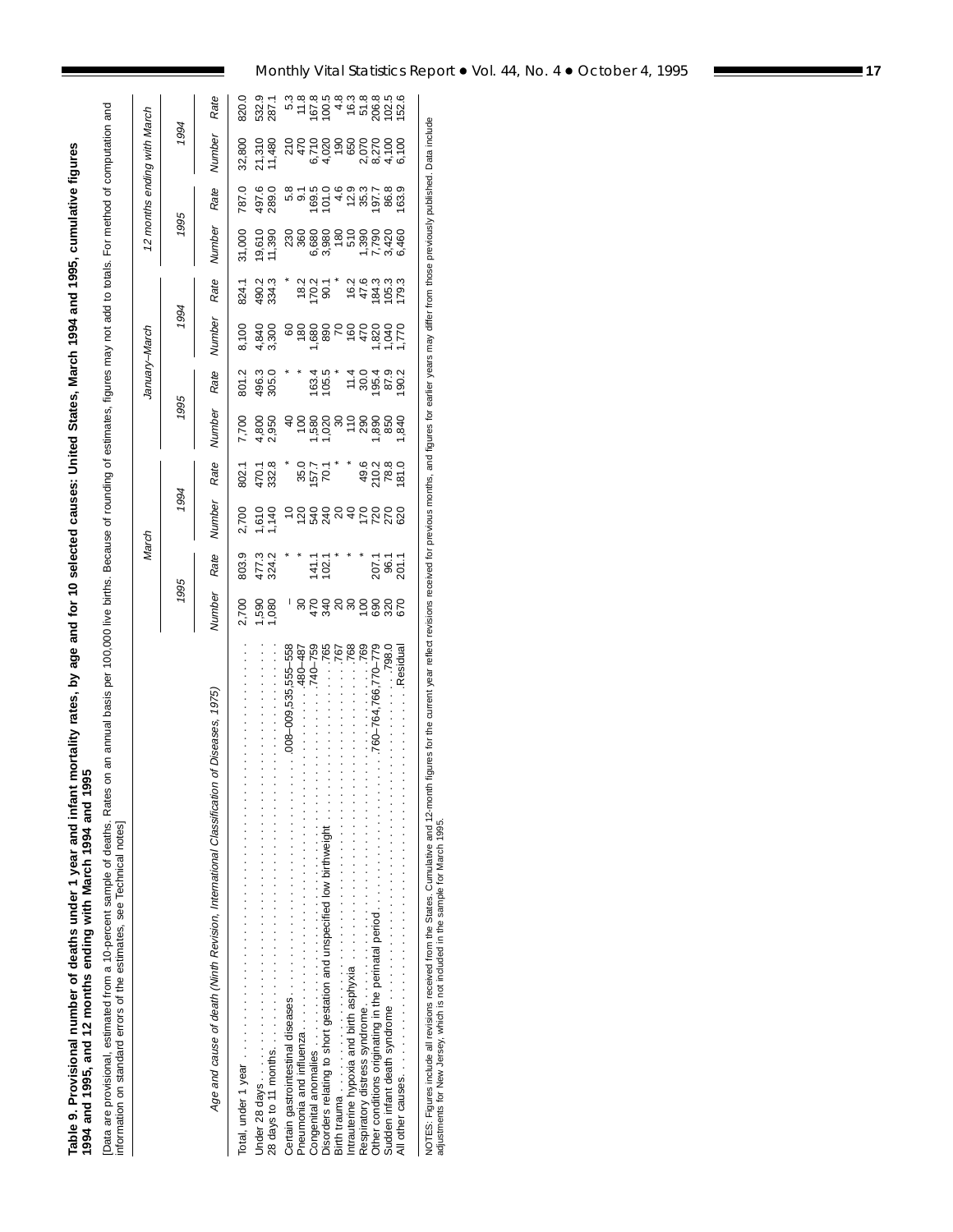## **Technical notes**

## **Nature and sources of data**

Data in this report are provisional unless otherwise specified and include only events occurring within the United States (50 States and the District of Columbia). Mortality data exclude fetal deaths. Data for the Commonwealth of Puerto Rico are not included in the U.S. totals.

Birth, death, and infant death figures in tables 2 and 4 for each State are estimates by State of residence. These estimates are derived by applying adjustment ratios to the actual counts of certificates for all events occurring in the State and received in registration offices during a 1-month period regardless of date of the event. The adjustment ratios for each data year represent the observed relationship between final State occurrence and residence figures for the three most recent years for which final data were available and are expressed as a single ratio for each State. As in previous years, monthly State marriage and divorce figures represent the actual count of all events occurring in the State (State of occurrence) that were received in the registration offices during the 1-month period. Delay in the receipt of certificates in a registration office may result in a low State figure for a given month followed by a high figure for the month(s) in which the delayed records are received. Data for previous months and cumulative data include revised figures received from the States.

Figures for births, deaths, and infant deaths for California in tables 2 and 4 contain adjustments for varying lengths of State reporting periods. Figures for Texas for all events shown in tables 2–4 also are adjusted for varying lengths of State reporting periods. The figures for both States are adjusted by the ratio between the number of days in the data month and the number of days in the State reporting period. The adjusted figures are included in the U.S. totals shown elsewhere in this report.

U.S. totals for births, deaths, and infant deaths are based on the State estimates by State of residence and, therefore, in effect, exclude events to nonresidents of the United States. Events to nonresidents of the United States are included in all marriage and divorce figures. The effect of excluding events to nonresidents from the U.S. totals is small.

## Provisional totals for the United States include estimates for State data shown as not available. Provisional totals for births and marriages for the entire United States include adjustments for observed differences between provisional and final monthly figures.

Divorce figures include reported annulments. The monthly national divorce estimate is obtained by multiplying the total for the reporting areas by the ratio observed between the most recent final annual divorce total for the United States and the provisional total for the reporting areas combined.

*Random variation*—Although the counts in this report are not subject to sampling variability (except the Current Mortality Sample), they may be affected by random variation. When the number of events is small and the probability of such an event is small, considerable caution must be observed in interpreting the data. Such infrequent events may be assumed to follow a Poisson probability distribution. For this distribution a simple approximation may be used to estimate the random variation as follows:

If *N* is the number of events in the population and *R* is the corresponding rate, the chances are 19 in 20 that

1. 
$$
N - 2\sqrt{N}
$$
 and  $N + 2\sqrt{N}$ 

covers the ''true'' number of events.

2. 
$$
R-2
$$
  $\frac{R}{\sqrt{N}}$  and  $R+2$   $\frac{R}{\sqrt{N}}$ 

covers the ''true'' rate.

If the rate  $R_1$  corresponding to  $N_1$ events is compared with the rate  $R_2$  corresponding to  $N_2$  events, the difference between the two rates may be regarded as statistically significant at the 0.05 level if it exceeds

$$
2\sqrt{\frac{R_1^2}{N_1} + \frac{R_2^2}{N_2}}
$$

Additional information on random variation in numbers of events, rates, and ratios may be found in the technical appendixes of *Vital Statistics of the United States, 1990, Volumes I and II.*

**Rates**

Rates are on an annual basis and, except for infant mortality rates, are per 1,000 or 100,000 estimated population residing in the United States. The populations used for computing these rates are furnished by the U.S. Bureau of the Census. Rates shown in this report beginning with 1992 were computed using populations based on the 1990 Census enumeration comparable to those used for final data. Monthly rates are based on populations estimated for the specific month. Year-to-date rates are averages of monthly rates that have been weighted by the number of days in the corresponding months. Rates for 12-month periods are the sum of events for the period per population estimated at the midpoint of the period.

Infant mortality rates are deaths under 1 year of age for the specified period (monthly, year-to-date, or 12-month period) per 1,000 or 100,000 live births. Births used for computing monthly and year-to-date infant mortality rates are adjusted for monthly variation in the number of births. Births used to compute 12-month rates do not contain this adjustment. Births used for computing infant mortality rates are not corrected for observed differences between provisional and final monthly figures as described earlier in ''Nature and sources of data.'' Because monthly infant mortality rates are based on relatively few events, they are highly variable. Therefore, comparisons of monthly infant mortality rates should be interpreted cautiously; see ''Random variation.''

Age-adjusted death rates are used to compare relative mortality risks across groups and over time. However, they should be viewed as constructs or indexes rather than as direct or actual measures of mortality risk. Statistically, they are weighted averages of the age-specific death rates, where the weights represent the fixed population proportions by age. See chapter 5 of an earlier report (1). The age-adjusted death rates presented in this report were computed by the direct method, that is, by applying age-specific death rates to the U.S. standard million population (2). See also chapter 10 of an earlier report (1). Age groups in table 5 were used to compute the age-adjusted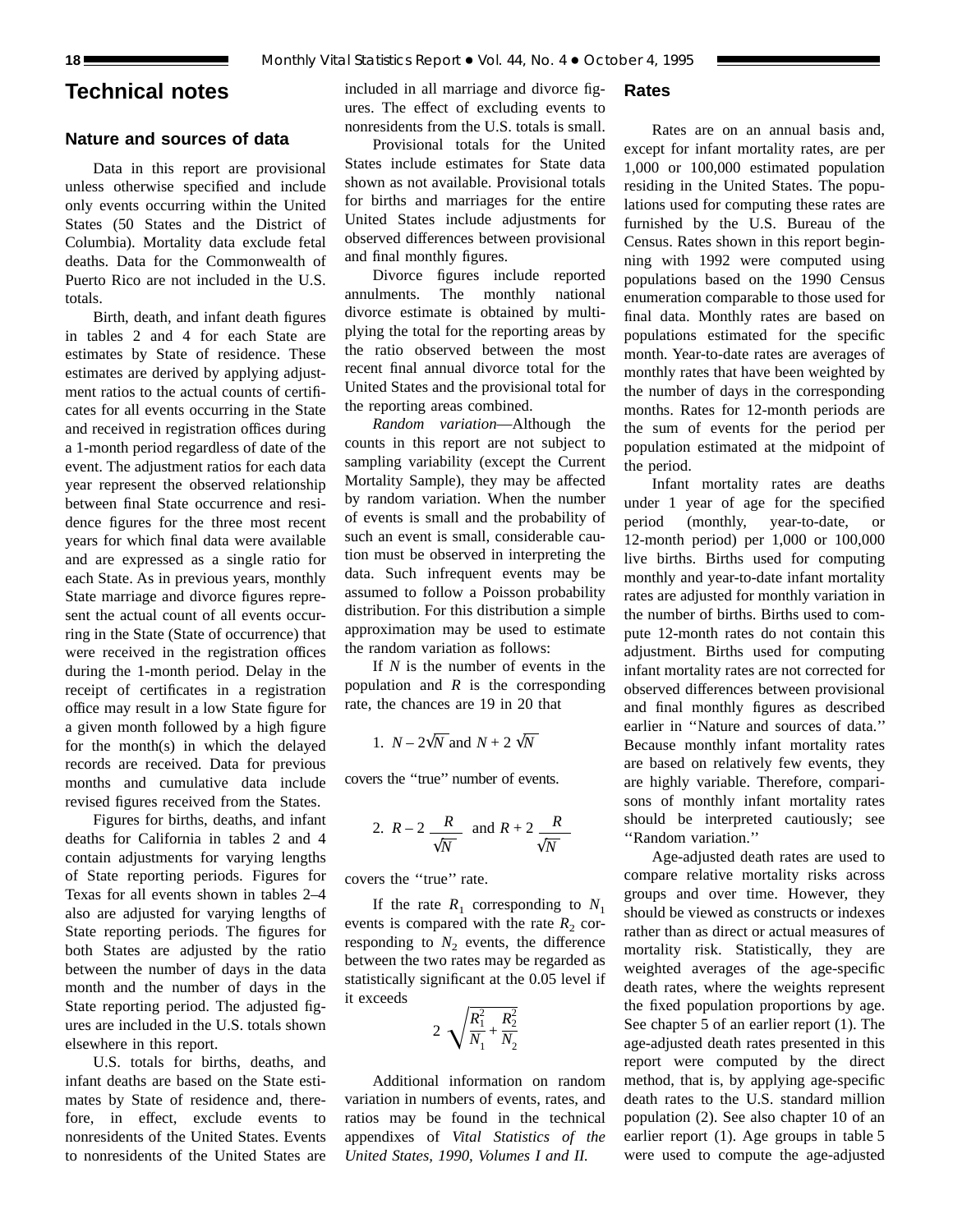rates shown in that table. It is important not to compare age-adjusted rates with crude rates.

## **Current Mortality Sample**

The Current Mortality Sample (CMS) is a 10-percent systematic sample of death certificates drawn each month after the certificates are counted in the State registration offices. Deaths and death rates for the United States by age, race, sex, and cause are estimated based on the sample. Because of the additional time required to select and process the certificates, data based on the CMS are published 1 month after publication of the U.S. and State counts. Complete information concerning the underlying cause of death sometimes is not available when the sample is drawn. As a result estimates based on sample counts for certain causes are biased. Correction for bias is not made in this report but is made in the annual summary (issue number 13 in this series) each year.

Estimated numbers of deaths based on the sample were proportionately adjusted to be consistent with estimates based on the count of death certificates received in State registration offices.

*HIV infection*—Beginning with data for 1987, the National Center for Health Statistics introduced category numbers \*042–\*044 for classifying and coding Human immunodeficiency virus (HIV) infection. The asterisks before the category numbers indicate that these codes

are not part of the *Ninth Revision, International Classification of Diseases.* Deaths classified to these categories are included in All other infectious and parasitic diseases in the List of 72 Selected Causes of Death and are also shown separately at the bottom of table 6.

*Sampling variability*—Because the estimates of deaths and death rates presented in this report with the exception of total deaths and deaths under 1 year are based on a sample of death certificates, they are subject to sampling variability. The estimated relative standard error in the following table is a measure of the

**Relative standard errors for estimated numbers of deaths from the Current Mortality Sample expressed as a percent of the estimate**

|                                                                                                                 | Relative standard error<br>of estimate (as percent)                                         |                                                                                                  |
|-----------------------------------------------------------------------------------------------------------------|---------------------------------------------------------------------------------------------|--------------------------------------------------------------------------------------------------|
| <b>Estimated number</b><br>of deaths                                                                            | 170,000<br>estimated<br>deaths<br>each month                                                | 2,000,000<br>estimated<br>deaths<br>each year                                                    |
| 10.<br>20<br>50.<br>100<br>200<br>500<br>1.000<br>2,000<br>5.000<br>$10,000$<br>$20,000$<br>50,000<br>$100,000$ | 94.9<br>67.1<br>42.4<br>30.0<br>212<br>13.4<br>9.5<br>6.7<br>42<br>2.9<br>2.0<br>1.1<br>0.6 | 94.9<br>67.1<br>424<br>30.0<br>212<br>13.4<br>9.5<br>67<br>42<br>3.0<br>2.1<br>1.3<br>0.9<br>0.6 |
| $200,000$<br>$500,000$<br>1,000,000<br>.                                                                        |                                                                                             | 04<br>0 2                                                                                        |

sampling error of the estimated number of deaths (or of the estimated death rate) expressed as a percent of the estimate. The first column refers to monthly estimates; the second to annual; cumulative year-to-date totals fall between the two.

The chances are about 2 in 3 that the percent difference between an estimate and the result of a complete count is less than the percent shown. The chances are about 19 in 20 that the percent difference is less than twice the percent shown. A figure based on 100 or fewer estimated deaths has a relative standard error of 30 percent or more and is, therefore, considered unreliable. A rate based on 100 or fewer estimated deaths has been replaced by an asterisk.

Unless otherwise specified comparisons made in the text between death rates based on the CMS were statistically significant at the 0.05 level of significance. Lack of comment in the text about any two rates does not mean that the difference was tested and found not to be significant at this level.

## **References**

1. Feinleib M, Zarate AO, eds. Reconsidering age adjustment procedures: Workshop proceedings. National Center for Health Statistics. Vital Health Stat 4(29). 1992.

2. Grove RD, Hetzel AM. Vital statistics rates in the United States, 1940–1960. Public Health Service. Washington: National Center for Health Statistics. 1968.